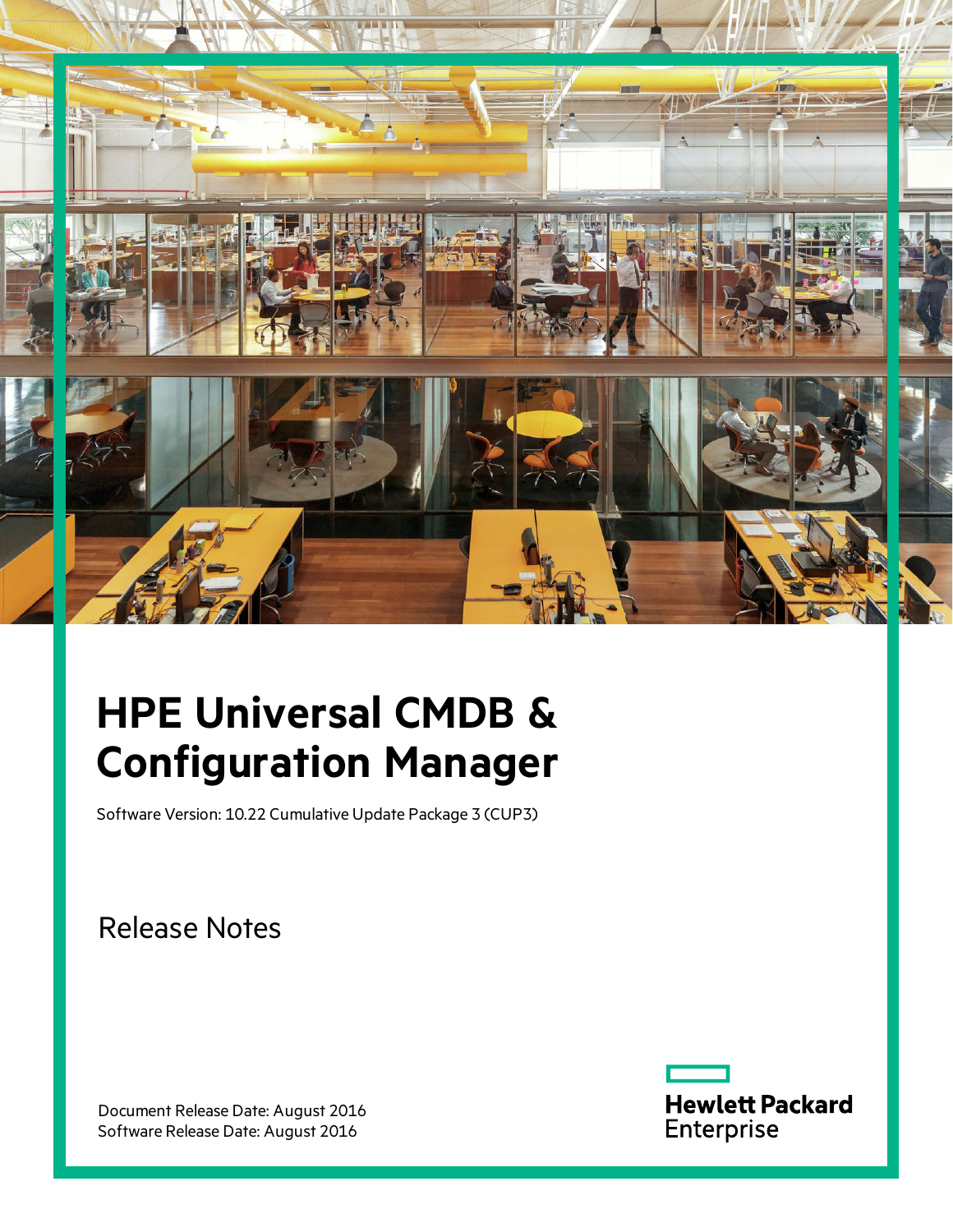#### **Legal Notices**

#### **Warranty**

The only warranties for Hewlett Packard Enterprise products and services are set forth in the express warranty statements accompanying such products and services. Nothing herein should be construed as constituting an additional warranty. Hewlett Packard Enterprise shall not be liable for technical or editorial errors or omissions contained herein.

The information contained herein is subject to change without notice.

#### Restricted Rights Legend

Confidential computer software. Valid license from Hewlett Packard Enterprise required for possession, use or copying. Consistent with FAR 12.211 and 12.212, Commercial Computer Software, Computer Software Documentation, and Technical Data for Commercial Items are licensed to the U.S. Government under vendor's standard commercial license.

#### Copyright Notice

© 2002 - 2016 Hewlett Packard Enterprise Development LP

#### Trademark Notices

Adobe™ is a trademark of Adobe Systems Incorporated.

Microsoft® and Windows® are U.S. registered trademarks of Microsoft Corporation.

UNIX® is a registered trademark of The Open Group.

### Documentation Updates

The title page of this document contains the following identifying information:

- Software Version number, which indicates the software version.
- <sup>l</sup> Document Release Date, which changes each time the document is updated.
- Software Release Date, which indicates the release date of this version of the software.

To check for recent updates or to verify that you are using the most recent edition of a document, go to: <https://softwaresupport.hp.com/>.

This site requires that you register for an HP Passport and to sign in. To register for an HP Passport ID, click **Register** on the HP Software Support site or click **Create an Account** on the HP Passport login page.

You will also receive updated or new editions if you subscribe to the appropriate product support service. Contact your HPE sales representative for details.

#### **Support**

#### Visit the HPE Software Support site at: <https://softwaresupport.hpe.com/>.

This website provides contact information and details about the products, services, and support that HPE Software offers.

HPE Software online support provides customer self-solve capabilities. It provides a fast and efficient way to access interactive technical support tools needed to manage your business. As a valued support customer, you can benefit by using the support website to:

- Search for knowledge documents of interest
- Submit and track support cases and enhancement requests
- Download software patches Manage support contracts
- Look up HPE support contacts
- Review information about available services
- Enter into discussions with other software customers
- Research and register for software training

Most of the support areas require that you register as an HP Passport user and to sign in. Many also require a support contract. To register for an HP Passport ID, click **Register** on the HP Support site or click **Create an Account** on the HP Passport login page.

To find more information about access levels, go to: [https://softwaresupport.hp.com/web/softwaresupport/access-levels.](https://softwaresupport.hp.com/web/softwaresupport/access-levels)

**HPSW Integrations Catalog** accesses the new HPSW Integrations and Solutions Catalog website. This site enables you to explore HPE Product Solutions to meet your business needs, includes a full list of Integrations between HPE Products, as well as a listing of ITIL Processes. The URL for this website is [https://softwaresupport.hpe.com/km/KM01702731.](https://softwaresupport.hpe.com/km/KM01702731)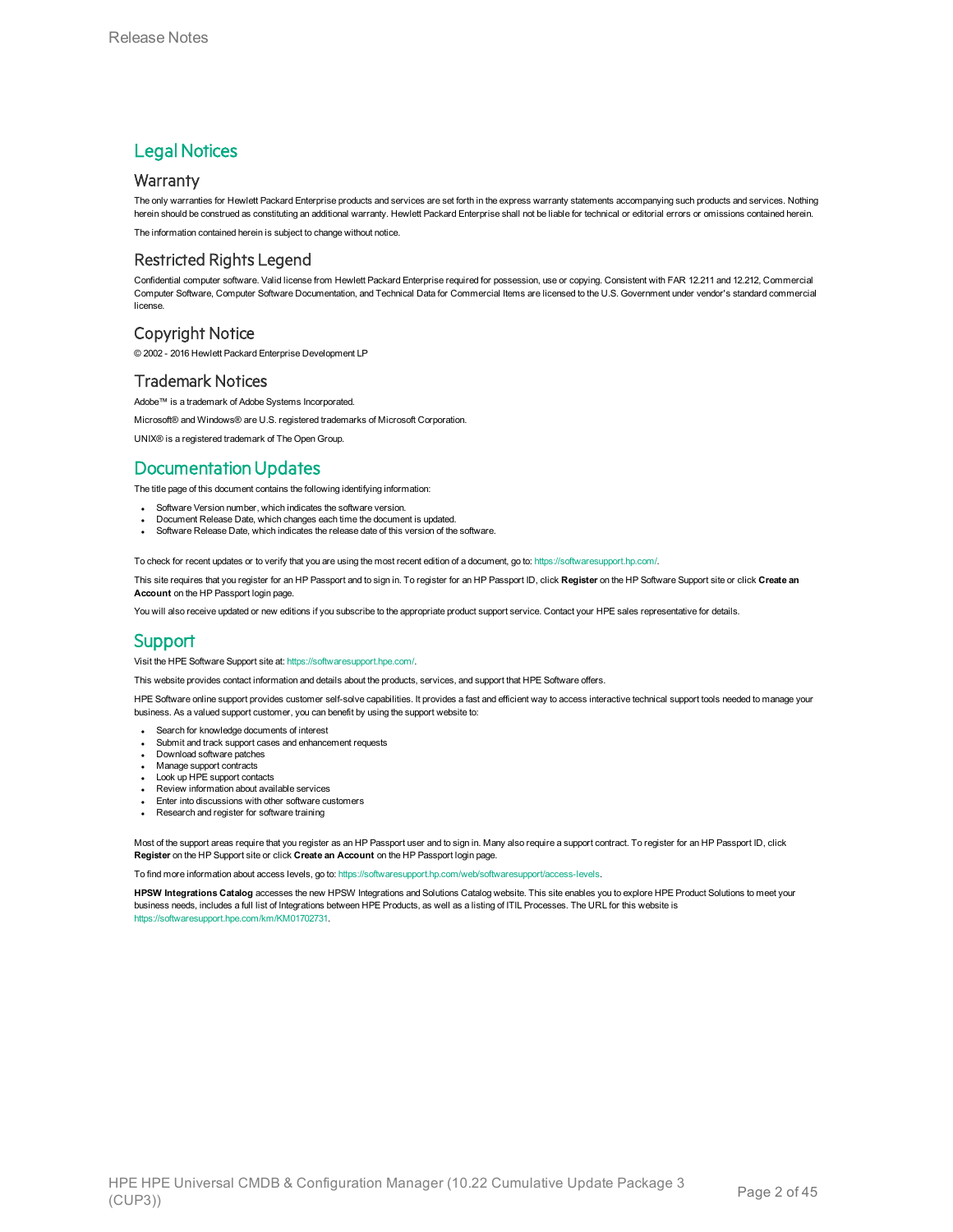# **Contents**

| HPE Universal CMDB & Configuration Manager Release Notes  5         |  |
|---------------------------------------------------------------------|--|
|                                                                     |  |
|                                                                     |  |
|                                                                     |  |
|                                                                     |  |
| Universal CMDB and Configuration Manager 10.22 CUP3                 |  |
|                                                                     |  |
| Install 10.22 CUP3 on the Universal CMDB and Configuration Manager  |  |
| Universal CMDB 10.22 CUP3 Manual Data Flow Probe Installation  9    |  |
|                                                                     |  |
|                                                                     |  |
|                                                                     |  |
|                                                                     |  |
|                                                                     |  |
|                                                                     |  |
|                                                                     |  |
|                                                                     |  |
|                                                                     |  |
|                                                                     |  |
|                                                                     |  |
|                                                                     |  |
|                                                                     |  |
| How to Set UCMDB Server Time, Change Time Zone Setting, or          |  |
| How to Increase the Number of Threads for Data Push Jobs 36         |  |
| How to Enable CI Type Tenant Owner Verification during the Matching |  |
| Tenant Owner Related Known Issues, Problems, and Workaround 40      |  |
| How to Calculate Hash Code for JARs with Annotation 41              |  |
| How to Increase the Java Heap Memory Used by the UCMDB UI Java      |  |
|                                                                     |  |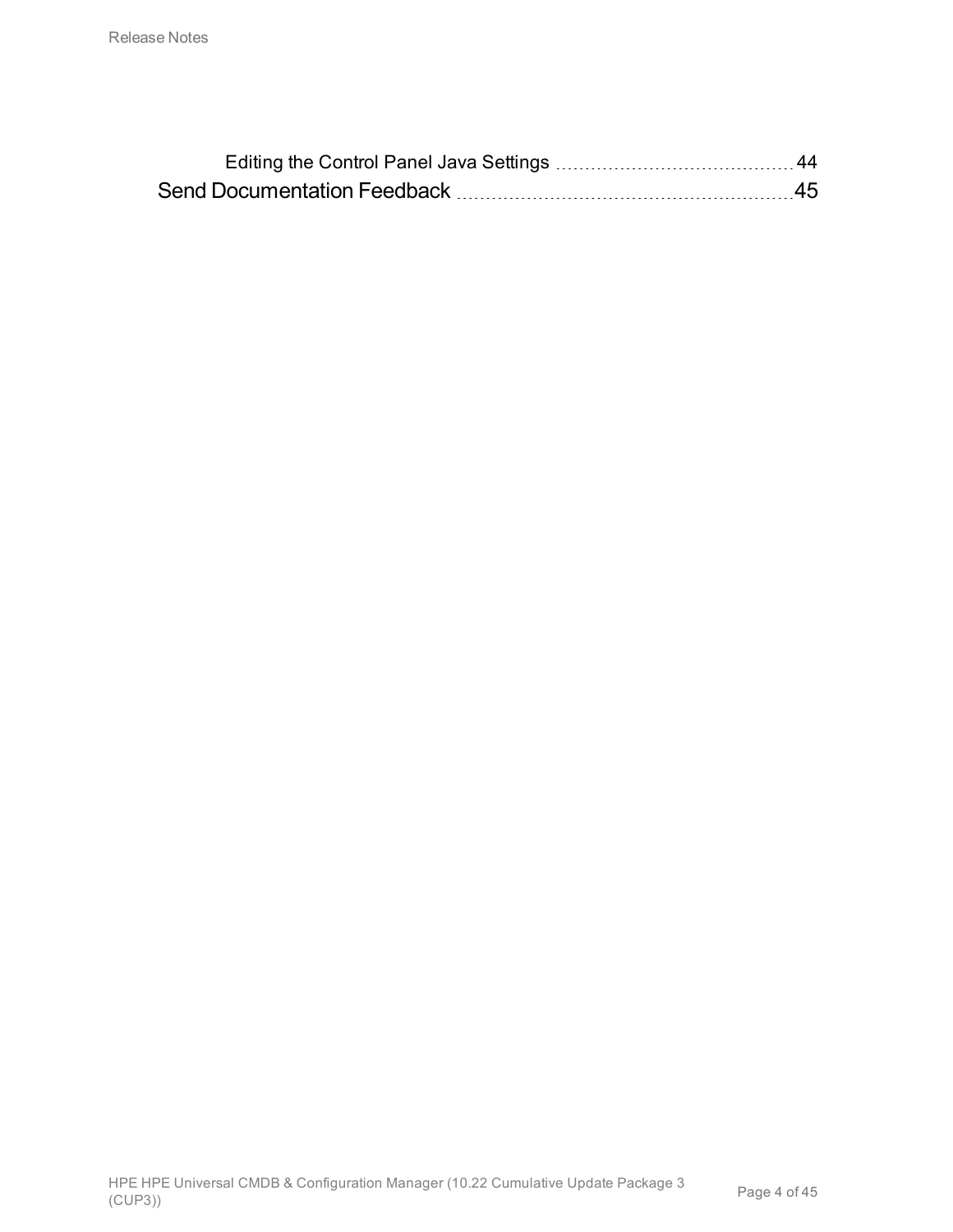## <span id="page-4-0"></span>HPE Universal CMDB & Configuration Manager Release Notes

Keep your system up to date with the most recent cumulative update package (CUP) for UCMDB 10.22. This package contains all of the UCMDB 10.22 hotfixes that have been released since the initial release of UCMDB 10.22.

## <span id="page-4-2"></span><span id="page-4-1"></span>What's New

## What's New in UCMDB 10.22 CUP3

No new features were implemented.

<span id="page-4-3"></span>For details about fixed defects, see "Fixed Defects for [UCMDB](#page-20-1) 10.22 CUP3".

## What's New in UCMDB 10.22 CUP2

UCMDB 10.22 CUP2 contains the following new features and changes:

<sup>l</sup> **Added possibility for increasing the number of threads for push jobs**

The new setting **com.hp.ucmdb.synchronizer.manager.SynchronizerManagerFactory** added to the **Settings\_STATE\_CUSTOMER\_SETTING** type offers the possibility for you to increase the number of threads for push jobs from the OOTB value 3 to any desired value. For detailed instructions, see "How to [Increase](#page-35-0) the Number of Threads for Data Push Jobs".

• Enhanced the dbtool to provide an option for resetting writer server time

For detailed instructions, see "How to Set [UCMDB](#page-34-1) Server Time, Change Time Zone Setting, or Correct [System-induced](#page-34-1) Clock Drift" on page 35.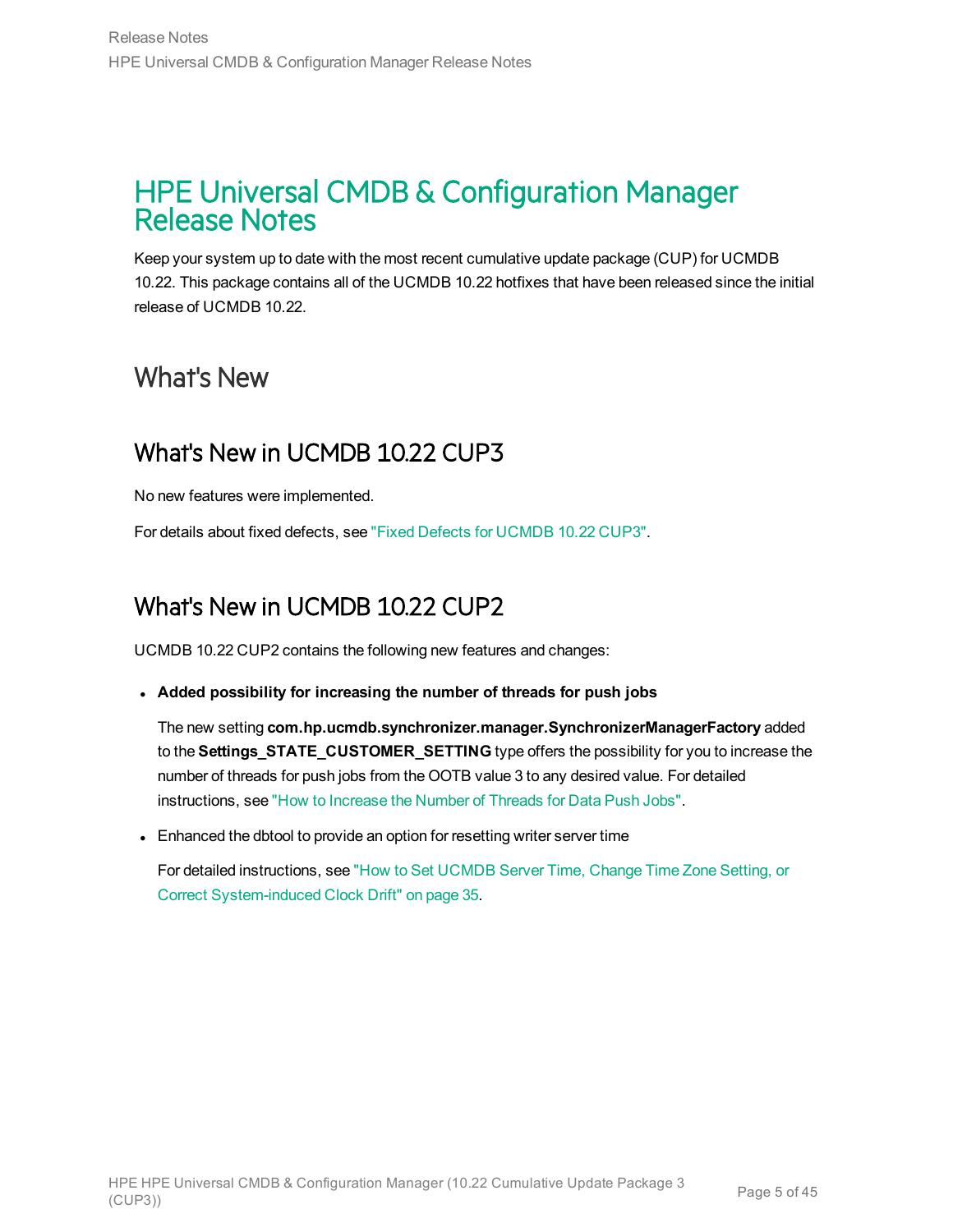## <span id="page-5-1"></span><span id="page-5-0"></span>Installation Notes

# Universal CMDB and Configuration Manager 10.22 CUP3

### Files/Components

HPE UCMDB 10.22 CUP3 is packaged in one .zip file.

The **UCMDB\_00185.zip** (for Windows) includes the following files/components:

- **HPUCMDB\_Server\_Patch\_10.22.334.exe**. The installation of the version 10.22 CUP3 UCMDB Server and Data Flow Probe for Windows.
- **HPCM\_Patch\_10.22.67.exe**. The installation of version 10.22 CUP3 UCMDB Configuration Manager for Windows.
- **Read Me 10.22 CUP.txt**

The **UCMDB\_00186.zip** (for Linux) includes the following files/components:

- **HPUCMDB\_Server\_Patch\_10.22.334.bin**. The installation of the version 10.22 CUP3 UCMDB Server and Data Flow Probe for the Linux platform.
- **HPCM\_Patch\_10.22.67.bin.** The installation of version 10.22 CUP3 UCMDB Configuration Manager for the Linux platform.
- <span id="page-5-2"></span><sup>l</sup> **Read\_Me\_10.22\_CUP.txt**

## System Requirements

For a list of system requirements, see the **UCMDB Support Matrix** PDF file. Check the most previous Release Notes for any additions or changes to the matrix.

**Note:** If you are using an Oracle version that is prior to 10.2.0.5, you must apply the Oracle patch that fixes Oracle defect # 5866410. For details, go to the Oracle website and find the information regarding this defect number.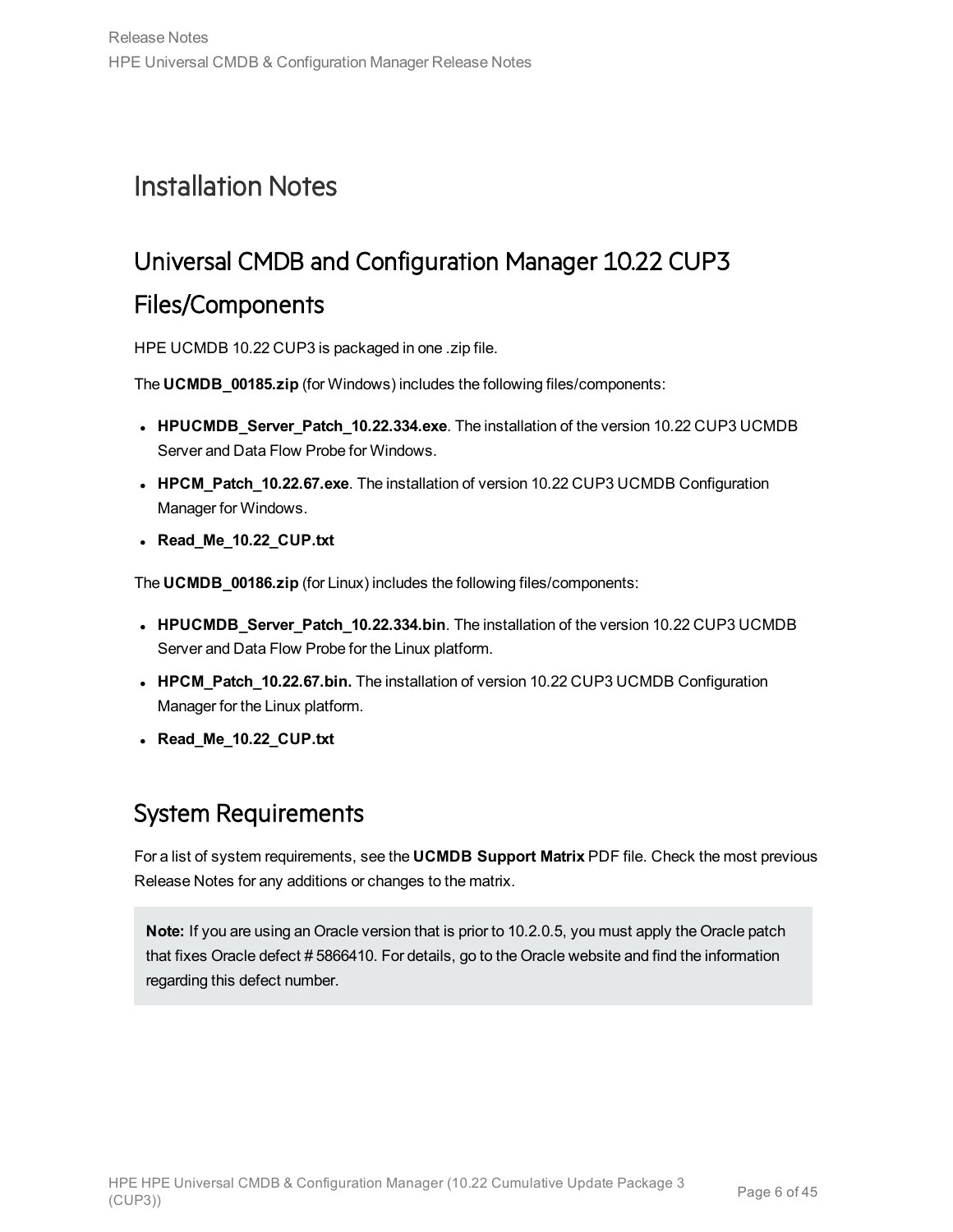## <span id="page-6-0"></span>Install 10.22 CUP3 on the Universal CMDB and Configuration

## Manager Servers

CUP Installation for both Universal CMDB and Configuration Manager is performed through an automated procedure using the installation wizard.

You can still install the Data Flow Probes separately by upgrading the Data Flow Probes using the UCMDB user interface. For details, see ["Installation](#page-5-0) Notes" on the previous page.

#### **Note:**

- UCMDB 10.22 CUP3 can be installed only on top of an Universal CMDB version 10.22.
- UCMDB CM 10.22 CUP3 can be installed only on top of UCMDB CM 10.22.
- The UCMDB CUP version and the CM CUP version must be the same.

### <span id="page-6-1"></span>**Pre-requisites - UCMDB Server and Data Flow Probes**

- 1. Extract **UCMDB\_00185.zip** (for Windows) or **UCMDB\_00186.zip** (for Linux) to a temporary directory.
- 2. Stop the Universal CMDB 10.22 server and the Universal CMDB Integration Service (if running) before starting the 10.22 CUP3 installation.

**Note:** If you have a High Availability configuration, the CUP must be installed on all the servers in the cluster, and prior to installation, you must stop all the servers in the cluster.

- 3. If you have received private patches for the Data Flow Probe, you must delete them before performing the upgrade. These steps for deleting a private patch must be followed whether you are upgrading the probes during the installation wizard, or if you upgrading the probes using the UCMDB user interface after installation is complete.
	- a. Stop the Data Flow Probe.
	- b. Delete all private patches that were installed on the system prior to this CUP by deleting the following directory:

#### **\hp\UCMDB\DataFlowProbe\classes directory**

c. Start up the version 10.22 Data Flow Probe.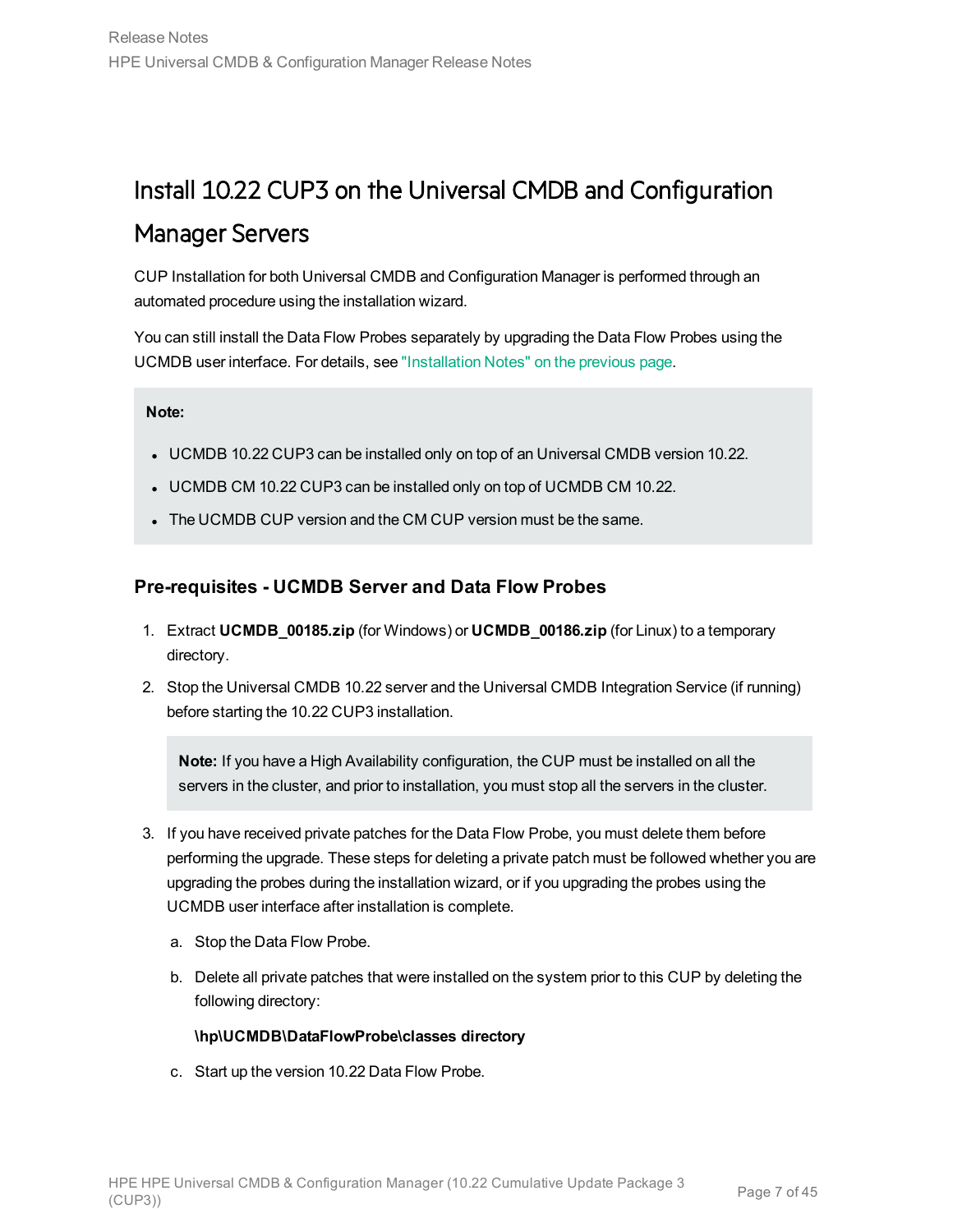### **CUP Installation**

You must first install the UCMDB CUP, start up the server, and then perform the Configuration Manager (CM) CUP installation.

1. For UCMDB: Double-click the file **HPUCMDB\_Server\_Patch\_10.22.334.exe** (for Windows) or **sh HPUCMDB Server Patch 10.22.334.bin** (for Linux) to open the Universal CMDB Server CUP Installation Wizard.

For Configuration Manager: Double click the file **HPCM\_Patch\_10.22.67.exe** (for Windows) or **sh HPCM\_Patch\_10.22.67.bin** (for Linux) to open the Universal CMDB Configuration Manager CUP Installation Wizard.

- 2. While running the wizard:
	- $\circ$  In the Choose Install Folder screen, select the installation directory in which UCMDB/CM is already installed.
	- <sup>o</sup> For UCMDB, in the Install Data Flow Probe CUP screen, select the following option:
		- <sup>l</sup> **Automatically update Data Flow Probe with the new CUP version** to automatically update during this installation all the Data Flow Probes reporting to this UCMDB.
		- <sup>l</sup> **Update the Data Flow Probe manually** to update the Data Flow Probes reporting to this UCMDB using the UCMDB user interface after completing the installation of this CUP on the UCMDB server. For details, see ["Installation](#page-5-0) Notes" on page 6.
		- In the Required Actions screen, follow the instruction to ensure that the server is down.
- 3. Once the installation wizard for UCMDB is completed, start up the version 10.22 server per the instructions in the Deployment Guide for version 10.22. Go back to step 1 to install the CM CUP.

Once the CM CUP installation is completed, start up Configuration Manager version 10.22 per the instructions in the Deployment Guide for version 10.22.

4. (CyberArk integration only) Check if new hash value is the same as the one you configured in the CyberArk server. If different, re-generate the hash value using the following command:

```
java -Xms500m -Xmx1200m -jar JavaAIMGetAppInfo.jar GetHash
/AppExecutablesPattern="C:\hp\UCMDB\DataFlowProbe\lib"
/OnlyExecutablesWithAIMAnnotation=yes /LogFileDirectory="c:\temp"
```
And then fill the newly generated hash value into the CyberArk server.

<span id="page-7-0"></span>**Caution:** Apart from the OOTB files, DO NOT ADD any additional resources into the **<***UCMDB\_* **Server\_Home>\deploy** directory. Because UCMDB will try to deploy every file from this location,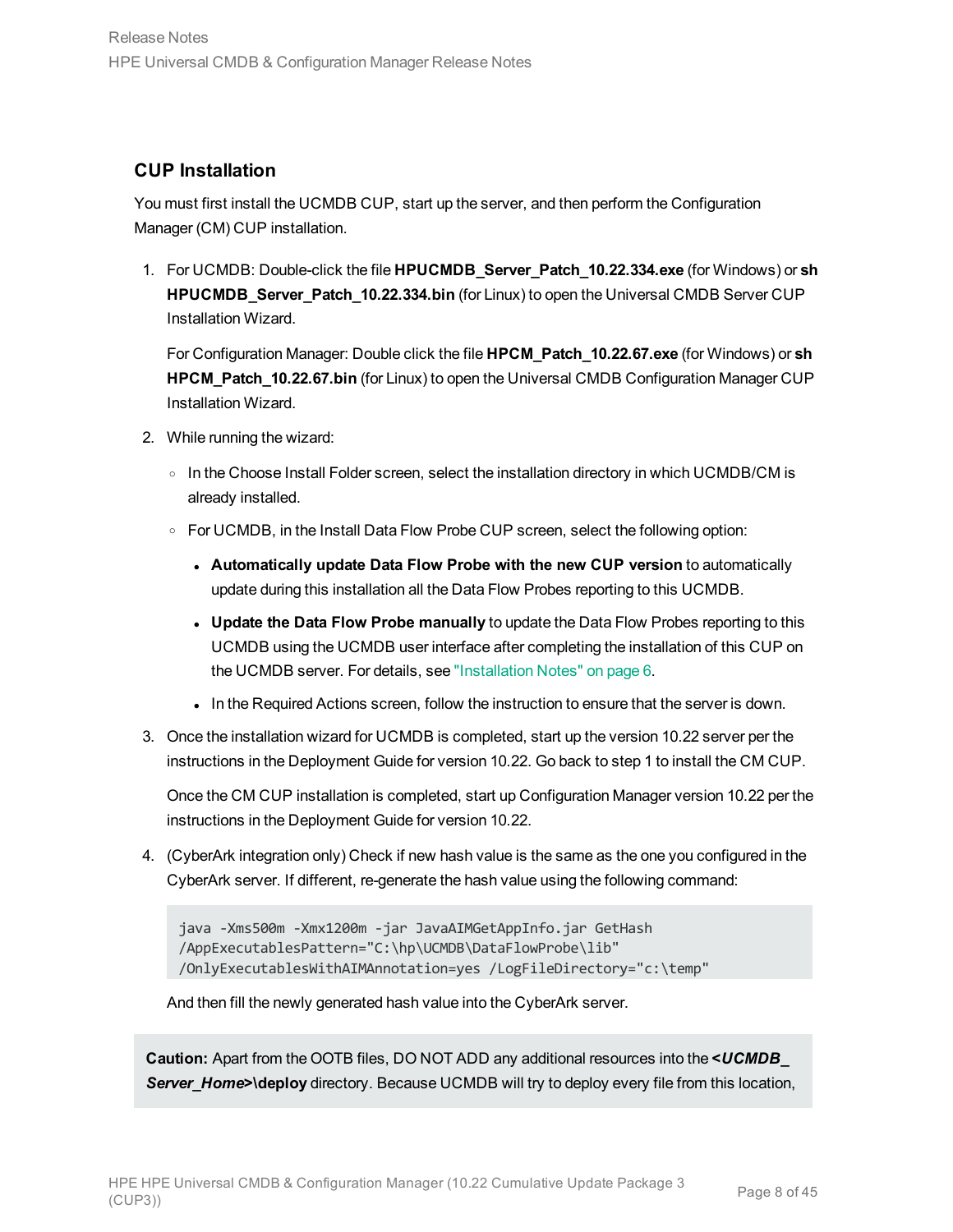which may cause the **ucmdb-browser.war** file not deployed completely, and as a result the UCMDB Browser will fail to start.

# <span id="page-8-0"></span>Universal CMDB 10.22 CUP3 Manual Data Flow Probe **Installation**

**Linux:** Always required.

**Windows:** Applicable only when **Update the Data Flow Probes manually** is selected in the CUP installation wizard.

To install the Data Flow Probe CUP upgrade using the UCMDB user interface, follow these steps.

**Note:** All Data Flow Probes that are associated with the UCMDB are upgraded.

- 1. If you have received private patches for the Data Flow Probe, perform the steps in the section ["Pre-requisites](#page-6-1) - UCMDB Server and Data Flow Probes" on page 7.
- 2. In UCMDB, go to **Data Flow Management > Data Flow Probe Setup**, and click **Deploy Probe Upgrade**.
- 3. In the Deploy Probe Upgrade dialog box, navigate to the **<SERVER\_HOME>\content\probe\_ patch\probe-patch-10.22.CUP3-windows/linux.zip** and click **OK**.
- 4. **Linux only:**
	- a. Stop the Data Flow Probe.
	- b. Extract the upgrade package by running the following file:

**/opt/hp/UCMDB/DataFlowProbe/tools/upgrade/extractUpgradePackage.sh**

- c. Restart the Data Flow Probe.
- 5. (CyberArk integration only) Check if the new hash value is the same as the one you configured in the CyberArk server. If different, re-generate the hash value using the following command:

```
java -Xms500m -Xmx1200m -jar JavaAIMGetAppInfo.jar GetHash
/AppExecutablesPattern="C:\hp\UCMDB\DataFlowProbe\lib"
/OnlyExecutablesWithAIMAnnotation=yes /LogFileDirectory="c:\temp"
```
And then fill the newly generated hash value in the CyberArk server.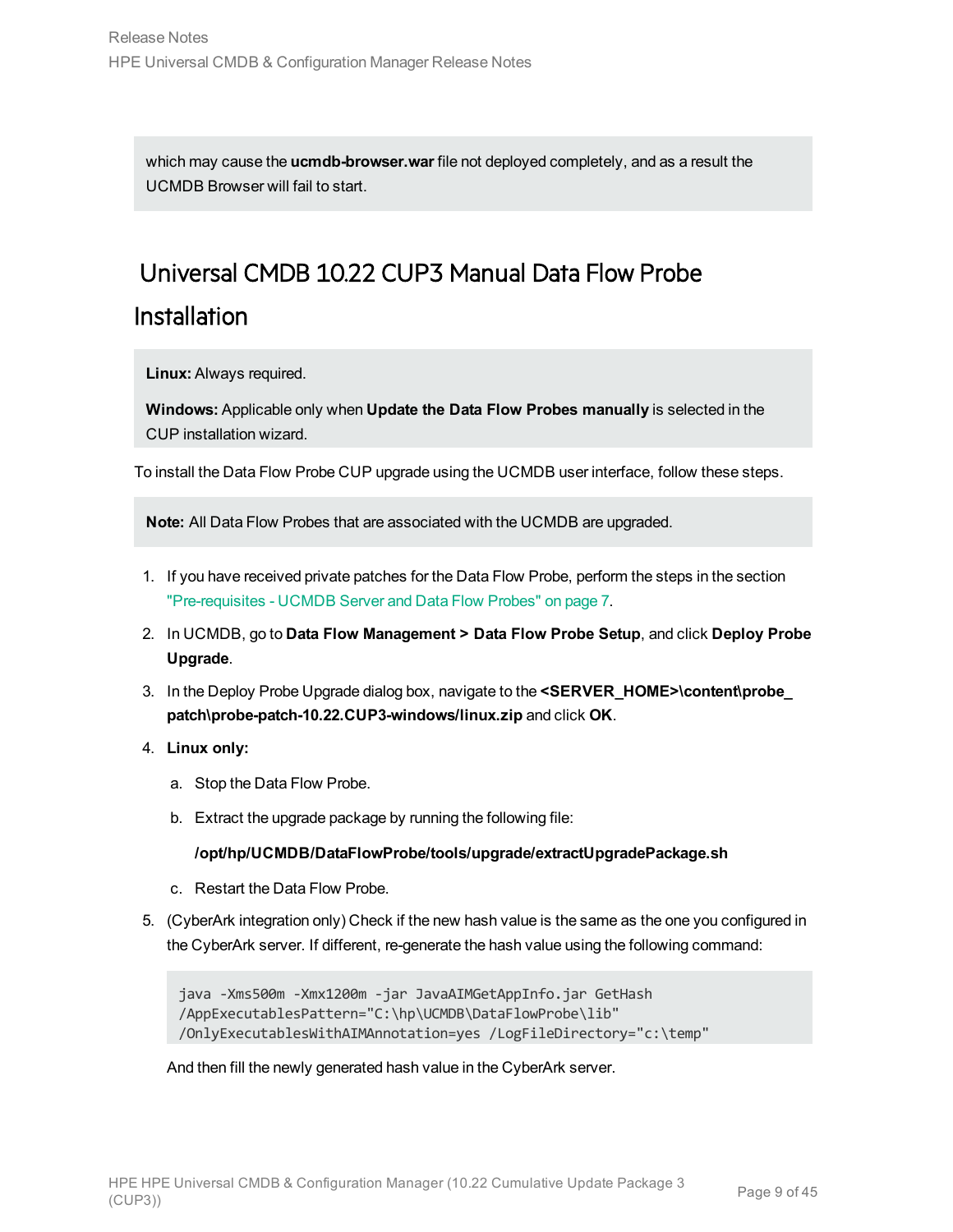## <span id="page-9-0"></span>Uninstall Universal CMDB and CM 10.22 CUP3

When performing the uninstall procedure, this procedure must be performed for both the UCMDB Server and the Data Flow probes, as well as Configuration Manager.

- 1. Stop the Universal CMDB and Configuration Manager servers, and all running Data Flow Probes before uninstalling the version CUP.
- 2. For UCMDB:
	- <sup>o</sup> Windows: Go to **<CMDB installation folder>\UninstallerCup** and double-click **Uninstall HP Universal CMDB Server**. After the CUP is successfully uninstalled, go to **<CMDB installation folder>\runtime** and delete the **jsp** and **jetty-cache** folders.
	- <sup>o</sup> Linux: Go to **<CMDB installation folder>/UninstallerCup** and run **Uninstall HP Universal CMDB Server**. After the CUP is successfully uninstalled, go to **<CMDB installation folder>/runtime** and delete the **jsp** and **jetty-cache** folders.
- 3. For Configuration Manager:
	- <sup>o</sup> Windows: Go to **Start** menu **> Programs > HP Universal CMDB Configuration Manager 10.22** and double click **Uninstall HP Universal CMDB Configuration Manager 10.22 CUP3.**
	- <sup>o</sup> Linux: Go to **<CM installation folder>/\_sp\_installation/** and run **HPCM\_10.22\_CUP3- Uninstall**.
- 4. Uninstall all existing Probes as follows:
	- a. **Start > All Programs > HP UCMDB > Uninstall Data Flow Probe**.
	- b. Start the server.
	- c. Undeploy the **probeUpdate** package.
- 5. Reinstall the Probes with the same configuration, that is, use the same Probe IDs, domain names, and server names as for the previous Probe installations. Remember that the Probe ID is case sensitive.

**Note:** After performing an upgrade and installing the new Data Flow Probe, all the Discovery jobs that were active before the upgrade are automatically run.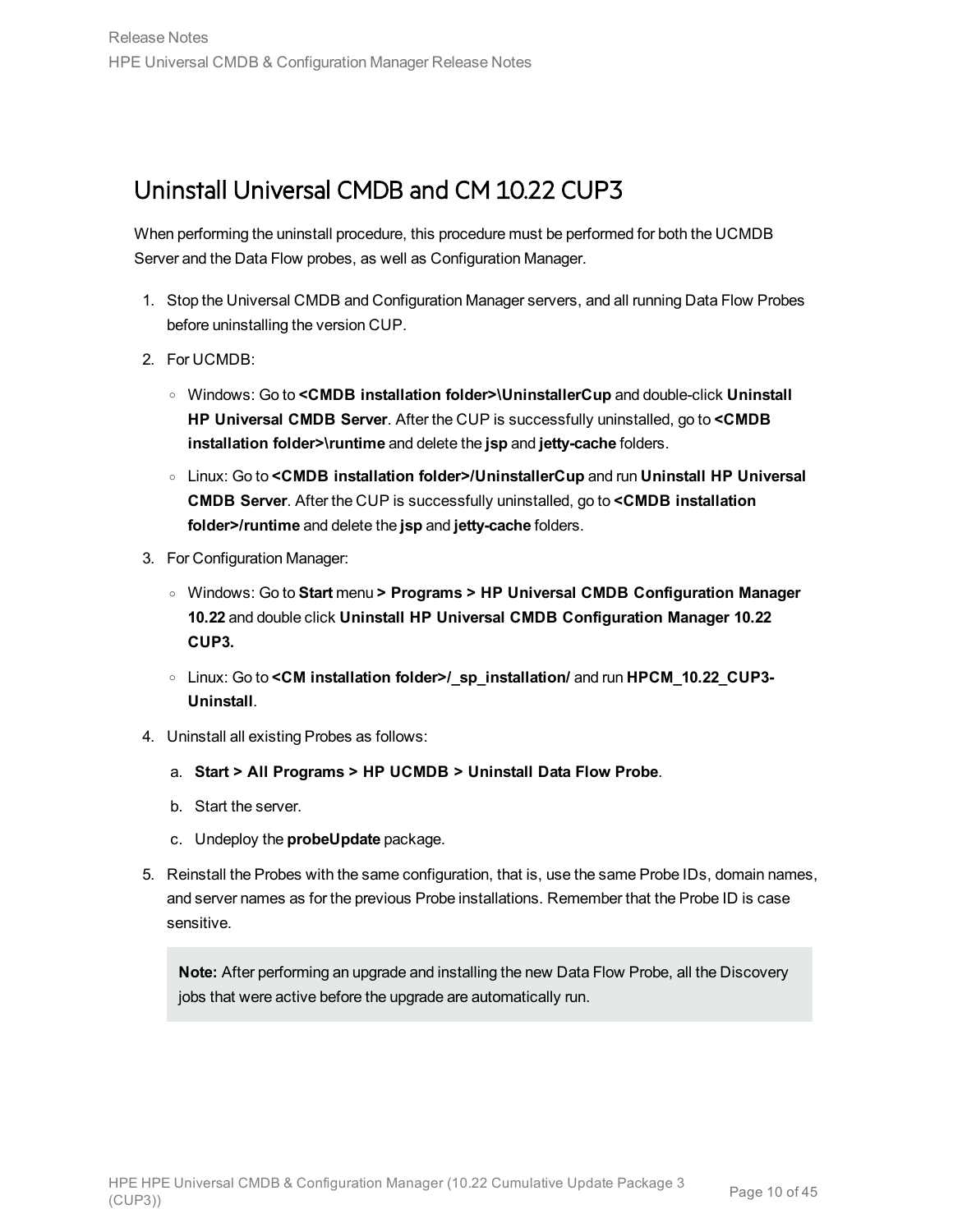## <span id="page-10-0"></span>**Notes**

- When upgrading the Data Flow Probe:
	- $\circ$  In a multi-customer environment, if the Data Flow Probe is not automatically upgraded to the latest CUP version, use the manual upgrade procedure to upgrade the Probe manually. For details on the manual upgrade procedure, see "How to Deploy a Data Flow Probe CUP Manually" in the *HPE Universal CMDB Data Flow Management Guide*.
	- The automatic upgrade is not available for Data Flow Probes running on Linux. Use the manual upgrade procedure to upgrade the Probe manually.
	- o The Data Flow Probe upgrade is only available for upgrades for minor-minor releases or upgrades between CUP releases. When performing an upgrade to a major or minor release, you must reinstall the Probe.
- <sup>l</sup> If you encounter an error when installing the CUP under Linux on the **/tmp** directory because the **/tmp** directory is configured not to run executables, set the IATEMPDIR environment variable to a location with sufficient permissions and disk space. The IATEMPDIR variable is recognized by InstallAnywhere.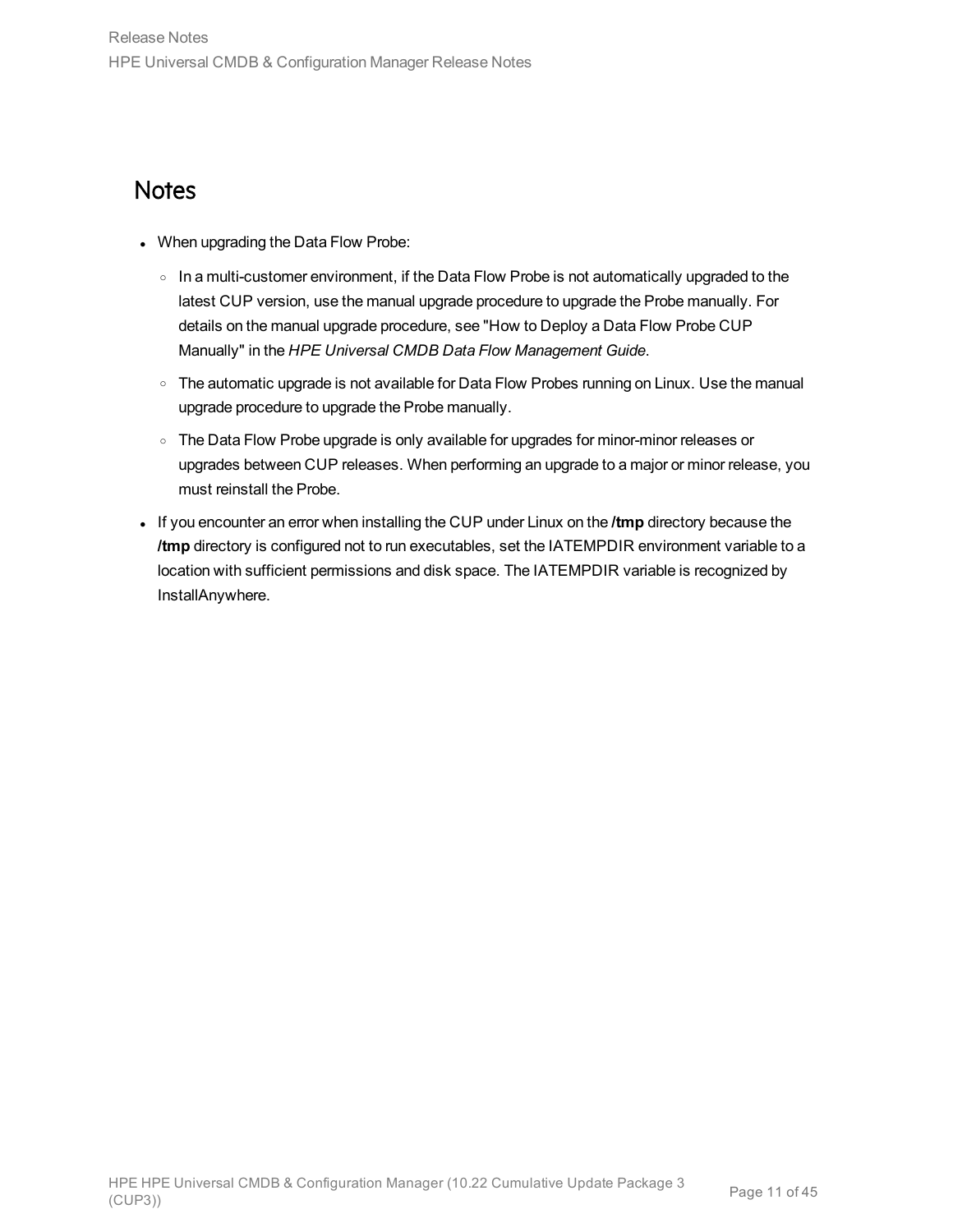# <span id="page-11-0"></span>Known Problems, Limitations, and Workarounds

The following problems and limitations are known to exist in CMS 10.22 CUP1 (or later software, as indicated). The problems are categorized by the affected product area. If a problem has an assigned internal tracking number, that tracking number is provided (in parentheses) at the end of the problem descriptions.

### **Configuration Manager**

**PROBLEM:** If Configuration Manager was running in FIPS mode before the installation of UCMDB 10.21 CUP1 (or a later software), the LW-SSO FIPS configuration is lost after installing the CUP.

**Workaround:** To revert to a working configuration, edit the **servers\server-0\webapps\cnc\WEB-INF\classes\cnclwssofmconf.xml** file relative to your CM installation folder and update the **crypto** tag with the following:

```
<crypto cryptoSource="jce"
cipherType="symmetricBlockCipher"
engineName="AES"
paddingModeName="CBC"
keySize="256"
pbeDigestAlgorithm="SHA1"
encodingMode="Base64Url"
jceProviderName="JsafeJCE"
jcePbeAlgorithmName="AES"
jcePbeMacAlgorithmName="AES"
macType="hmac"
macAlgorithmName="SHA1"
directKeyEncoded="true"
directKeyEncoding="Base64Url"
algorithmPaddingName="PKCS5Padding"
pbeCount="20"
macKeySize="256"
macPbeCount="20"
initString="12gHERamY1mD8LfeBp6FxwE8FU6BlabS"></crypto>
```
### **FIPS Deployment**

**PROBLEM:** After adding a new probe to the UCMDB server that was already switched to the FIPS mode, the automatic FIPS switch process for the new probe might fail. This is because once the newly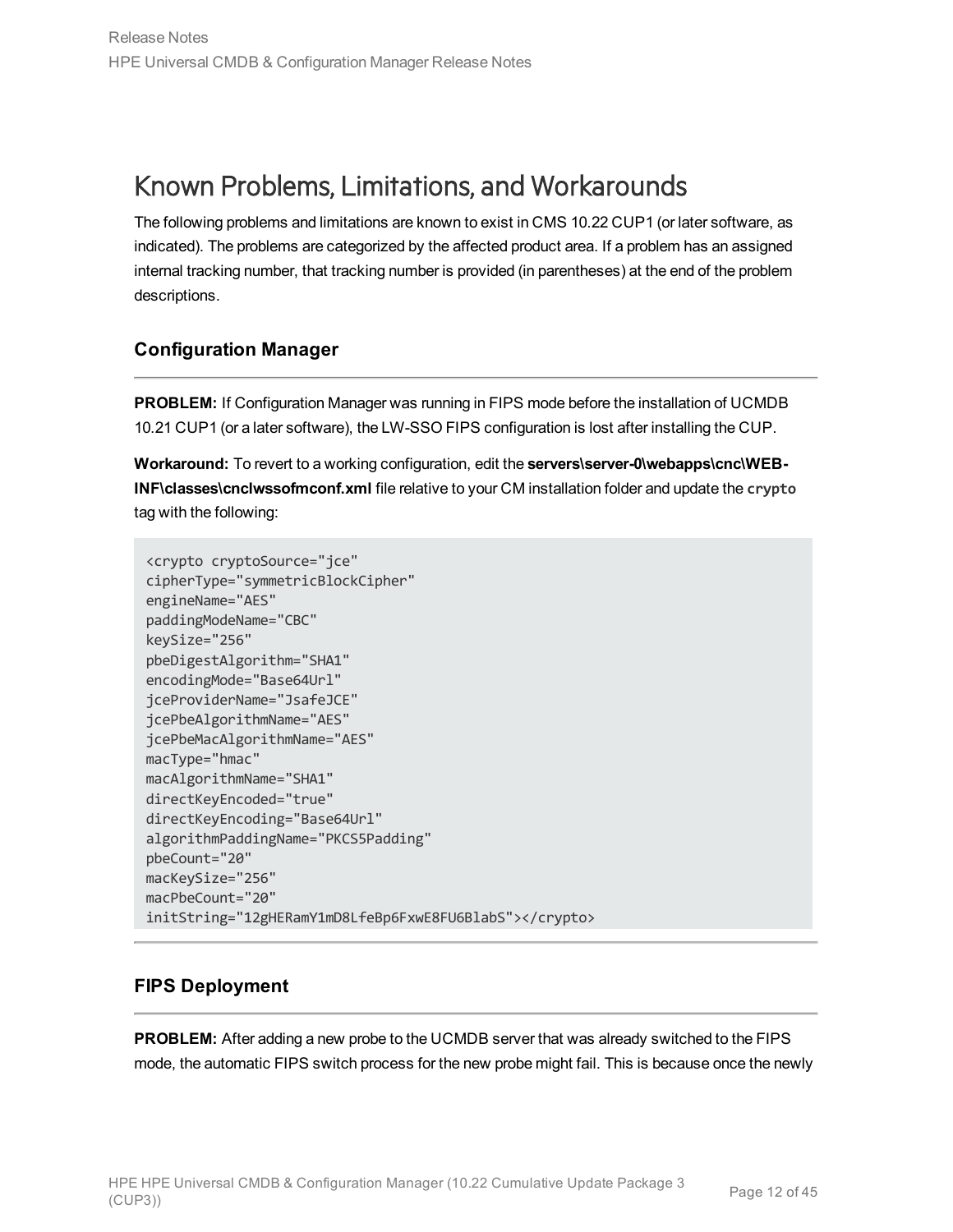installed probe is started, it downloads all the resources from the UCMDB server, and when the probe gets the probe upgrade package, it would schedule a restart, which blocks the automatic FIPS Switch process. (QCCR1H106144)

**Workaround:** Once you find that the automatic FIPS Swtich process for a new probe failed,

1. Copy the jar files of JCE Unlimited Strength Jurisdiction Policy Files 8 into the **%\DataFlowProbe\_HOME%\bin\jre\lib\security** directory on the Data Flow Probe machine.

For more information about how to obtain the files, refer to the *HPE Universal CMDB FIPS Deployment Guide*.

2. Add the following line into the **DataFlowProbe.properties** file on the Data Flow Probe machine, and then save the file.

probe.fips.status=1

3. Restart the Data Flow Probe.

**Note:** If the Data Flow Probe is in separate mode, you need to perform the above steps for both the Probe Manager and Probe Gateway.

### **Universal CMDB - General**

**PROBLEM:** There is a wrapper license key support issue for certain time zones, causing UCMDB Probe service unable to start. (QCCR1H105575)

**Workaround:** If you encounter such an issue, contact HPE Software Support to obtain new wrapper license keys, and then manually deploy the provided License keys on probe.

<span id="page-12-0"></span>**PROBLEM:** Displaying a specific view may crash the UCMDB server. This is because too many nodes were returned by the view that caused many more number of meta links generation and crashed the system with OutOfMemory error. (QCCR1H106088)

**Workaround:** In addition to the fix provided in UCMDB 10.22 CUP1, for views with huge number of nodes and relations, you may also increase the memory of the UCMDB server and the applet. For detailed instructions, see "How to [Increase](#page-42-0) the Java Heap Memory Used by the UCMDB UI Java [Applet"](#page-42-0) on page 43.

**PROBLEM:** Cannot deploy Probe Update on UCMDB 10.21 CUP1 Server, and then cannot close the Deploy Probe Update pop-up window when clicking **Close** or **Cancel**. (QCCR1H103164)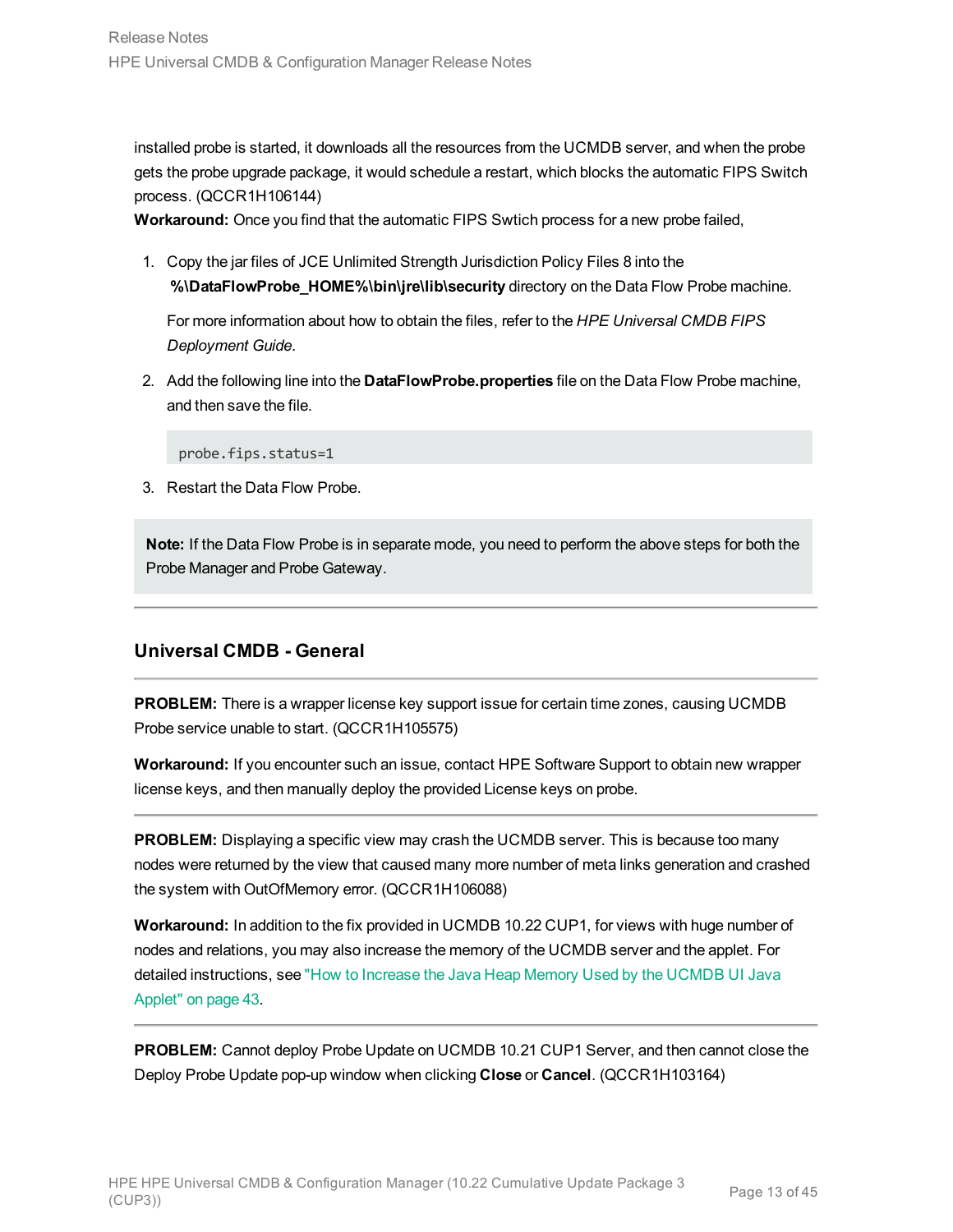**Workaround:** To resolve the UI performance issue, increase Java memory. For detailed instructions, see "How to [Increase](#page-42-0) the Java Heap Memory Used by the UCMDB UI Java Applet" on page 43.

<span id="page-13-0"></span>**PROBLEM:** Version 10.10 probes appear to corrupt the PostgreSQL database under normal discovery loads. The root cause is that when Anti-Virus is scanning the PostgreSQL data folder, it could corrupt the PostgreSQL tables. (QCCR1H105605)

**Workaround:** To resolve the issue, perform the following:

- Always make sure that the PostgreSQL data directory is added into the anti-virus software exclusion list. The exclusion of data files will not introduce any potential security risk. By default, the PostgreSQL data directory is **C:\hp\UCMDB\DataFlowProbe\Postgresql\Data**.
- <sup>l</sup> If you need to run weekly-based scan, monitor the **probeerror.log** file, and if a database error shows up (for example, a database error related to the Discovery\_result table), do the following:
	- a. Clean the probe log folder.
	- b. Run **Clear Probe Results Cache** from **UCMDB UI > Data Flow Management > Universal Discovery > Discovery Modules/Jobs** to clean the problematic table.

This should resolve the issue.

**LIMITATION:** The UCMDB Push Engine does not support the following TQL queries:

- TQL queries containing SubGraphs
- TQL queries containing Full Path Compound links

#### **Workaround:** None.

**LIMITATION:** The **Schedule Report** window and the **Job List** window may show different time for a scheduled report when the local machine is in a different time zone than the UCMDB server.

#### **Workaround:** None.

**LIMITATION:** Currently it is not possible to create two **Pattern Based Models** with the same name and different tenants in a multi-tenant UCMDB environment with the tenant aware setup. This is because the enrichments and the queries created behind the **Pattern Based Models** must have a unique name. (QCCR1H103293)

**Workaround:** You may use a unique naming convention, with unique prefixes for pattern names for each tenant.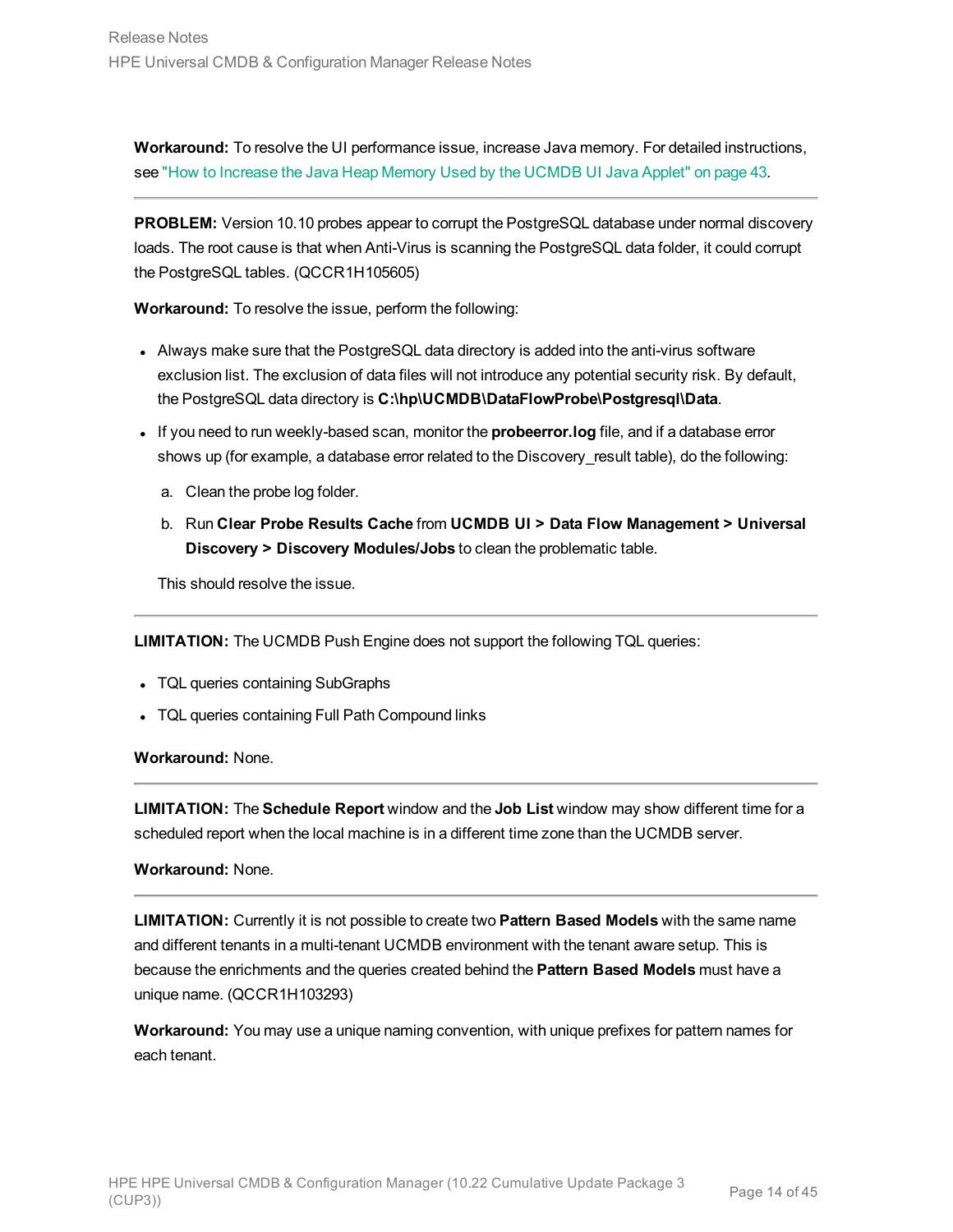When relating to pattern based models, this workaround also applies to other resources, such as queries and views.

**PROBLEM:** When you downgrade UCMDB 10.22 with a CUP (CUP1 or CUP2) to 10.22 by running the **<***UCMDB\_Install\_Dir***>/UninstallerCup/Uninstall HP Universal CMDB Server.sh** file, multiple "Unable to remove file" error messages appear during the uninstallation. However, these errors do not affect the functionality of the UCMDB server.

**Workaround:** None.

### **Universal CMDB - Topology**

**PROBLEM:** The View result in **Browse Views** is not consistent with the result in the **Modeling Studio**, when creating a New Pattern View with the attribute condition **NOT Node Is Virtual Equal "True"**. (QCCR1H100696)

**Workaround:** To avoid this issue, create a New Pattern View and define the following attribute conditions in the **Query Node Properties** window: **Node Is Virtual Equal "False"** AND **Node Is Virtual Is null**.

### **Integrations**

**PROBLEM:** (NNMi integration using Integration Service only) After creating an NNMi integration point with **IntegrationService** selected for the **Data Flow Probe** property in the Create Integration Point dialog box, running the scheduled NNMi integration job may fail with a remote connection error.

**Workaround:** If you want to use the Integration Service to run a remote process, do the following:

- 1. Add the following jars to the **basic\_discovery\_minimal\_classpath** setting in the **<UCMDB\_ Server\_Home>\integrations\conf\DataFlowProbe.properties** file manually:
	- **../lib/cryptojce.jar;../lib/cryptojcommon.jar;../lib/jcmFIPS.jar;**
- 2. Append the missing jar file to the value for the **remoteJVMClasspath** property in the Edit Integration Point dialog box.
	- a. In UCMDB UI, go to **Data Flow Management > Integration Studio**.
	- b. Locate the NNMi integration point of your interest and click Edit Integration Point
	- c. In the Adapter Properties section of the Edit Integration Point dialog box, append the following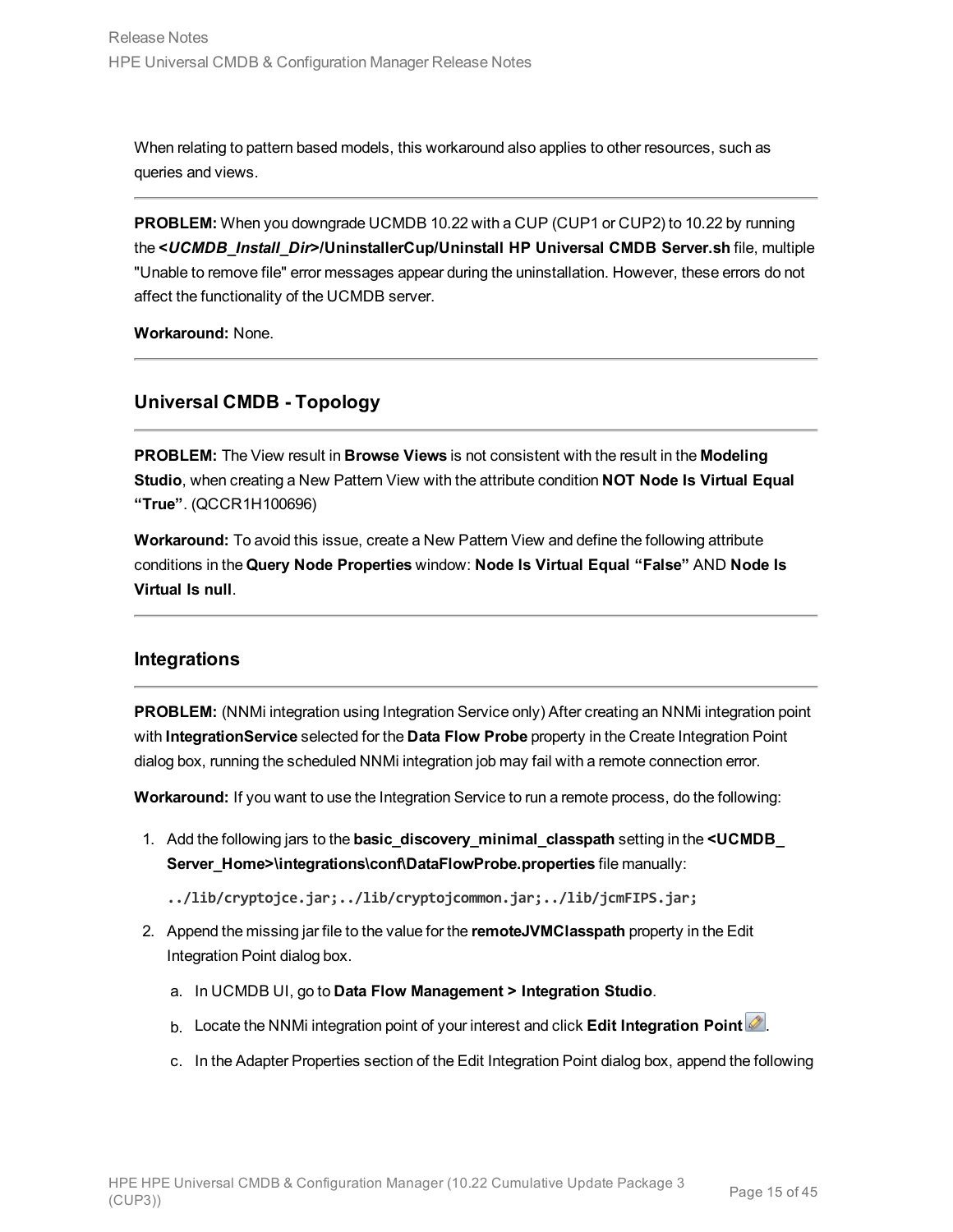to the value for the **remoteJVMClasspath** property:

For SQL Server database: **;../lib/mcsqlserver.jar**

For Oracle database: **;../lib/mcoracle.jar**

- d. Click **OK**.
- e. Deactivate the integration point.
- f. Activate the integration point again.
- g. Run the NNMi integration job.

**Problem:** The Integration Service cannot start due to a failure to connect to the database after you change the master key on the UCMDB server. (QCCR1H102098)

**Workaround:** None.

<span id="page-15-0"></span>**LIMITATION:** SiteMinder with AJP does not work any more starting from UCMDB 10.21, because Jetty does not support it. That is why after upgrading to UCMDB version 10.21, the UCMDB integration with SiteMinder with IIS as front-end will fail. (QCCR1H105819)

**Workaround:** None.

**PROBLEM:** After upgrading UCMDB to the latest CUP, an integration job using a Database connection may fail due to performance issues. (QCCR1H98428)

**Workaround:** To resolve this issue, close the communication logs for the integration job.

### **Universal Discovery**

**PROBLEM:** (CyberArk integration only) If you have already configured the hash value in the CyberArk Server as the authentication method, you might encounter the following errors when you install a different version data flow probe or upgrade the data flow probe to a different version.

- Can not get the credential when running the discovery job
- Checking credential failed

And in the **probe-error.log**, you should find an error message similar to the following:

... Failed quering password from CyberArk Vault. ... Failed to verify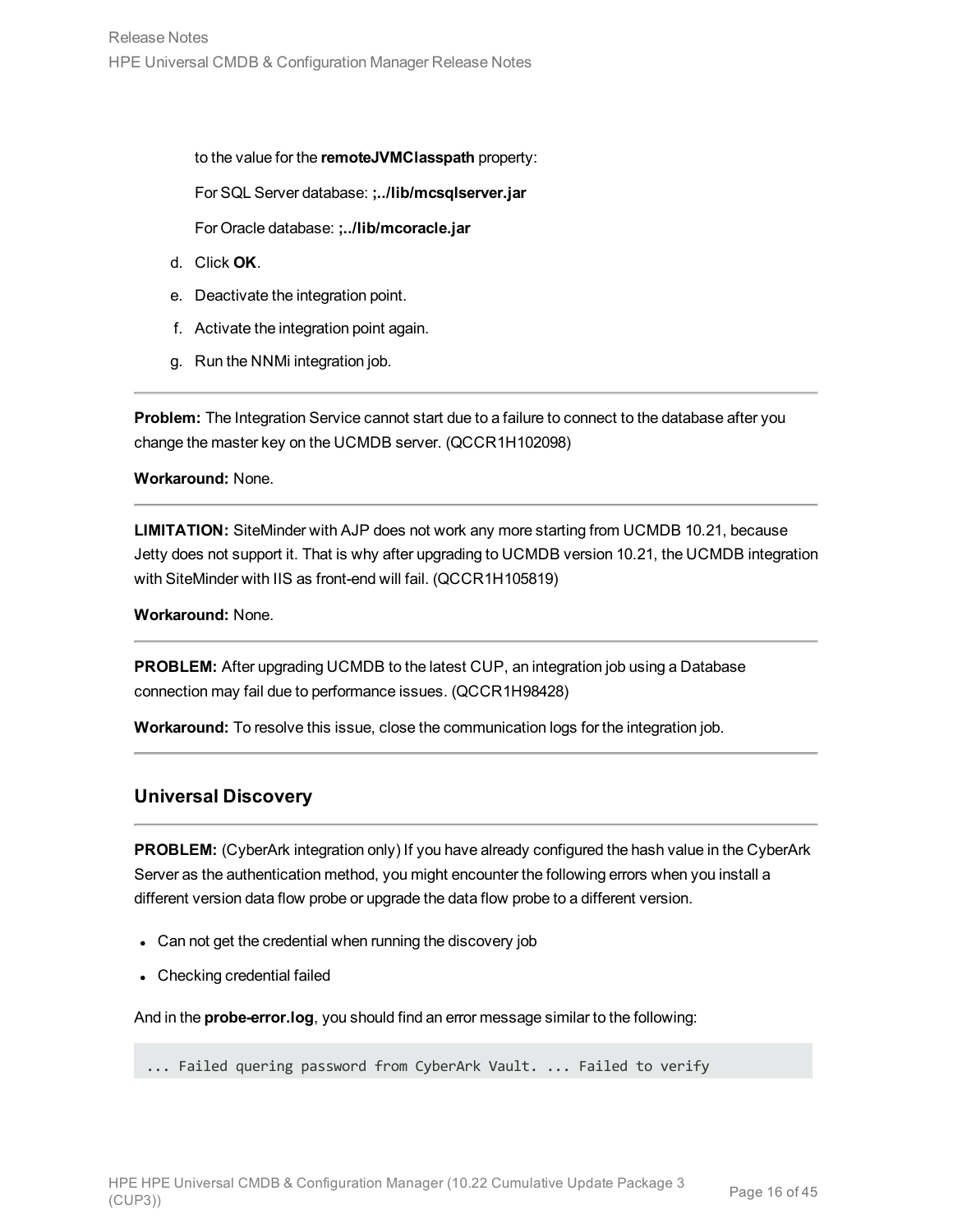application authentication data: Hash "XXX" is unauthorized ...

**Workaround:** To resolve the issue, re-generate the hash value using the following command:

```
java -Xms500m -Xmx1200m -jar JavaAIMGetAppInfo.jar GetHash
/AppExecutablesPattern="C:\hp\UCMDB\DataFlowProbe\lib"
/OnlyExecutablesWithAIMAnnotation=yes /LogFileDirectory="c:\temp"
```
Then check if the new hash value is the same as the one you configured in the CyberArk server. If different, fill in the newly generated hash value in the CyberArk server.

**PROBLEM:** (PostgreSQL only) Some SQL statements are observed running more than 30 minutes, which causes Probe database to crash. The root cause is that the default value of the **statement\_ timeout** setting in the **postgresql.conf** file is **0**. (QCCR1H101769)

**Workaround:** To workaround the issue, locate and open the **hp\UCMDB\DataFlowProbe\pgsql\data\postgresql.conf** file in a text editor, and then modify the default value of the **statement\_timeout** setting from **0** to **3600000**.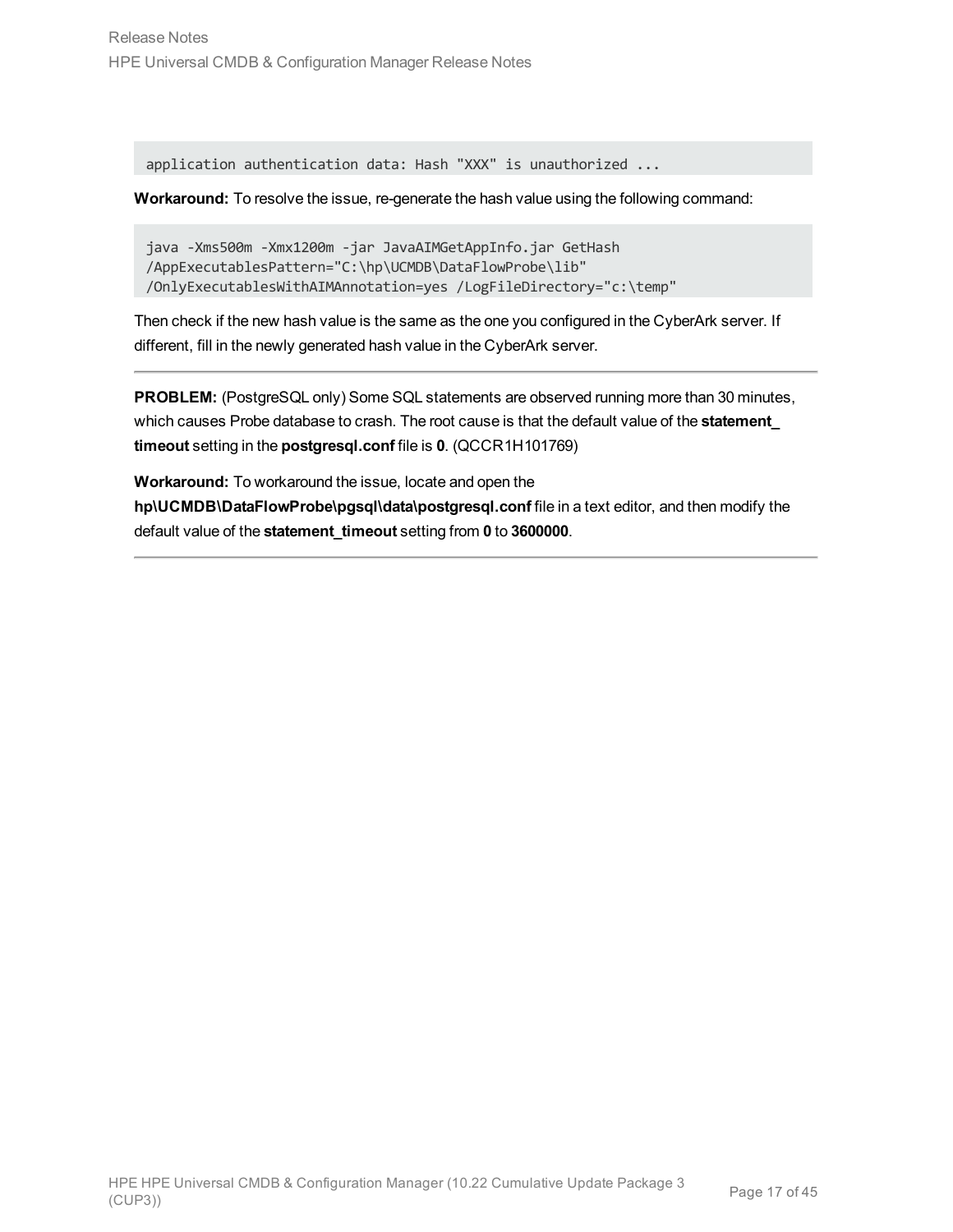# <span id="page-17-1"></span><span id="page-17-0"></span>Enhancements Requests

## Enhancements Requests in 10.22 CUP3

<span id="page-17-2"></span>No new enhancement requests were implemented.

## Enhancements Requests in 10.22 CUP2

The following table lists the enhancement requests that were implemented in the UCMDB 10.22 CUP2 release.

| <b>Global ID</b> | Problem                                                                                                                                                                                                                                                                                                                               | <b>Solution</b>                                                                                                                                                                                                                                           |
|------------------|---------------------------------------------------------------------------------------------------------------------------------------------------------------------------------------------------------------------------------------------------------------------------------------------------------------------------------------|-----------------------------------------------------------------------------------------------------------------------------------------------------------------------------------------------------------------------------------------------------------|
| QCCR1H102223     | (Cmdb9x adapter only) This is a<br>request to improve the logic for the<br>"Empty modification data has been<br>supplied" error scenario, where<br>references CIs where counted as<br>updates, and to provide a more<br>descriptive error message.                                                                                    | Implemented the enhancement by<br>implementing a code change to add<br>similar approach like that in the<br>ucmdb10x adapter. Now only the<br>proper CIs for updates are counted.                                                                         |
| QCCR1H105614     | Release Control integration impact<br>analysis calls took too long, because<br>select statements that have condition<br>like CMDB_ID IN () were not using<br>indexes. Full table scan was run even<br>if CMDB ID is indexed. This is a<br>request to improve the Release Control<br>integration impact analysis calls<br>performance. | Implemented the enhancement on<br>Oracle DB dialect by adding<br>appropriate elements to the select<br>statements and forcing index usage.                                                                                                                |
| QCCR1H106790     | The push engine is limited to 3 pushes<br>to be scheduled automatically by<br>UCMDB.                                                                                                                                                                                                                                                  | Added a new JMX setting<br>(com.hp.ucmdb.synchronizer.<br>manager.SynchronizerManager<br>Factory) for increasing the thread<br>count for data push jobs. For details,<br>see "How to Increase the Number of<br>Threads for Data Push Jobs" on page<br>36. |
| QCCR1H107411     | VMware VirtualCenter Topology by<br>VIM jobs fails with reconciliation error:<br>[SQLServer]Violation of PRIMARY                                                                                                                                                                                                                      | Enhanced the mechanism which<br>ensures that the CIs from table<br>MERGED CIS are consistent.                                                                                                                                                             |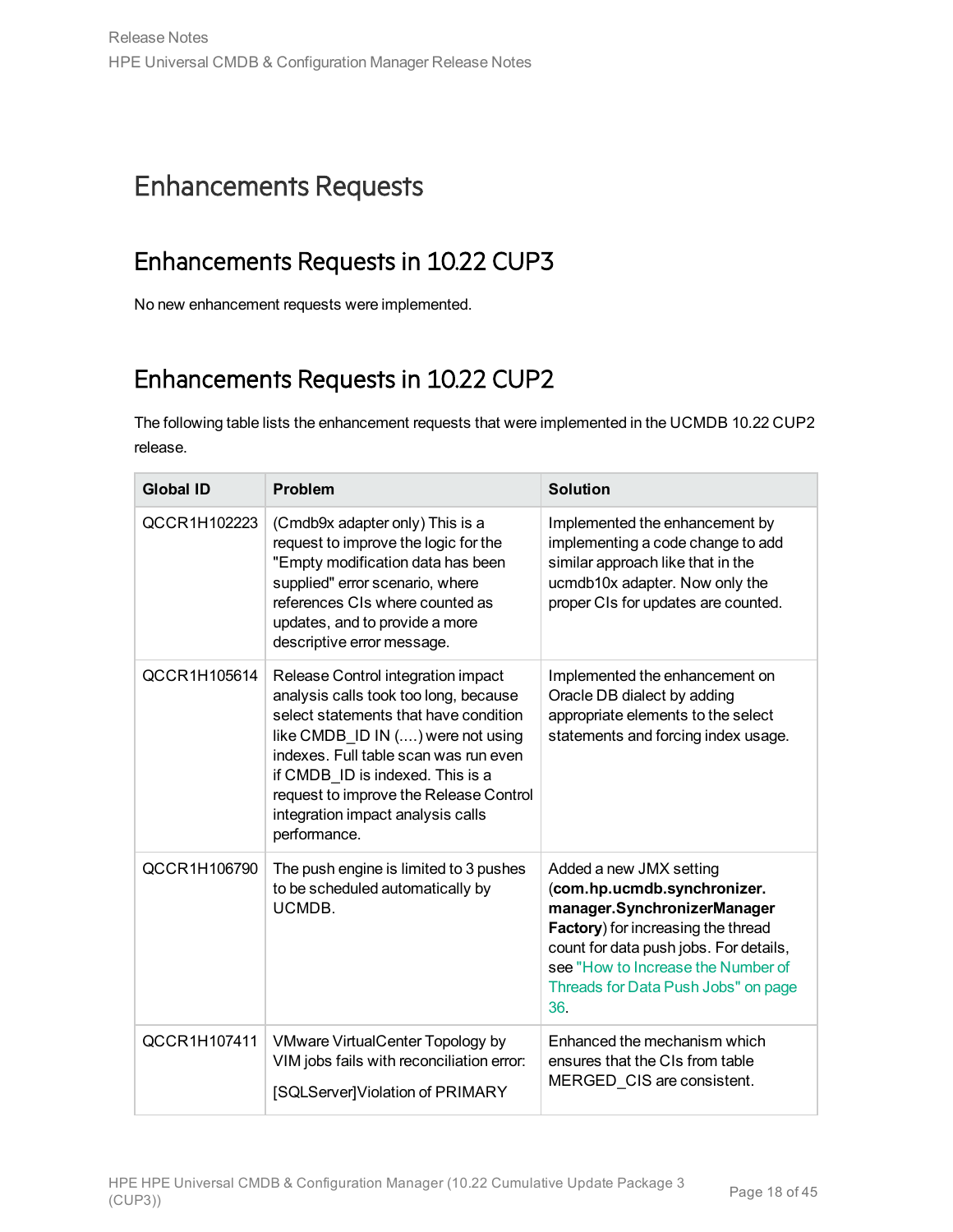| <b>Global ID</b> | Problem                                                                                                                                                                                     | <b>Solution</b>                                                                                                                                                                                                                                                                                                                                      |
|------------------|---------------------------------------------------------------------------------------------------------------------------------------------------------------------------------------------|------------------------------------------------------------------------------------------------------------------------------------------------------------------------------------------------------------------------------------------------------------------------------------------------------------------------------------------------------|
|                  | KEY constraint 'PK_MERGED_CIS'.<br>Cannot insert duplicate key in object<br>'dbo.MERGED_CIS'                                                                                                |                                                                                                                                                                                                                                                                                                                                                      |
| QCCR1H107837     | This is a request for adding hardware<br>detection in Supportability.                                                                                                                       | Implemented the enhancement by<br>adding hardware detection in the core<br><b>Basic supportability handler. Every</b><br>time the basic supportability handler is<br>run, an Environment.properties file is<br>created in the Supportability zip file,<br>recording all the hardware information<br>about the target physical or virtual<br>machine. |
| QCCR1H108127     | This is a request for encoding licenses<br>for ASM pack, ASM pack of 10, and<br>ASM pack of 25 as valid in UCMDB.                                                                           | Implemented the enhancement by<br>replacing the old PD file with a new PD<br>file, which will be used to encode the<br>licenses for the ASM pack, ASM pack<br>of 10, and ASM pack of 25 as valid in<br>UCMDB.                                                                                                                                        |
| QCCR1H99062      | Currently it seems like the OS<br>Architecture field is only discovered for<br>Linux hosts. It is not discovered for<br>SunOS. This is a request to discover it<br>for SunOS hosts as well. | Implemented the enhancement by<br>adding ability to discover OS<br>Architecture for SunOS, AIX, MacOS,<br>and HP-UX.                                                                                                                                                                                                                                 |

## <span id="page-18-0"></span>Enhancements Requests in 10.22 CUP1

The following table lists the enhancement requests that were implemented in the UCMDB 10.22 CUP1 release.

| <b>Global ID</b> | Problem                                                                                                                                         | <b>Solution</b>                                                                                                                                                                                                                                                        |
|------------------|-------------------------------------------------------------------------------------------------------------------------------------------------|------------------------------------------------------------------------------------------------------------------------------------------------------------------------------------------------------------------------------------------------------------------------|
| QCCR1H105579     | The Windows scanner was enhanced to<br>discover Windows device driver data, so<br>the XML Enricher should also be<br>enhanced to be support it. | Implemented the enhancement by<br>adding support for the Windows<br>device driver data to the XML<br>Enricher.                                                                                                                                                         |
| QCCR1H105221     | This is a request to provide support for<br>the application signature to include<br>SHA1 hash checking on the CyberArk<br>calling class.        | Implemented the enhancement by<br>adding annotation into classes for the<br>CyberArk password vault to provide<br>support for the application signature<br>using annotation in CyberArk<br>integration class. For more details,<br>see "How to Calculate Hash Code for |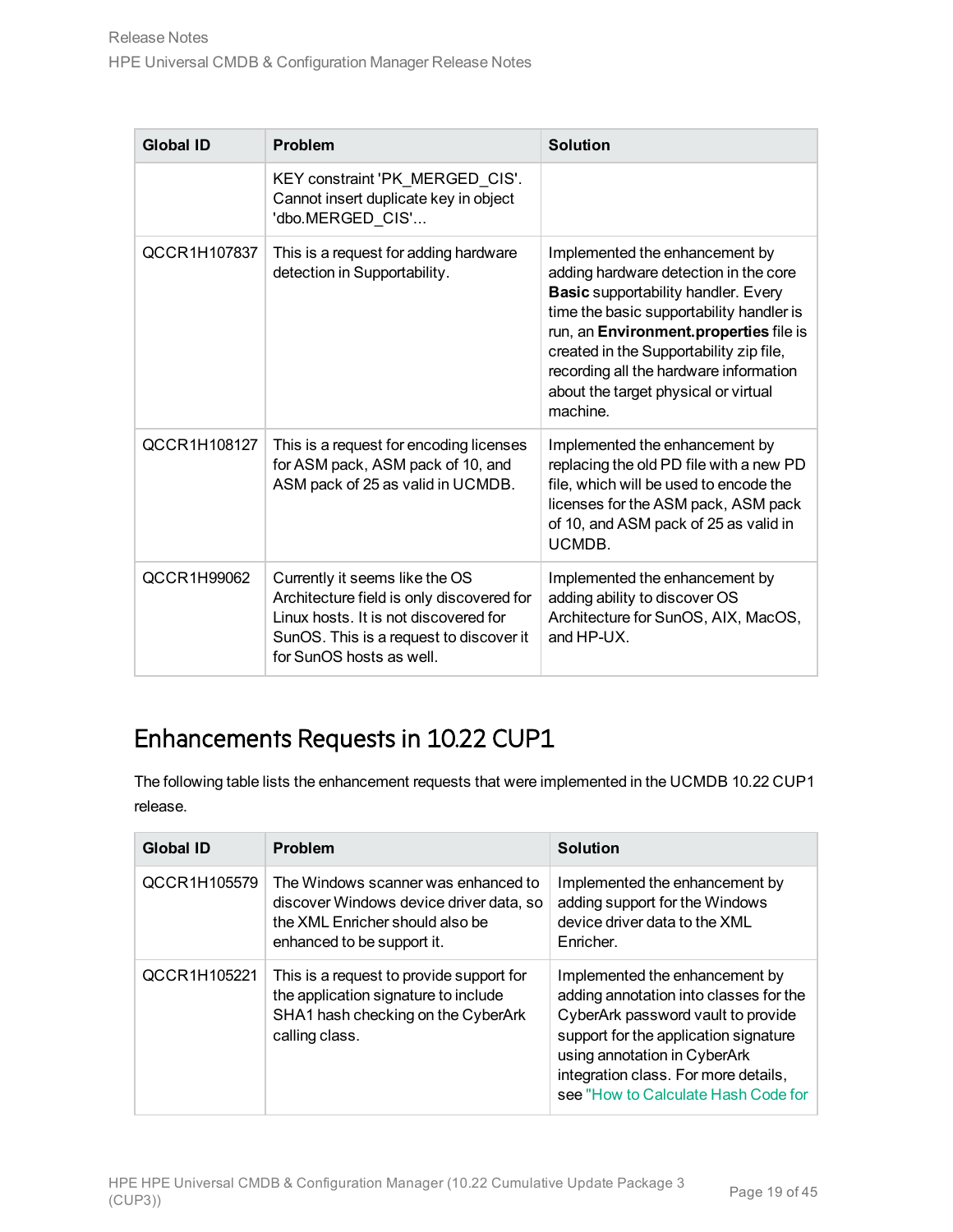| <b>Global ID</b>            | <b>Problem</b>                                                                                                                                                                                                                                                                                                                                                                                                                                                                                                                                               | <b>Solution</b>                                                                                                                                                                                                                                                                                                                                                                                                                                                                                                                                                                                                                                                                              |
|-----------------------------|--------------------------------------------------------------------------------------------------------------------------------------------------------------------------------------------------------------------------------------------------------------------------------------------------------------------------------------------------------------------------------------------------------------------------------------------------------------------------------------------------------------------------------------------------------------|----------------------------------------------------------------------------------------------------------------------------------------------------------------------------------------------------------------------------------------------------------------------------------------------------------------------------------------------------------------------------------------------------------------------------------------------------------------------------------------------------------------------------------------------------------------------------------------------------------------------------------------------------------------------------------------------|
|                             |                                                                                                                                                                                                                                                                                                                                                                                                                                                                                                                                                              | <b>JARs with Annotation"</b> .                                                                                                                                                                                                                                                                                                                                                                                                                                                                                                                                                                                                                                                               |
| QCCR1H104253                | When the integration with Service<br>Manager invokes the general Web<br>service of UCMDB in SM to get the<br>actual state of UCMDB CIs, and the<br>response content only has the enum<br>key, it needs an enhancement on the<br>UCMDB web part to return enum values<br>as well for the field.                                                                                                                                                                                                                                                               | Implemented the enhancement by<br>adding a new method<br>getCIsByIdWithEnumValues which<br>returns the value of an enum property.                                                                                                                                                                                                                                                                                                                                                                                                                                                                                                                                                            |
| QCCR1H97075<br>QCCR1H104928 | When there are many enrichments<br>based on a query that has a Changed or<br>Unchanged During 24 hours condition on<br>some CI Types, each time the query<br>gets calculated, because the starting<br>point is a link and the number of links is<br>huge, the calculation time is high due to<br>a fuse. The fuse is broken when the<br>starting point is being determined but the<br>TQL query is calculated eventually with<br>another starting point. Therefore, the<br>following error is found in the error.log:<br>"Query result exceeded size limit". | Implemented the enhancement by<br>defining link classes for which a count<br>(SQL in DB) should be performed<br>before the iteration to check if fuse<br>exception needs to be thrown, thus<br>reducing the calculation time.<br>To enable this feature, invoke the<br>setInternalSetting JMX method to<br>set the<br>dal.link.condition.citypes.to.count.<br>for.max.result setting to the desired<br>value with the name of the links for<br>which to verify the count (comma<br>separated values).<br>For example, if the link name is<br>membership, invoke<br>setInternalSetting with name =<br>"dal.link.condition.citypes.to.count.<br>for $max$ result" and value =<br>"membership". |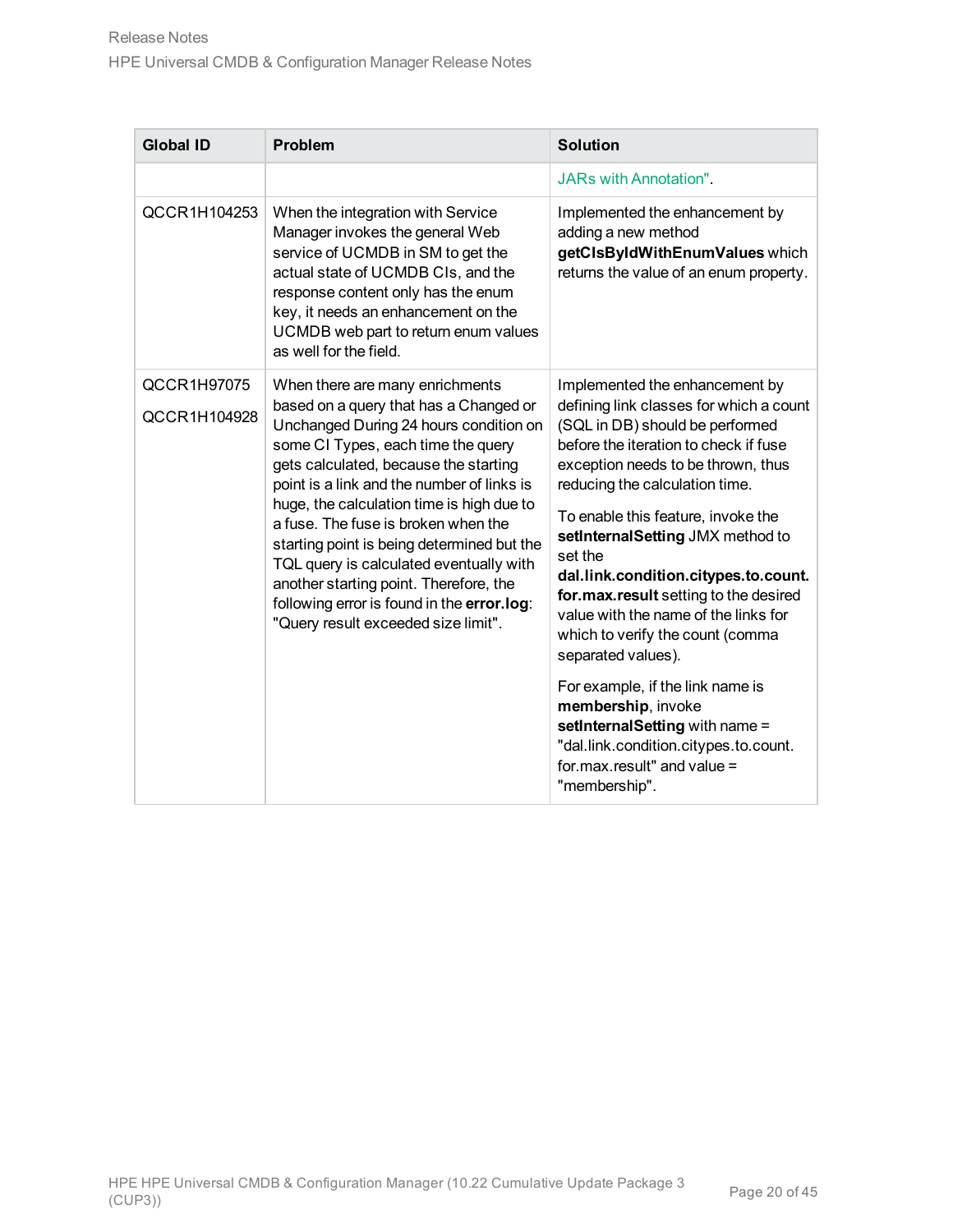# <span id="page-20-1"></span><span id="page-20-0"></span>Fixed Defects

## Fixed Defects for UCMDB 10.22 CUP3

The following table lists the defects that were fixed in the UCMDB 10.22 CUP3 release.

| <b>Global ID</b> | <b>Problem</b>                                                                                                                                                                                                              | <b>Solution</b>                                                                                                                                         |
|------------------|-----------------------------------------------------------------------------------------------------------------------------------------------------------------------------------------------------------------------------|---------------------------------------------------------------------------------------------------------------------------------------------------------|
| QCCR1H109318     | Value of the <b>Is_touched</b> column is<br>always Y after reruning a job which<br>caused "Last Access Time" always<br>updated with touch interval.                                                                         | Fixed the issue by implementing a<br>code change. Now the value of the<br><b>Is_touched</b> column is updated from<br><b>Y</b> to <b>N</b> after touch. |
| QCCR1H108252     | While users perform troubleshooting,<br>suddenly all credentials disappear from<br>the Universal Discovery console. This is<br>caused by multiple threads trying to<br>access domain probe data object at the<br>same time. | Fixed the concurrent modification<br>exception by implementing a code<br>change. Now UCMDB server works<br>properly when updating credentials.          |
| QCCR1H108823     | Sometimes<br>ArrayIndexOutOfBoundsException or<br><b>NullPointer</b> exception occurs when jobs<br>are running.                                                                                                             | Fixed the<br>ArrayIndexOutOfBoundsException<br>or <b>NullPointer</b> exception issue by<br>implementing a code change.                                  |
| QCCR1H109829     | The Russian translation of some terms<br>are not proper according to the context.                                                                                                                                           | Fixed the issue by correcting Russian<br>translation of affected terms.                                                                                 |

## <span id="page-20-2"></span>Fixed Defects for UCMDB 10.22 CUP2

The following table lists the defects that were fixed in the UCMDB 10.22 CUP2 release.

| <b>Global ID</b> | <b>Problem</b>                                                                                                                                                                                                 | <b>Solution</b>                                                                                        |
|------------------|----------------------------------------------------------------------------------------------------------------------------------------------------------------------------------------------------------------|--------------------------------------------------------------------------------------------------------|
| QCCR1H90996      | Errors found in the error log of the reader,<br>including errors related to parsing<br>management zone XMLs and some other<br>stuff, which were caused by the invalid<br>XML character "&" in the description. | Fixed the issue by implementing a<br>code change to escape invalid<br>chars in XML, including &'<>".   |
| QCCR1H93805      | Users logging in without any assigned<br>permissions see blank screen instead of an<br>error indicating no modules can be<br>displayed due to a lack of permissions.                                           | Fixed the issue by implementing a<br>code change. User without UI<br>access permission are not allowed |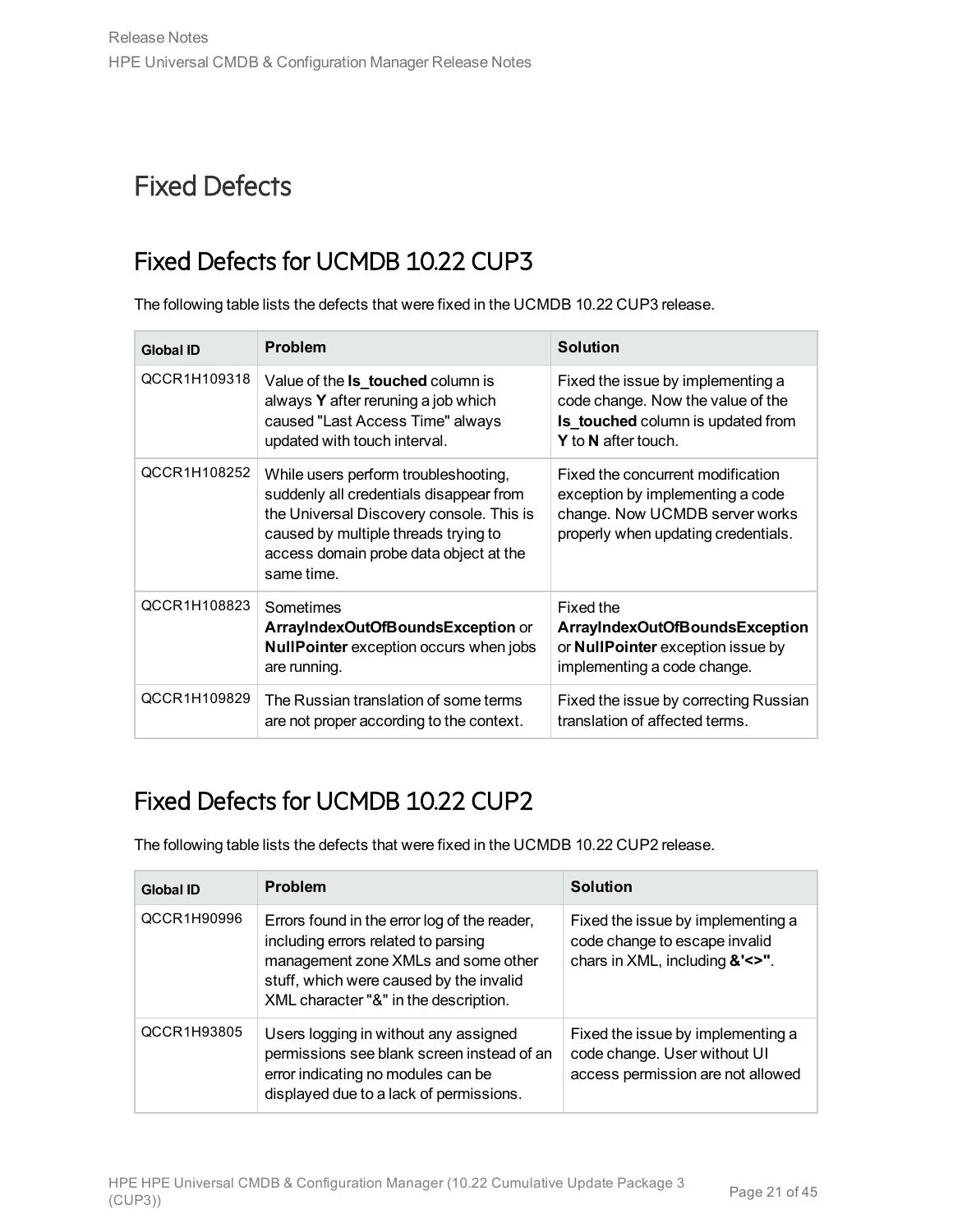| <b>Global ID</b> | <b>Problem</b>                                                                                                                                                                                                                                                 | <b>Solution</b>                                                                                                                                                                               |
|------------------|----------------------------------------------------------------------------------------------------------------------------------------------------------------------------------------------------------------------------------------------------------------|-----------------------------------------------------------------------------------------------------------------------------------------------------------------------------------------------|
|                  |                                                                                                                                                                                                                                                                | to login and see blank page. Also<br>added a warning message if the<br>user has no access to any UI<br>module. This is present as a<br>general action for each role.                          |
| QCCR1H96379      | The AWS by Web Services job does not<br>work due to an access credentials issue.<br>The AWS API used by the job includes<br>joda-time-2.2.jar, however the probe lib<br>folder<br>(C:\hp\UCMDB\DataFlowProbe\lib)<br>contains an old version of joda-time.jar. | Fixed the issue by replacing the old<br>joda-time.jar file with a v2.2 joda-<br>time.jar file on the probe side.                                                                              |
| QCCR1H100637     | A non Server Administrator user is not able<br>to create and edit packages, otherwise a<br>null pointer exception is thrown.                                                                                                                                   | Fixed the issue by implementing a<br>code change to avoid the null<br>pointer exception.                                                                                                      |
| QCCR1H101895     | After upgrading UCMDB to 10.20, an error<br>is received regarding to one of the existing<br>database integrations: Failed<br>adding/updating DataStore to server<br>['QueryName':-:'PatternId']                                                                | Fixed the issue by implementing a<br>code change to use more complex<br>syntax for the plus (+) symbol, so<br>that it will have no impact on other<br>strings that contains a plus symbol.    |
| QCCR1H103058     | The View Scan Debug Log button does not<br>work in HTTPS UCMDB environment. The<br>Probe is set to HTTPS, but the Probe still<br>sends uploadScanFile request using HTTP.                                                                                      | Fixed the issue by implementing a<br>code change so that when the<br>probe sends the uploadScanFile<br>request, it chooses HTTP or<br>HTTPS protocol according to the<br>Probe configuration. |
| QCCR1H103978     | The AM Push job fails on some probes from<br>time to time during execution, with the<br>ProbeAdhocTaskPickupTimeoutException<br>error.                                                                                                                         | Fixed the issue by implementing a<br>code change. Now when the Probe<br>picks up the Ad Hoc task and<br>executes it properly, no error<br>message will be thrown in the log<br>file.          |
| QCCR1H105064     | When using Push Adapter on a UCMDB<br>instance on Oracle database, NET8 Error<br>message is received due to the Oracle<br>library being used.                                                                                                                  | Fixed the issue by updating the<br>JDBC Oracle driver.                                                                                                                                        |
| QCCR1H105103     | (OMi 10.01) OMi-UCMDB integration fails<br>on port 80. This is because the<br>DefaultSessionTenant header is missing<br>from the message causing OMi JBoss to<br>reject the messages.                                                                          | Fixed the issue by implementing a<br>code change to add the<br>DefaultSessionTenant header to<br>the message.                                                                                 |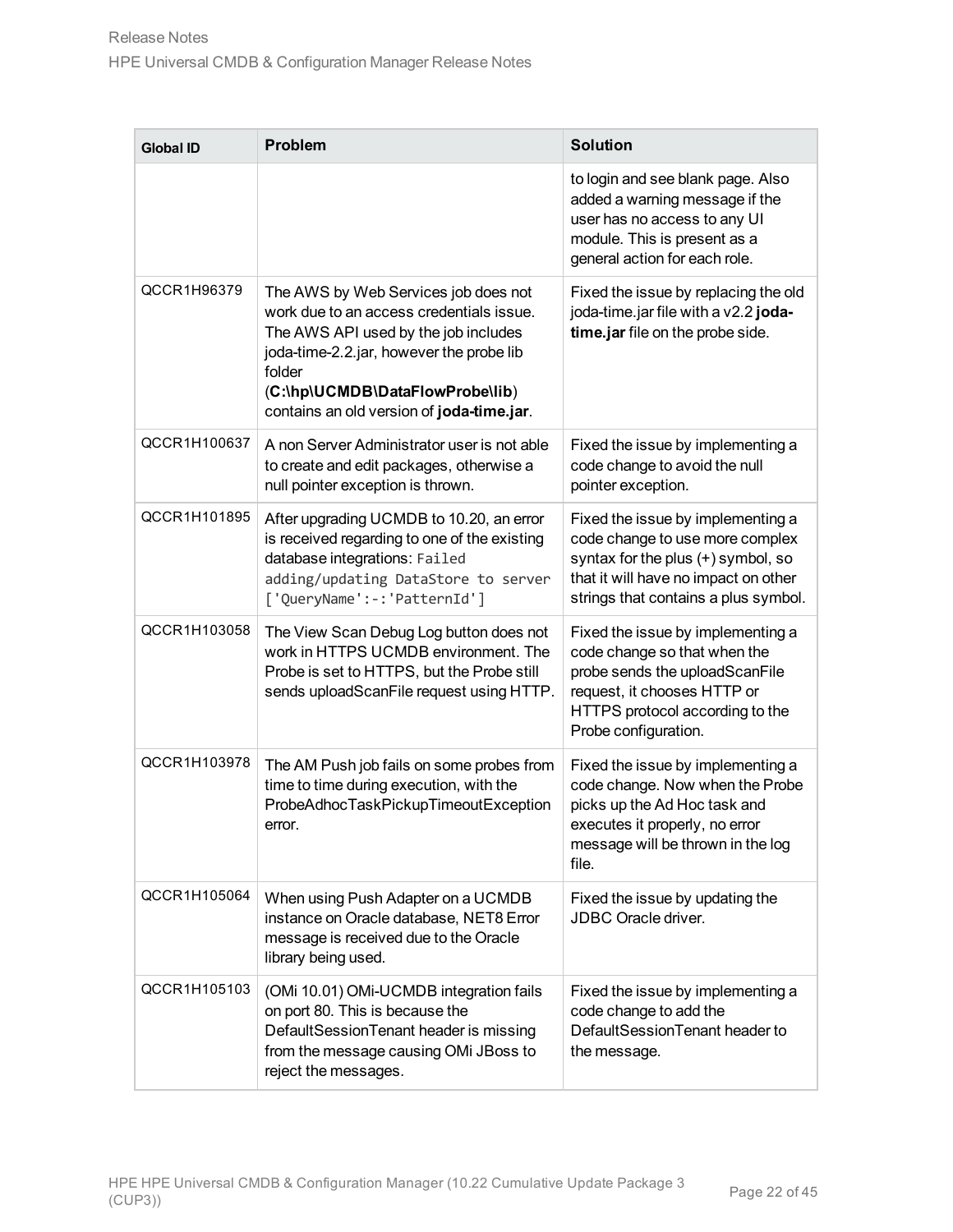| <b>Global ID</b> | <b>Problem</b>                                                                                                                                                                                                                                                                                                             | <b>Solution</b>                                                                                                                                                                              |
|------------------|----------------------------------------------------------------------------------------------------------------------------------------------------------------------------------------------------------------------------------------------------------------------------------------------------------------------------|----------------------------------------------------------------------------------------------------------------------------------------------------------------------------------------------|
| QCCR1H105229     | TQL result count calculated in the Server UI<br>does not match the calculation via JMX or<br>SM data push.                                                                                                                                                                                                                 | Fixed the issue by implementing a<br>code change to the calculation<br>logic. Now the TQL result count<br>calculated in the Server UI matches<br>the calculation via JMX or SM data<br>push. |
| QCCR1H105260     | There is a problem with red icons on<br>UCMDB 10.11, which are not colored in red<br>10.11.                                                                                                                                                                                                                                | Fixed the issue by implementing a<br>code change so that red icons are<br>properly colored.                                                                                                  |
| QCCR8D44233      | (OMi only) The OMi console crashes<br>frequently with "Internal Server Error".<br>When the problem happens, JBoss does<br>not abort but consumes up to 50% CPU.                                                                                                                                                            | Fixed the issue by implementing a<br>code change.                                                                                                                                            |
| QCCR1H105344     | The Oracle LMS Report cannot be saved<br>from the reader server in HA mode.                                                                                                                                                                                                                                                | Fixed the issue by implementing a<br>code change, now reader server<br>can also download and save the<br>Oracle LMS report.                                                                  |
| QCCR1H105510     | By default, scheduled SM population jobs<br>synchronize changes only. Setting full-<br>population-days-interval to 0 in the SM<br>adapter XML has no effect -- only changes<br>are synchronized.                                                                                                                           | Fixed the issue by implementing a<br>code change so that it is possible to<br>schedule full SM populations by<br>setting full-population-days-interval<br>to 0 in the SM adapter XML.        |
| QCCR1H105680     | When pushing the data from UCMDB to<br>OMi, if the data is larger than the chunk<br>size, invalid CIs are pushed to OMi and fail<br>to be reconciled.                                                                                                                                                                      | Fixed the issue by implementing a<br>code change, so that related<br>topologies data are sent from<br>UCMDB to OMi properly in different<br>chunks.                                          |
| QCCR1H105717     | When trying to display the probe status<br>from the Data Flow Probe Status page,<br>there is no results for some probes, and the<br>following error is found with the<br>DiscoveryDestDAO.getDisplayLables<br>ForTriggerIds() method in the error.log:<br>'ORA-01795: maximum number of<br>expressions in a list is 1000'. | Fixed the issue by implementing a<br>code change to split the SQLs if the<br>number of expressions exceeds<br>1000.                                                                          |
| QCCR1H105901     | There is a custom rule that creates<br>"Membership" relation between Location<br>and Node CIs based on a custom attribute<br>(building) in CIT Node. But after running the<br>enrichment, no relationship is generated.                                                                                                    | Fixed the issue by implementing a<br>code change to improve the data<br>import so that the correct CI type<br>name is used by the enrichment.                                                |
| QCCR1H105928     | UCMDB to UCMDB push back global Ids                                                                                                                                                                                                                                                                                        | Fixed the issue by implementing a                                                                                                                                                            |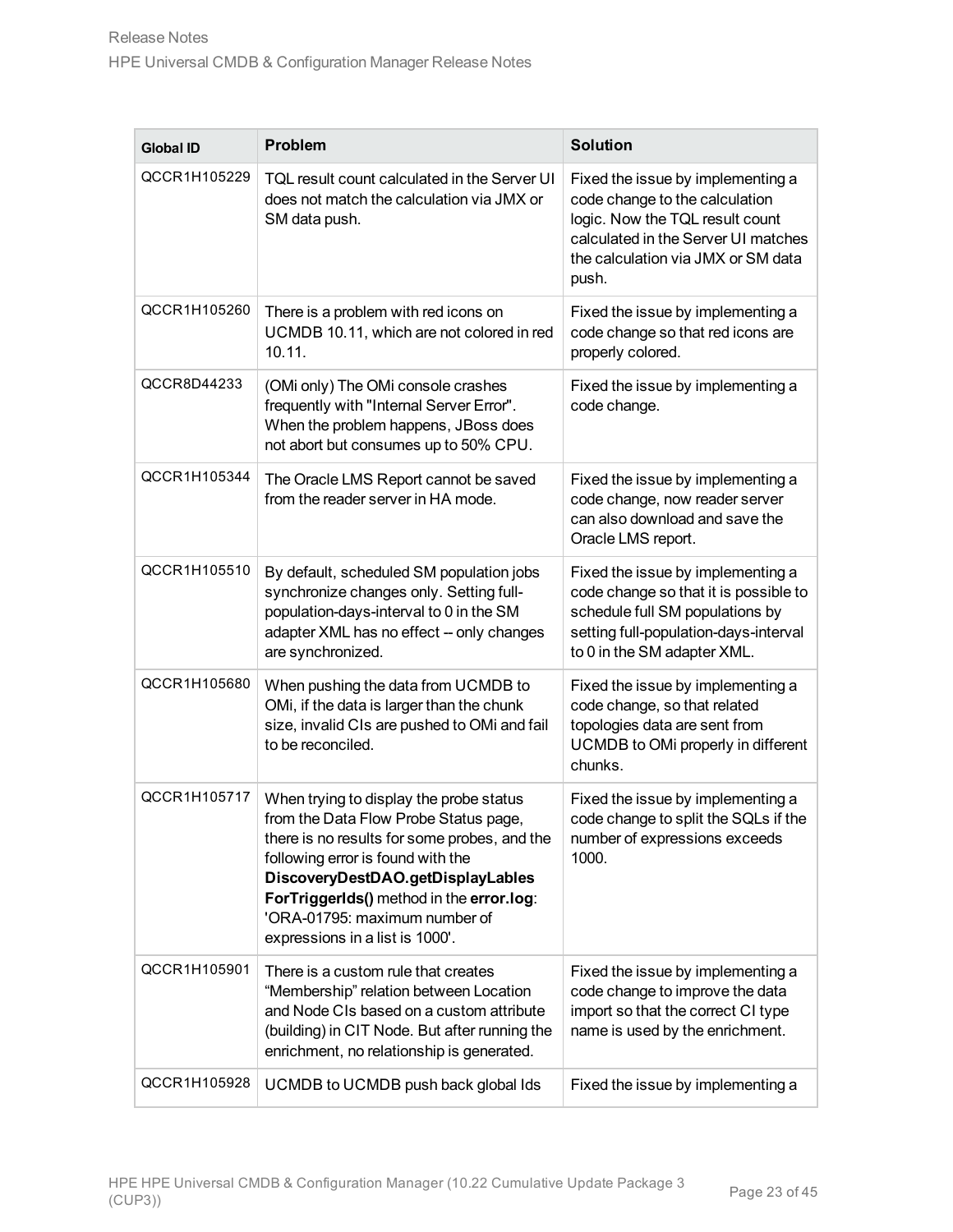| <b>Global ID</b> | <b>Problem</b>                                                                                                                                                                                                                                                                                                                                    | <b>Solution</b>                                                                                                                                                              |
|------------------|---------------------------------------------------------------------------------------------------------------------------------------------------------------------------------------------------------------------------------------------------------------------------------------------------------------------------------------------------|------------------------------------------------------------------------------------------------------------------------------------------------------------------------------|
|                  | is disrupting the aging on the low level<br>UCMDB by updating the Last Access Time<br>value.                                                                                                                                                                                                                                                      | code change to disable the aging<br>mechanism on the push back flow.                                                                                                         |
| QCCR1H105984     | Probe start services sequence is not<br>correct, and probe crashes when AM<br>integration is run.                                                                                                                                                                                                                                                 | Fixed the issue by implementing a<br>code change to correct the probe<br>start services sequence.                                                                            |
| QCCR1H106039     | When loading the Integration Studio, if there<br>are many integration points, the system<br>takes a very long time to display the user<br>interface.                                                                                                                                                                                              | Fixed the issue by implementing a<br>code change to build cache for<br>queries to reduce query execution.                                                                    |
| QCCR1H106079     | The SQL DB transaction logs are filling up<br>daily, because the Rebuild indexes job is<br>deactivated and the scheduler recreates it<br>at every restart.                                                                                                                                                                                        | Fixed the issue by implementing a<br>code change so that the Rebuild<br>Indexes job is not recreated during<br>restart and the same instance is<br>kept.                     |
| QCCR1H106141     | There is no date template "EEE MMM dd<br>HH:mm:ss zzz yyyy" for date values, thus<br>the Solr engine is unable to parse such date<br>format.                                                                                                                                                                                                      | Fixed the issue by implementing a<br>code change to add "EEE MMM dd<br>HH:mm:ss zzz yyyy" date parser<br>for logging unparsable dates for<br>search purpose.                 |
| QCCR1H106201     | (CAC authentication) After upgrading<br>UCMDB from 10.20 CUP1 to 10.21, the<br>UCMDB server is unable to complete<br>startup when CRL file path is defined.                                                                                                                                                                                       | Fixed the issue by implementing a<br>code change to add null check for<br>the getCriticalExtensionOIDs()<br>function and fix the logic for the<br>CRL file to work properly. |
| QCCR1H106327     | When any integration job execution causes<br>links to be deleted, link deletion occurs but<br>deletion status of the links is not displayed<br>in the integration job statistics pane.                                                                                                                                                            | Fixed the issue by implementing a<br>code change. Now the integration<br>job works properly without causing<br>any deletion.                                                 |
| QCCR1H106371     | When the node is discovered by the Host<br>Connection by Shell job, it sets the flag for<br>the host_iscomplete attribute to true, and<br>then when the Host<br>Resources/Applications by Shell job is run,<br>it changes this attribute to false. This is a<br>problem for the Breakdown Report that<br>takes this attribute into consideration. | Fixed the issue by implementing a<br>code change to remove the host_<br>iscomplete condition from the<br>Breakdown Report TQL query.                                         |
| QCCR1H106428     | Data Flow Probe JMX Console should pop<br>up again asking for correct credentials<br>instead of an HTTP 500 error when the<br>password is wrongly entered.                                                                                                                                                                                        | Fixed the issue by implementing a<br>code change so that the probe JMX<br>Console pops up again asking for<br>correct credentials when the                                   |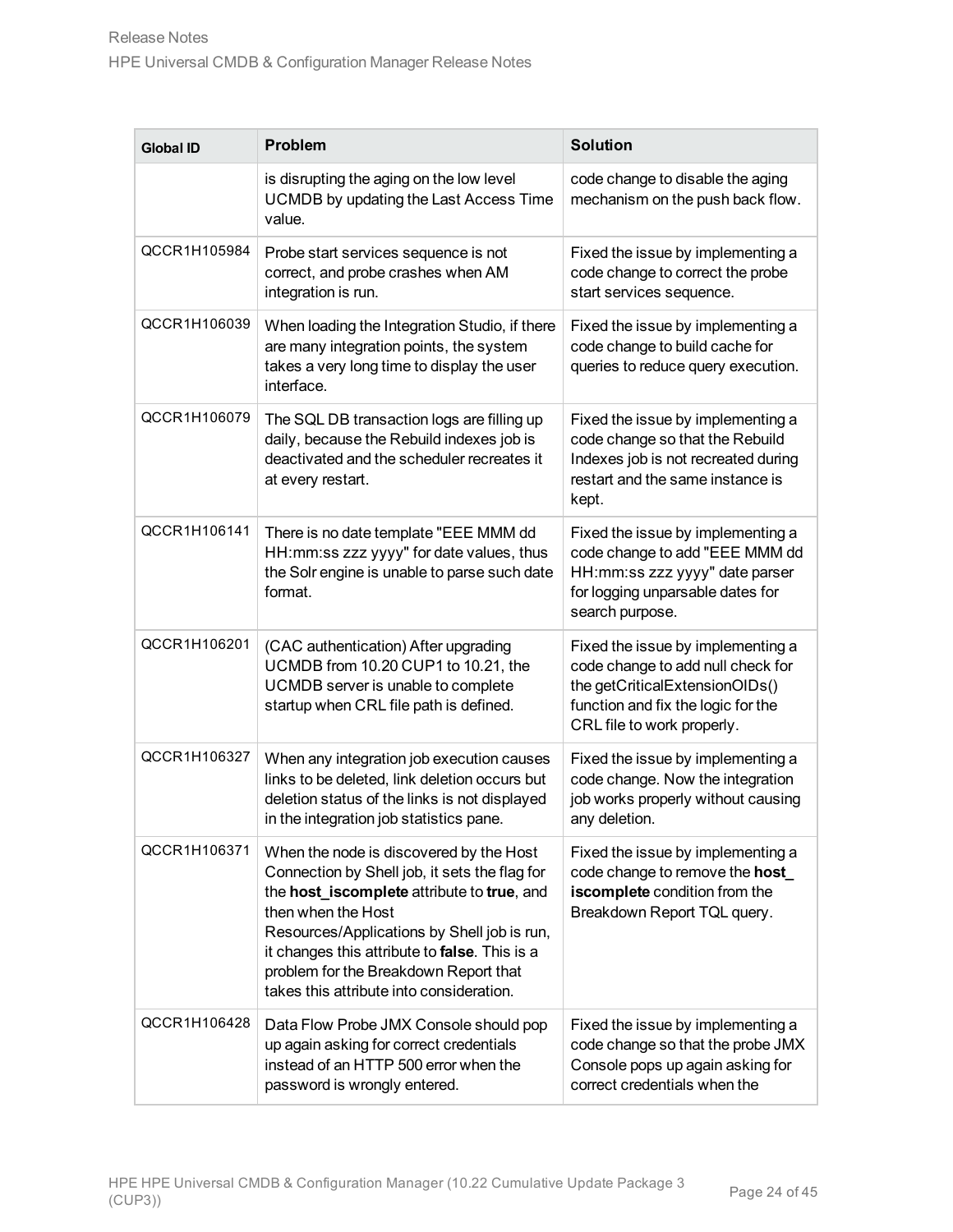| <b>Global ID</b> | <b>Problem</b>                                                                                                                                                                                                                                                                                                                                                     | <b>Solution</b>                                                                                                                                                                                                                      |
|------------------|--------------------------------------------------------------------------------------------------------------------------------------------------------------------------------------------------------------------------------------------------------------------------------------------------------------------------------------------------------------------|--------------------------------------------------------------------------------------------------------------------------------------------------------------------------------------------------------------------------------------|
|                  |                                                                                                                                                                                                                                                                                                                                                                    | password is wrongly entered.                                                                                                                                                                                                         |
| QCCR1H106436     | Java fails to finish downloading the Java<br>applet before passing the 30 seconds<br>timeout limit.                                                                                                                                                                                                                                                                | Fixed the issue by implementing a<br>code change to set the Idle Timeout<br>in the JettyManager.class class for<br>each server connector to -1.                                                                                      |
| QCCR1H106760     | Application server is using an optimization<br>technique that is holding static content file<br>handles open. This is preventing content<br>pack documentation files to be updated<br>while UCMDB server is running.                                                                                                                                               | Fixed the issue by implementing a<br>code change to disable the<br>optimization for the UD Content<br>Pack documentation context.                                                                                                    |
| QCCR1H106762     | SiteScope and OMi 10.10 Topology<br>integration is not working because the<br>jythonGlobalLibs.xml file for SiteScope is<br>not properly converted.                                                                                                                                                                                                                | Fixed the issue by implementing a<br>code change so that the<br>jythonGlobalLibs.xml file for<br>SiteScope can be properly<br>converted.                                                                                             |
| QCCR1H106774     | DB connections from the pool manager are<br>removed, causing many DB statement to<br>be idle. In the end the number of threads<br>increases and the UCMDB system<br>becomes unresponsive.                                                                                                                                                                          | Fixed the issue by implementing a<br>code change to handle the DB<br>connections from the pool manager<br>properly and not removing them<br>when they should not be.                                                                 |
| QCCR1H106779     | After invoking the startHistoryDB JMX<br>method, the HDM_xxxxxx_UNIX_1 and<br>HDM_xxxxxx* tables are not dropped.                                                                                                                                                                                                                                                  | Fixed the issue by implementing a<br>code change. Now invoking the<br>startHistoryDB JMX method<br>deletes all the history data by<br>dropping the tables, and then the<br>history data is initialized based on<br>the existing CIs. |
| QCCR1H106844     | On UCMDB 10.22, when setting<br>cryptoSource as windowsDPAPI, instead<br>of Iw, a WebApplicationException error<br>occurs and the LWJDPAPI.dll is never<br>loaded. For LWSSO in UCMDB server,<br>when using windows DPAPI as<br>cryptoSource, it uses System.load()<br>routine to load the LWJDPAPI.dll, which<br>requires the absolute full path of the dll file. | Fixed the issue by implementing a<br>code change to use the absolute<br>path for the LWJDPAPI.dll file.                                                                                                                              |
| QCCR1H106880     | History operation "hist query: get data<br>changes" does not close its attached<br>transaction in the multi-tenancy<br>environment.                                                                                                                                                                                                                                | Fixed the issue by implementing a<br>code change to the flow for the<br>transaction to be committed and<br>adding more logging to catch smilar<br>issues easier in the future. Now the<br>history transaction when viewing CI        |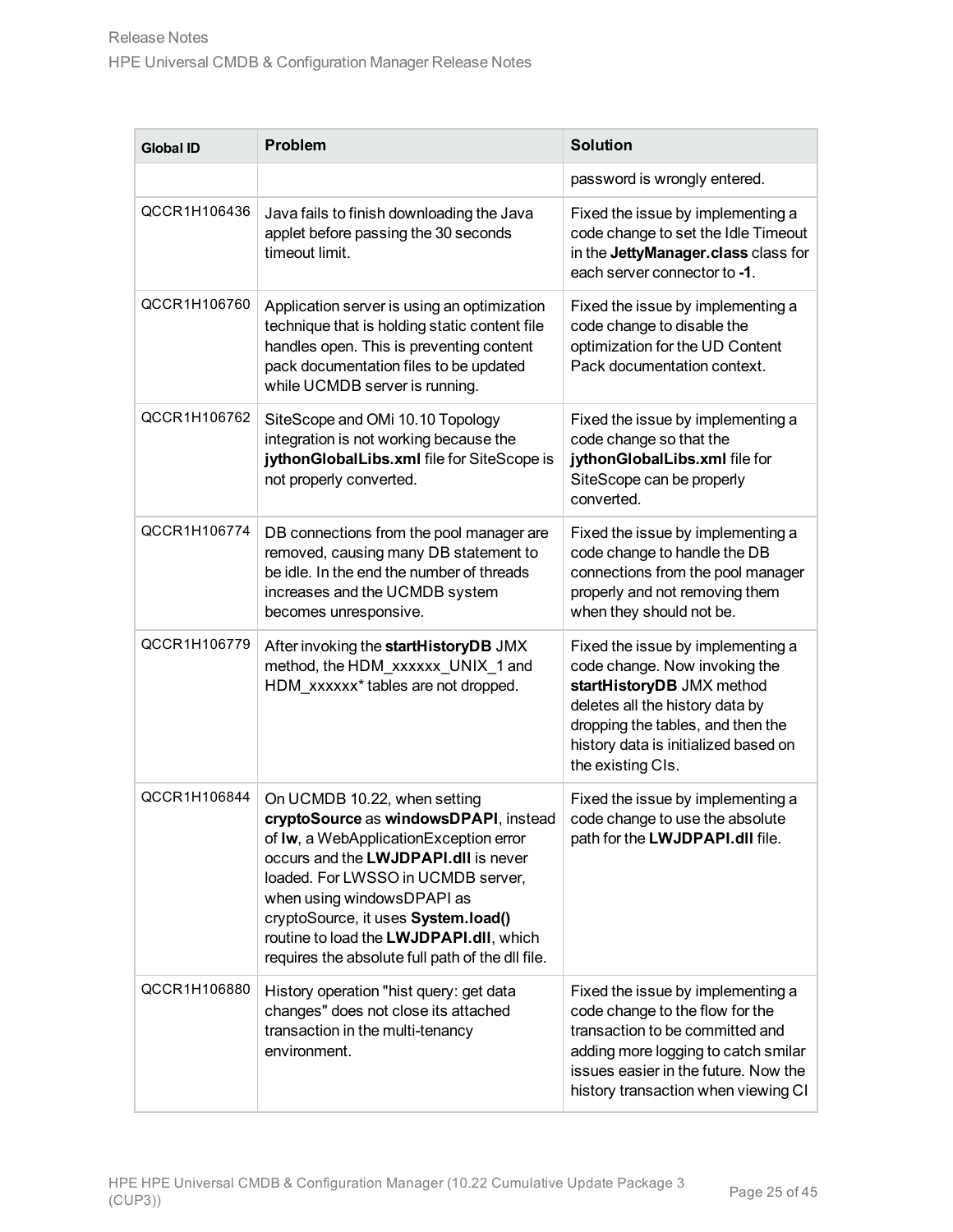| <b>Global ID</b>             | <b>Problem</b>                                                                                                                                                                                                                                                                                         | <b>Solution</b>                                                                                                                                                                                                                                                                                                                                                |  |
|------------------------------|--------------------------------------------------------------------------------------------------------------------------------------------------------------------------------------------------------------------------------------------------------------------------------------------------------|----------------------------------------------------------------------------------------------------------------------------------------------------------------------------------------------------------------------------------------------------------------------------------------------------------------------------------------------------------------|--|
|                              |                                                                                                                                                                                                                                                                                                        | history can be properly handled in<br>the context of multi-tenancy.                                                                                                                                                                                                                                                                                            |  |
| QCCR1H106978                 | When a non-sysadmin normal LDAP user<br>schedules a topology report, and the user's<br>login name is different from the display<br>name, then the report fails to be generated<br>because the user could not be found.                                                                                 | Fixed the issue by implementing a<br>code change to replace the<br>getDisplayName method with the<br>getLoginName method.                                                                                                                                                                                                                                      |  |
| QCCR1H107107<br>QCCR1H107142 | A few hours after the UCMDB server<br>restarts, it slows, then stops functioning<br>properly. The only way to get it working<br>again is to restart the server. Performance<br>issues encountered in all aspects: Data-<br>in/Discovery, Enrichments/PBMs, UI<br>access, and Data consumption/Reports. | Fixed the issue by implementing a<br>code change to address the<br>performance issues in all aspects.                                                                                                                                                                                                                                                          |  |
| QCCR1H107256                 | Aging fails with error "Oracle JDBC Driver<br>Invalid parameter binding(s)" because three<br>parameters are provided instead of four. In<br>certain scenarios the number of parameters<br>is not properly provided to aging related<br>SQL statement.                                                  | Fixed the issue by implementing a<br>code change to provide correct<br>number of parameters to aging<br>related SQL statement.                                                                                                                                                                                                                                 |  |
| QCCR1H107363                 | Threads updating History get stuck, the<br>Complement Layout Operation was running<br>in timeout due to massive changes.                                                                                                                                                                               | Fixed the issue by implementing a<br>code change to increase Timeout to<br>4h and add it as explicit for this<br>operation.                                                                                                                                                                                                                                    |  |
| QCCR1H107371                 | Trigger IP cannot be added to WMI<br>Discovery jobs, thus IP could not triggered<br>properly.                                                                                                                                                                                                          | Fixed the issue by implementing a<br>code change so that IP could be<br>properly triggered.                                                                                                                                                                                                                                                                    |  |
| QCCR1H107462                 | UI Packaging is loosing selected TQLs due<br>to long loading time, and the Save button is<br>enabled before all resources are loaded.                                                                                                                                                                  | Fixed the issue by implementing a<br>code change to disable the Save<br>button until all the resources are<br>loaded. While loading is in progress<br>the Save button has a tooltip to<br>inform the user why it is still<br>disabled: "Please wait, some<br>resources are still loading", which<br>disappears after the resources are<br>successfully loaded. |  |
| QCCR1H107487                 | UCMDB Browser fails to start after the<br>deployment of UCMDB 10.21 CUP1.<br>During startup the ucmdb-browser.war<br>resource was being deployed twice and<br>thus failed to be properly deployed.                                                                                                     | Documented the following note as a<br>Caution in the Release Notes:<br>Apart from the OOTB files, DO<br>NOT ADD any additional resources                                                                                                                                                                                                                       |  |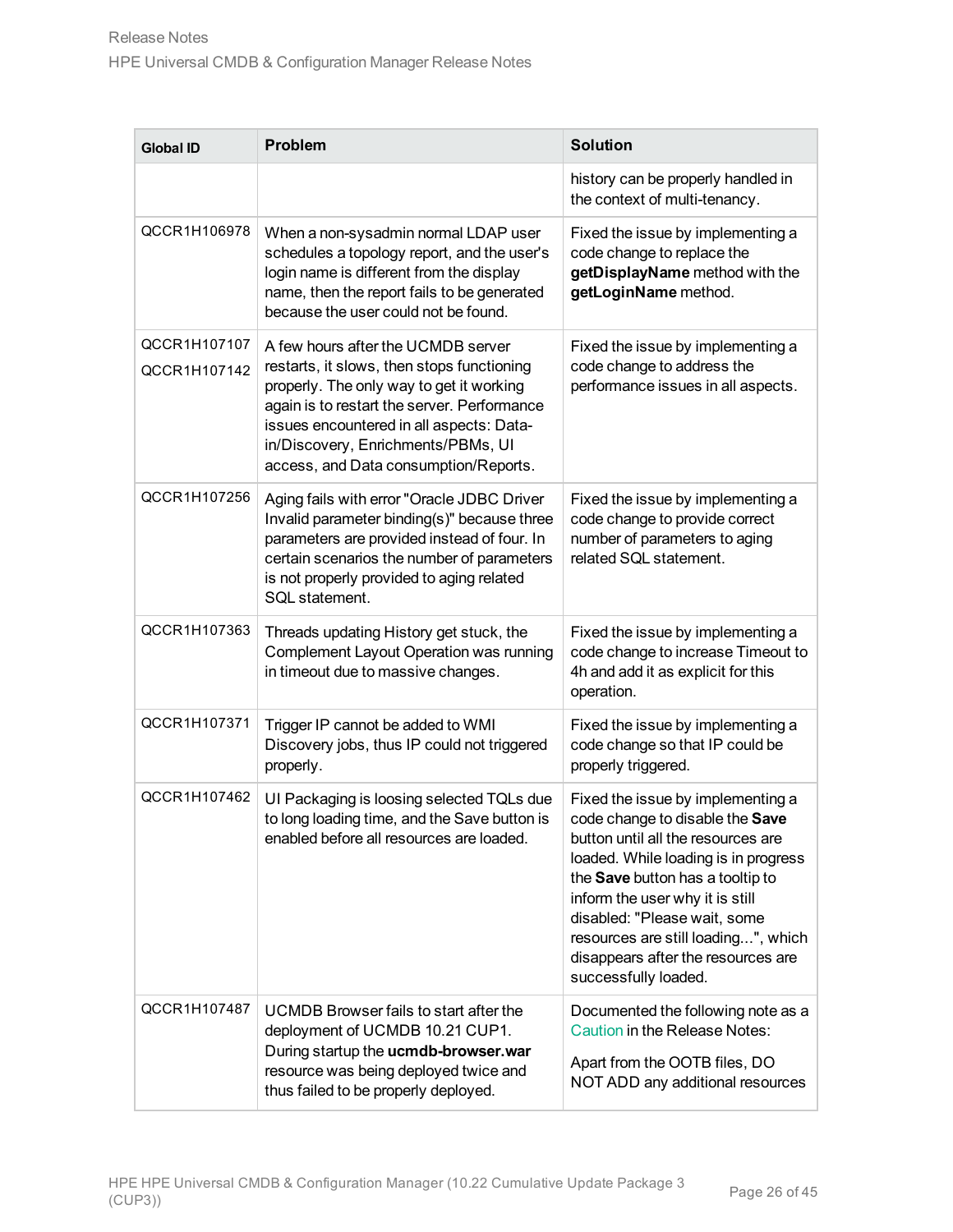| <b>Global ID</b> | <b>Problem</b>                                                                                                                                                                                                                                                                                                                                                                                                  | <b>Solution</b>                                                                                                                                                                                                                                                                            |
|------------------|-----------------------------------------------------------------------------------------------------------------------------------------------------------------------------------------------------------------------------------------------------------------------------------------------------------------------------------------------------------------------------------------------------------------|--------------------------------------------------------------------------------------------------------------------------------------------------------------------------------------------------------------------------------------------------------------------------------------------|
|                  |                                                                                                                                                                                                                                                                                                                                                                                                                 | into the <ucmdb_server_<br>Home&gt;\deploy directory. Because<br/>UCMDB will try to deploy every file<br/>from this location, which may<br/>cause the ucmdb-browser.war file<br/>not deployed completely, and as a<br/>result the UCMDB Browser will fail<br/>to start.</ucmdb_server_<br> |
| QCCR1H107590     | The SM-UCMDB integration ignores class<br>conditions and throws exceptions when two<br>or more TQL queries matching a same CI<br>are found.                                                                                                                                                                                                                                                                     | Fixed the issue by implementing a<br>code change. Now the SM-<br><b>UCMDB</b> integration filters class<br>conditions when multiple TQL<br>queries matching a same CI are<br>found and exceutes those multiple<br>TQL queries.                                                             |
| QCCR1H107669     | The user cannot log in to the UCMDB 10.22<br>when the login name is an email address.                                                                                                                                                                                                                                                                                                                           | Fixed the issue by implementing a<br>code change so that now the user<br>can successfully log in to the<br>UCMDB 10.22 when the login<br>name is an email address.                                                                                                                         |
| QCCR1H107675     | Users are unable to create an enrichment,<br>the dialogue always says that you need to<br>enter a valid rule name even when a valid<br>name is entered. When creating a new<br>enrichment, a list with TQL queries is<br>retrieved from the UCMDB server for a<br>unique and a correct name. However,<br>because of some corrupted TQL queries,<br>the UCMDB server throws an exception<br>that was not caught. | Fixed the issue by applying a code<br>change to catch the exception.<br>Now users are able to create new<br>enrichments successfully.                                                                                                                                                      |
| QCCR1H107745     | When processing discovery results, all<br>datain operation failed with<br>java.lang.StackOverflowError, causing<br><b>UCMDB Server restart.</b>                                                                                                                                                                                                                                                                 | Fixed the issue by implementing a<br>code change. Now there is no such<br>UCMDB server performance issue.                                                                                                                                                                                  |
| QCCR1H107875     | IT Universe Manager cannot keep the<br>position of the attributes about column<br>configuration in text mode.                                                                                                                                                                                                                                                                                                   | Fixed the issue by applying a code<br>change. Now column layout<br>configuration stored in user<br>preferences is no longer<br>overwritten.                                                                                                                                                |
| QCCR1H108223     | After upgrading UCMDB to version 10.22<br>CUP1, the Is Candidate for Deletion<br>status cannot be synchronized with the<br>Push Flow.                                                                                                                                                                                                                                                                           | Fixed the issue by applying a code<br>change to detect the Data Push<br>Flow and to ignore the set of Is                                                                                                                                                                                   |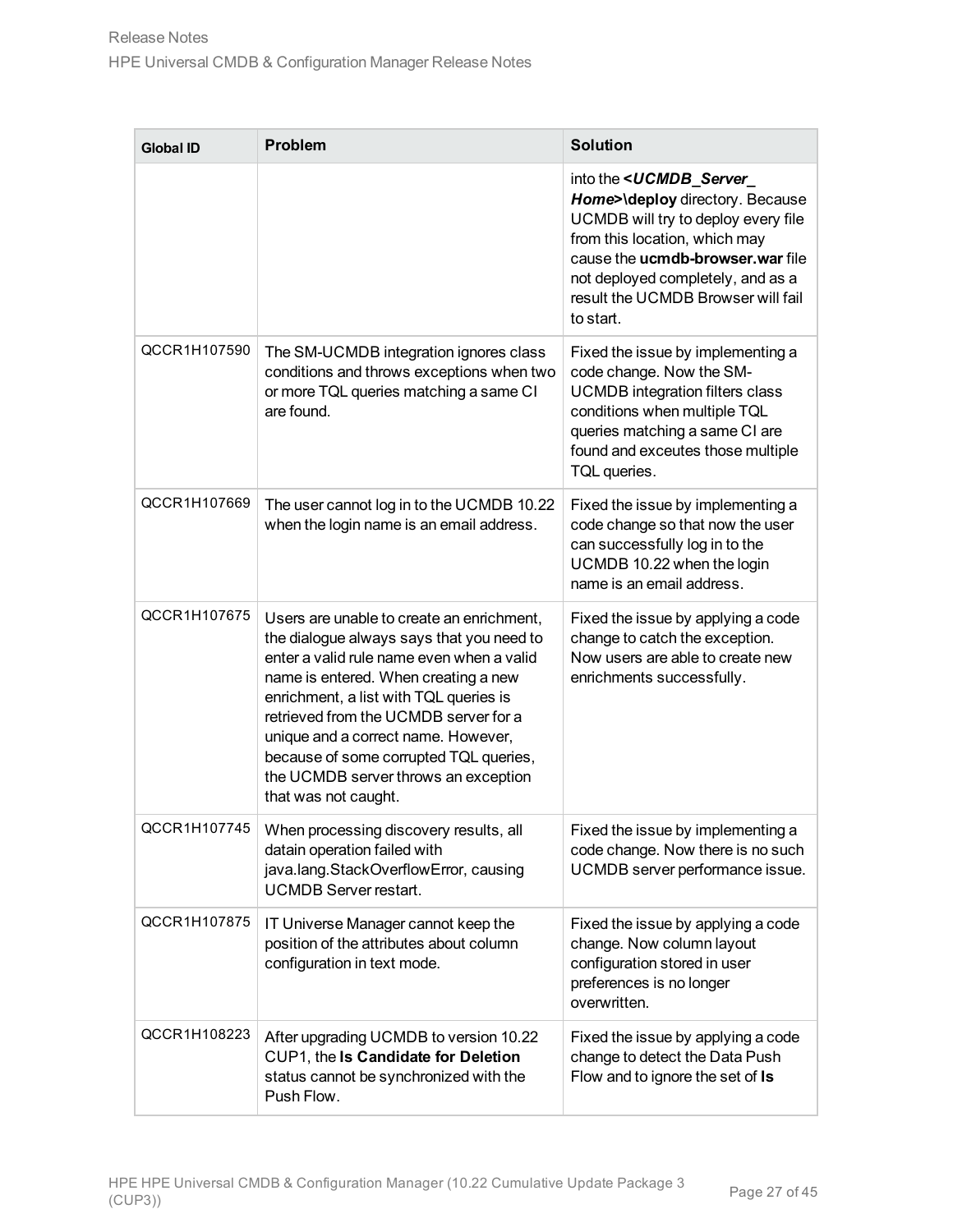| <b>Global ID</b> | <b>Problem</b>                                                                                                                 | <b>Solution</b>                                                                                                                                                                                                                                                                             |  |
|------------------|--------------------------------------------------------------------------------------------------------------------------------|---------------------------------------------------------------------------------------------------------------------------------------------------------------------------------------------------------------------------------------------------------------------------------------------|--|
|                  |                                                                                                                                | <b>Candidate for Deletion. Now the</b><br><b>Is Candidate for Deletion status</b><br>can be synchronized with the Push<br>flow.                                                                                                                                                             |  |
| QCCR1H108541     | UCMDB does not consider APM root<br>context in case of distributed environment.                                                | Fixed the issue by implementing a<br>code change, so that the system<br>takes into account root context.                                                                                                                                                                                    |  |
| QCCR1I118719     | (APM 9.30 RTSM) If the Discovery Control<br>Panel is accessed without a license, then<br>Integration Studio is loaded instead. | Fixed the issue by applying a code<br>change. Now when the Discovery<br>Control Panel is accessed with a<br>license, then the module will be<br>available and all the discovery jobs<br>are visible; if no license, a message<br>will be displayed: 'No Discovery<br>license is available'. |  |

## <span id="page-27-0"></span>Fixed Defects for UCMDB 10.22 CUP1

The following table lists the defects that were fixed in the UCMDB 10.22 CUP1 release.

| <b>Global ID</b>            | <b>Problem</b>                                                                                                                                                                                                              | <b>Solution</b>                                                                                                                                                                                                                                                                                                                                                                                 |  |
|-----------------------------|-----------------------------------------------------------------------------------------------------------------------------------------------------------------------------------------------------------------------------|-------------------------------------------------------------------------------------------------------------------------------------------------------------------------------------------------------------------------------------------------------------------------------------------------------------------------------------------------------------------------------------------------|--|
| QCCR1H99940<br>QCCR1H100476 | In certain circumstances, database<br>deadlock occurs in log files when<br>multiple threads try to update records in<br>different orders.                                                                                   | Fixed the issue by using row locks so<br>that no deadlock occurs.                                                                                                                                                                                                                                                                                                                               |  |
| QCCR1H100082                | Some jobs are scheduled to send<br>reports via email, the job history seems<br>perfect, but the emails users received<br>have no attachments.                                                                               | Fixed the issue by implementing a code<br>change. Now before sending an email<br>to recipients, empty email addresses<br>are removed, and then the email will be<br>sent to the remaining email addresses.                                                                                                                                                                                      |  |
| QCCR1H100903                | Displaying a specific view crashes the<br>UCMDB server. This is because too<br>many nodes were returned by the view<br>that caused many more number of meta<br>links generation and crashed the<br>system with OutOfMemory. | Fixed the issue by implementing a code<br>change to calculate inter layer links only<br>if the view's objects count is less then<br>the maximum value that the map can<br>show (Max Object Count GUI For TS).<br>In case of views with huge number of<br>nodes and relations, you may also<br>increase the memory of the UCMDB<br>server and the applet. For more details,<br>see QCCR1H106088. |  |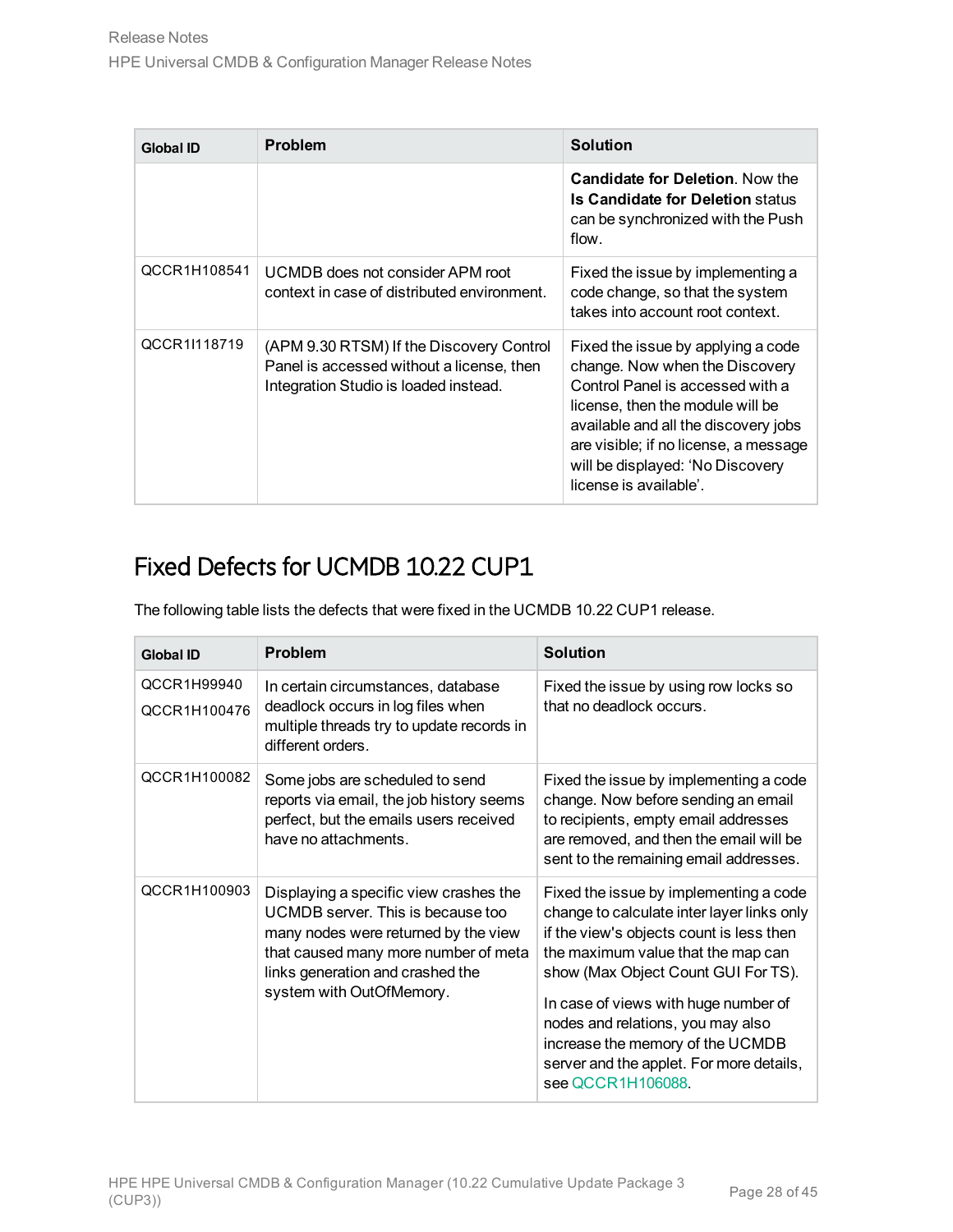| <b>Global ID</b> | <b>Problem</b>                                                                                                                                                                                                                                                                                                                                                            | <b>Solution</b>                                                                                                                                                                                                                                                                                                                    |  |
|------------------|---------------------------------------------------------------------------------------------------------------------------------------------------------------------------------------------------------------------------------------------------------------------------------------------------------------------------------------------------------------------------|------------------------------------------------------------------------------------------------------------------------------------------------------------------------------------------------------------------------------------------------------------------------------------------------------------------------------------|--|
| QCCR1H101054     | After saving a view using the "Save As"<br>option, the view becomes not editable.                                                                                                                                                                                                                                                                                         | Fixed the issue by implementing a code<br>change to drop the automatic open after<br>save as action. Users can manually<br>open the saved views without any<br>issue.                                                                                                                                                              |  |
| QCCR1H101061     | When using a time period of around one<br>week for the change report, it seems<br>like one of the end points does not exist<br>in the history table, and the change<br>report fails.                                                                                                                                                                                      | Fixed the issue by implementing a code<br>change to display an ERROR message<br>in the log file that the CI Change Report<br>contains inconsistent CIs.<br>To display the ERROR message with<br>IDs of inconsistent CIs, set<br>loglevel=INFO in the <ucmdb<br>Server Home&gt;\conf\log\ui-<br/>server.properties file.</ucmdb<br> |  |
| QCCR1H103374     | Without granting the user the<br>Administration rights, the user couldn't<br>see the scheduler tasks in the<br>Scheduler. It's empty.                                                                                                                                                                                                                                     | Fixed the issue by implementing a code<br>change, now the user without the<br>Administration rights is able to see the<br>Scheduler and the scheduled tasks.                                                                                                                                                                       |  |
| QCCR1H103549     | After applying the TCP package to<br>support the ASM feature, probes crash<br>when creating core dumps and getting<br>disconnected with the UCMDB server.                                                                                                                                                                                                                 | Fixed the issue by applying a code<br>change.                                                                                                                                                                                                                                                                                      |  |
| QCCR1H104139     | When accessing a CI from UCMDB UI,<br>the last item on the context menu for<br>the CI is Open UCMDB Browser. This<br>should open UCMDB Browser and<br>details to that CI should appear. When<br>using a corporate proxy to connect to<br>the UCMDB web pages this menu item<br>is not working and a "Ucmdb Browser is<br>not connected to the server" message<br>pops up. | Fixed the issue by implementing a code<br>change to use HTTPS connection for<br>the socket to detect if the URL is<br>available. This is applicable only when<br>the UCMDB Browser is configured to<br>use HTTPS.                                                                                                                  |  |
| QCCR1H104234     | Users see many<br>handlers.SecurityHandlersException<br>messages in the probe-error.log for<br>one of their probes.                                                                                                                                                                                                                                                       | Fixed the issue by implementing a code<br>change so that the<br>handlers.SecurityHandlersException<br>messages are not shown in the probe<br>log anymore.                                                                                                                                                                          |  |
| QCCR1H104237     | NNMi Pull Layer2 Topology Import<br>from NNMi fails with NullPointer<br>exception.                                                                                                                                                                                                                                                                                        | Fixed the issue by implementing a code<br>change. Added null check to avoid<br>NullPointer exception. The population<br>now works properly.                                                                                                                                                                                        |  |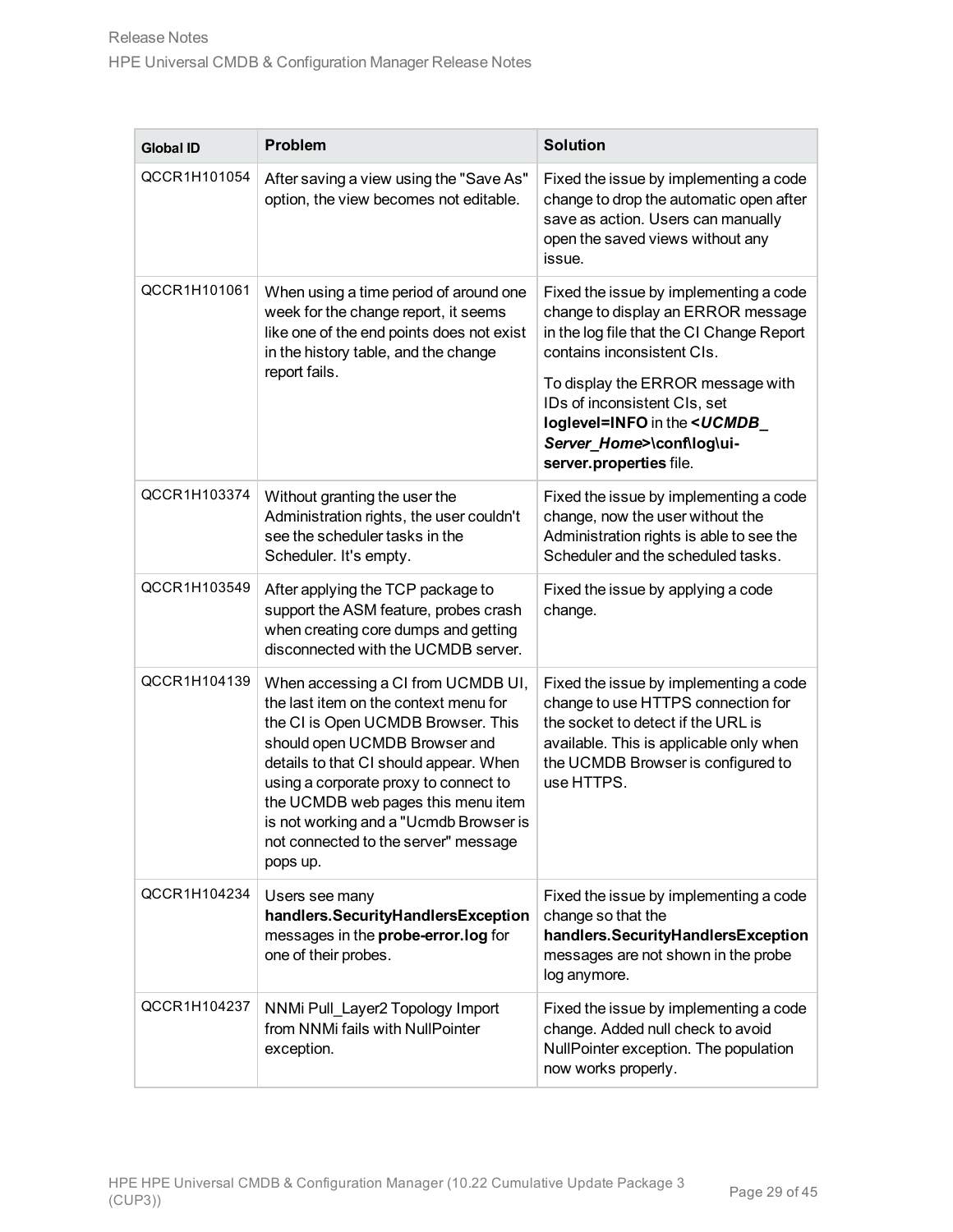| <b>Global ID</b> | Problem                                                                                                                                                                                                                                                                                      | <b>Solution</b>                                                                                                                                                                       |  |  |
|------------------|----------------------------------------------------------------------------------------------------------------------------------------------------------------------------------------------------------------------------------------------------------------------------------------------|---------------------------------------------------------------------------------------------------------------------------------------------------------------------------------------|--|--|
| QCCR1H104375     | XML Enricher does not properly<br>process scan files without executable<br>signatures. When processing the scan<br>files, many normalized applications are<br>not reported in the Installed Software<br>CIs list.                                                                            | Fixed the issue by implementing a code<br>change to the XML Enricher logic.                                                                                                           |  |  |
| QCCR1H104584     | In the Discovery Status, total and<br>detailed counts for warnings and errors<br>do not match, more errors are in the<br>main view than in the detailed view.                                                                                                                                | Fixed the issue by implementing a code<br>change to display correct amount of<br>errors.                                                                                              |  |  |
| QCCR1H104730     | The Inventory Discovery by Scanner<br>job cannot be triggered, and there is no<br>information about the Inventory<br>Discovery by Scanner job in the<br>ViewJobStatuses output in the<br>UCMDB UI. The root cause for the<br>issue is that incomplete CIs are<br>imported into UCMDB Server. | Fixed the issue by implementing a code<br>change to allow the Inventory discovery<br>by scanner job to trigger properly.                                                              |  |  |
| QCCR1H104793     | The UCMDB-SM integration is not<br>bringing federated CIs if the<br>reconciliation CIT is not specified in<br>serviceDeskConfiguration.xml.                                                                                                                                                  | Fixed the issue by implementing a code<br>change. For the fix to work properly,<br>make sure you add the following line<br>into the<br>serviceDeskConfiguration.xml file<br>manually: |  |  |
|                  |                                                                                                                                                                                                                                                                                              | <reconciliationclassconfi<br>guration&gt;ucmdbClassName="nt"<br/></reconciliationclassconfi<br> guration>                                                                             |  |  |
| QCCR1H104917     | Saving a view with a new name results<br>in loss of Report Layout for Group by CI<br>Type.                                                                                                                                                                                                   | Fixed the issue by implementing a code<br>change to keep the report layout while<br>saving a view.                                                                                    |  |  |
| QCCR1H105023     | The UCMDB error.log often shows the<br>"Unauthorized access at entry point"<br>error (but not only for this user).<br>However the user is not aware of any<br>user authentication related problems.                                                                                          | Fixed the issue by implementing a code<br>change. Now all users have the access<br>right if they passed the authentication.                                                           |  |  |
| QCCR1H105030     | The probe manager in separate mode<br>cannot be switched to the FIPS mode<br>automatically.                                                                                                                                                                                                  | Fixed the issue by implementing a code<br>change. Now in separate mode, after<br>the probe gateway finishes<br>downloading jars, a notification will be<br>sent to the probe manager  |  |  |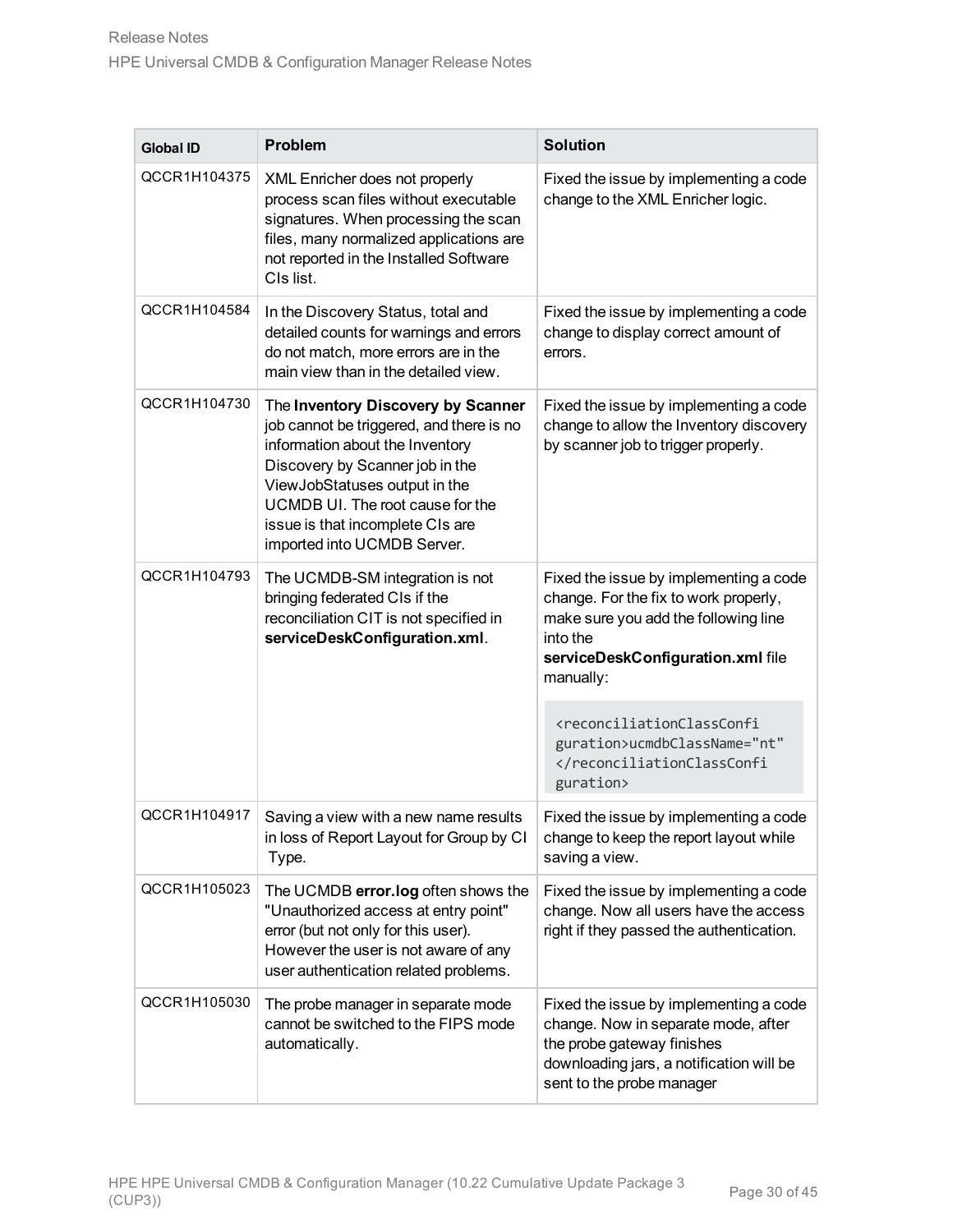| <b>Global ID</b> | <b>Problem</b>                                                                                                                                                                                                                                                           | <b>Solution</b>                                                                                                                                                  |  |
|------------------|--------------------------------------------------------------------------------------------------------------------------------------------------------------------------------------------------------------------------------------------------------------------------|------------------------------------------------------------------------------------------------------------------------------------------------------------------|--|
|                  |                                                                                                                                                                                                                                                                          | automatically.                                                                                                                                                   |  |
| QCCR1H105110     | Version 10.10 probes appear to corrupt<br>the PostgreSQL database under normal<br>discovery loads. The root cause is that<br>when Anti-Virus is scanning the<br>PostgreSQL data folder, it could corrupt<br>the PostgreSQL tables.                                       | Added the workaround into the Release<br>Notes. For details, see<br>QCCR1H105605.                                                                                |  |
| QCCR1H105257     | Users experience poor performance,<br>especially the Generic Database<br>Adapter (GDBA) integrations running in<br>full synchronization mode take<br>extremely long time to finish.                                                                                      | Fixed the issue by implementing a code<br>change to improve and enhance the<br>performance.                                                                      |  |
| QCCR1H105269     | Slow performance with scheduled<br>reports. If the client and the server are<br>in different time zones then the reports<br>are wrongly inserted in the Job List<br>Window.                                                                                              | Fixed the issue by implementing a code<br>change. Now a new method was added<br>in order to properly convert server time<br>zone into client time zone.          |  |
| QCCR1H105294     | Running multiple AM computer push<br>jobs in parallel completes with failure<br>rate of 6% to 8%, while less than 1%<br>failure rate on running a single push job<br>at a time. Most of the failures are<br>caused by the following<br>java.lang.RuntimeException error: | Fixed the issue by implementing a code<br>change to made the code thread safe.                                                                                   |  |
|                  | 'execAql' exception: 'Error (12,011):<br>Oracle error: ORA-00001: unique<br>constraint (ACAPP.ASGMT_CMDBID)<br>violated                                                                                                                                                  |                                                                                                                                                                  |  |
|                  | Index error: A record in table 'Portfolio<br>items (amPortfolio)' with the value<br>' <hidden>' for field 'uCMDB identifier<br/>(CMDBId)' already exists in the<br/>database.'</hidden>                                                                                  |                                                                                                                                                                  |  |
| QCCR1H105314     | The discovery analyzer does not work.<br>During startup, it shows error: Failed<br>creating DBServices for<br>ProbeMgrDBServicesFactory!!                                                                                                                                | Fixed the issue by implementing a code<br>change to the cmd script.                                                                                              |  |
| QCCR1H105315     | The Show Properties button is<br>available even though the Properties<br>Menu Item is disabled in Roles for that<br>CIT in some UI modules.                                                                                                                              | Fixed the issue by implementing a code<br>change to ensure that the Show<br>Properties button is disabled if the user<br>does not have the right permissions for |  |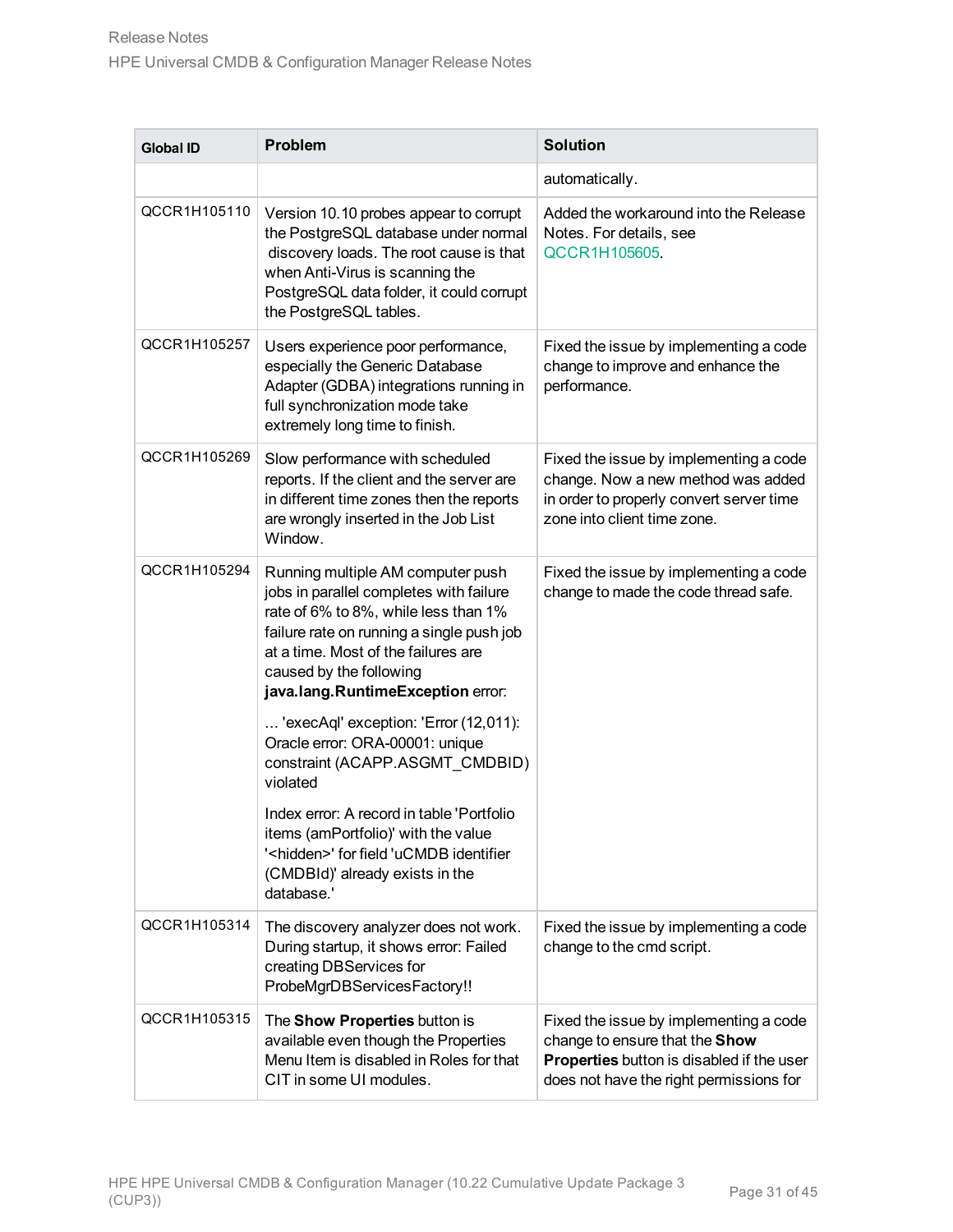| <b>Global ID</b> | <b>Problem</b>                                                                                                                                                                                                                                               | <b>Solution</b>                                                                                                                                                            |  |  |
|------------------|--------------------------------------------------------------------------------------------------------------------------------------------------------------------------------------------------------------------------------------------------------------|----------------------------------------------------------------------------------------------------------------------------------------------------------------------------|--|--|
|                  |                                                                                                                                                                                                                                                              | the selected CI.                                                                                                                                                           |  |  |
| QCCR1H105591     | The installation of the UCMDB Browser<br>4.03 on the UCMDB server causes a<br>performance issue for both the UCMDB<br>Server and the UCMDB Browser.                                                                                                          | Fixed the issue by adding the following<br>line to the <ucmdb server<br="">Home&gt;\bin\wrapper.conf file:</ucmdb>                                                         |  |  |
|                  |                                                                                                                                                                                                                                                              | wrapper.java.additional.120=<br>-Dcom.sun.xml.bind.v2.<br>bytecode.ClassTailor.<br>noOptimize=true                                                                         |  |  |
| QCCR1H105593     | The getDestinationDataMap method<br>of the Environment interface introduced<br>for content validators to access job<br>parameters did not work correctly.                                                                                                    | Fixed the issue by implementing a code<br>change to fix the logic. Now the<br>getDestinationDataMap method of the<br>Environment interface works as<br>expected.           |  |  |
| QCCR1H105623     | When trying to create a VMware Host<br>Report, it fails with a<br>NullPointerException and the report is<br>not generated.                                                                                                                                   | Fixed the issue by implementing a code<br>change. Now the VMware Host Report<br>can be properly generated.                                                                 |  |  |
| QCCR1H105639     | Once started running the host<br>resources discovery jobs, the HPROF<br>files are created in the <ucmdb<br>Server_Home&gt;\bin directory. The<br/>History service tried to log a huge size<br/>of hash map which caused JVM<br/>OutOfMemoryError.</ucmdb<br> | Fixed the issue by implementing a code<br>change, now the OutOfMemoryError<br>message will not appear in the log and<br>the HPROF files will not be created<br>anymore.    |  |  |
| QCCR1H105818     | SiteMinder with AJP does not work any<br>more starting from UCMDB 10.21,<br>because Jetty does not support it. That<br>is why after upgrading to UCMDB<br>version 10.21, the UCMDB integration<br>with SiteMinder with IIS as a front-end<br>will fail.      | Documented this limitation in the<br>Release Notes. See Known Problems.<br>Limitations, and Workarounds.                                                                   |  |  |
| QCCR1H105821     | (Oracle database only) Duplicated Java<br>processes are found after running the<br>discovery job.                                                                                                                                                            | Fixed the issue by implementing a code<br>change to increase the Oracle DB type<br><b>CREATE OR REPLACE TYPE</b><br>VARCHAR2 TABLE IS TABLE OF<br>VARCHAR2(3950) from 300. |  |  |
| QCCR1H105888     | When Configuration Manager is<br>implemented with an F5 LB and<br>WebSEAL junction, login to CM via<br>WebSEAL server fails for LDAP                                                                                                                         | Fixed the issue by implementing a code<br>change to adjust the internal URL.                                                                                               |  |  |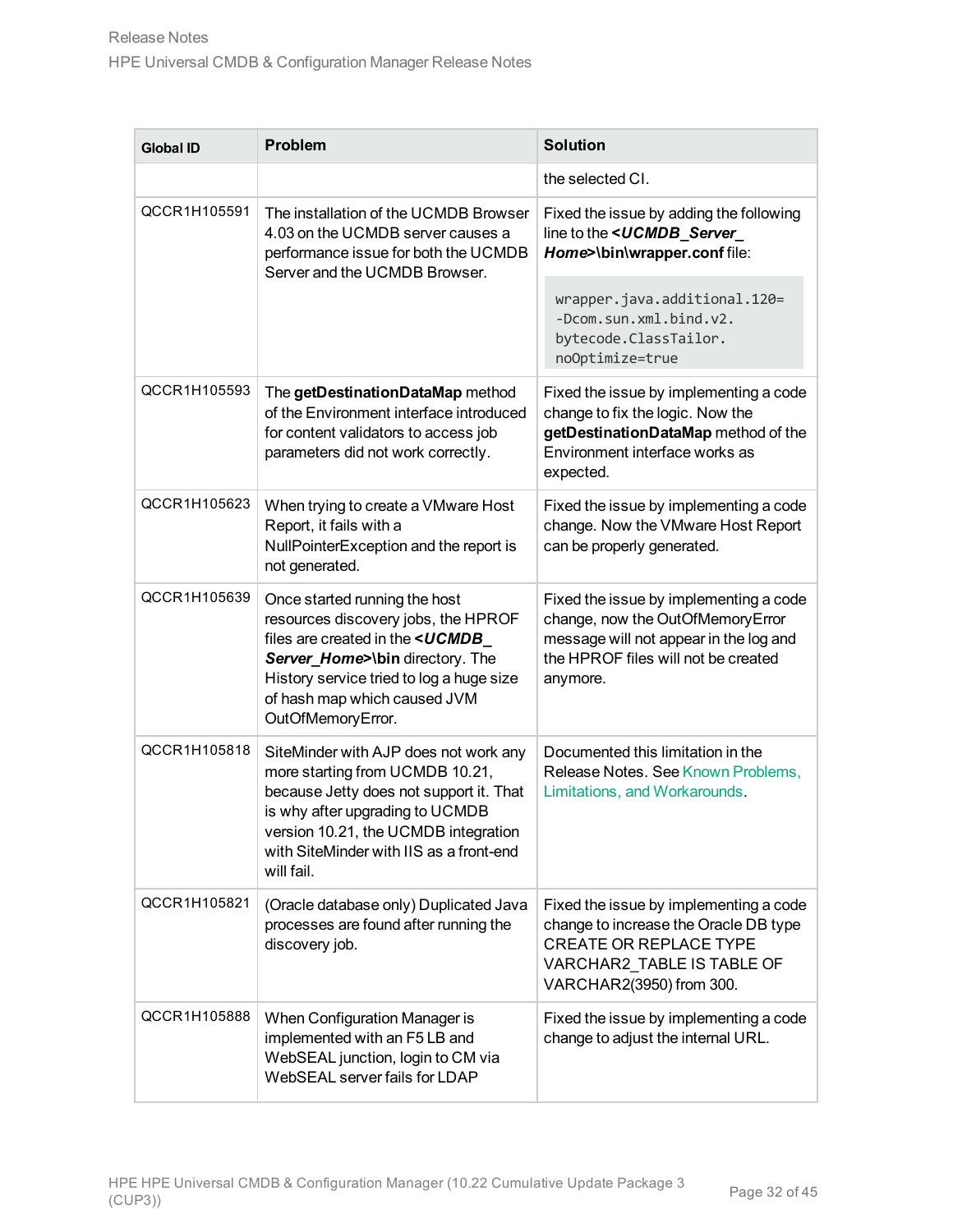| <b>Global ID</b> | <b>Problem</b>                                                                                                                                                                                                                                                                                                                                                                                   | <b>Solution</b>                                                                                           |  |
|------------------|--------------------------------------------------------------------------------------------------------------------------------------------------------------------------------------------------------------------------------------------------------------------------------------------------------------------------------------------------------------------------------------------------|-----------------------------------------------------------------------------------------------------------|--|
|                  | accounts with MDSSO and WebSEAL<br>errors. If CM is behind a proxy and the<br>external URL differs from the internal<br>URL, connection to CM does not work<br>for HTTPS                                                                                                                                                                                                                         |                                                                                                           |  |
| QCCR1H106092     | After implementing manual High<br>Availability Cluster (HAC) failover of<br>platform, an HTTP 503 Issue (Service<br>Unavailable) was received. The HAC<br>services successfully moved and<br>started on the backup DPS server (and<br>RTSM service as well), but RTSM on<br>gateway still tried to connect to the<br>primary DPS which was no longer<br>running HAC services (RTSM was<br>down). | Fixed the issue by implementing a code<br>change to provide support for manual<br>HAC failover.           |  |
| QCCR1H106398     | When multiple threads try to modify the<br>same domain document concurrently,<br>credentials mappings saved in the<br>domain document might get removed.                                                                                                                                                                                                                                         | Fixed the issue by implementing a code<br>change to fix the logic.                                        |  |
| QCCR1H107745     | When processing discovery results, all<br>datain operation failed with<br>java.lang.StackOverflowError, causing<br><b>UCMDB Server restart.</b>                                                                                                                                                                                                                                                  | Fixed the issue by implementing a code<br>change. Now there is no such UCMDB<br>server performance issue. |  |

## <span id="page-32-0"></span>Documentation Errata

The following items are listed incorrectly in the documentation.

### *HPE Universal CMDB and Configuration Manager Hardening Guide*

#### **No information about the UCMDB-API client certificate key size**

**Location:** *HPE Universal CMDB and Configuration Manager Hardening Guide*, version 10.21, page 30 (QCCR1H102759)

**Error:** There is no information about the minimum key size for the UCMDB-API client certificate.

**Correction:** Add the following note under the *Enable Mutual Certificate Authentication for SDK* section: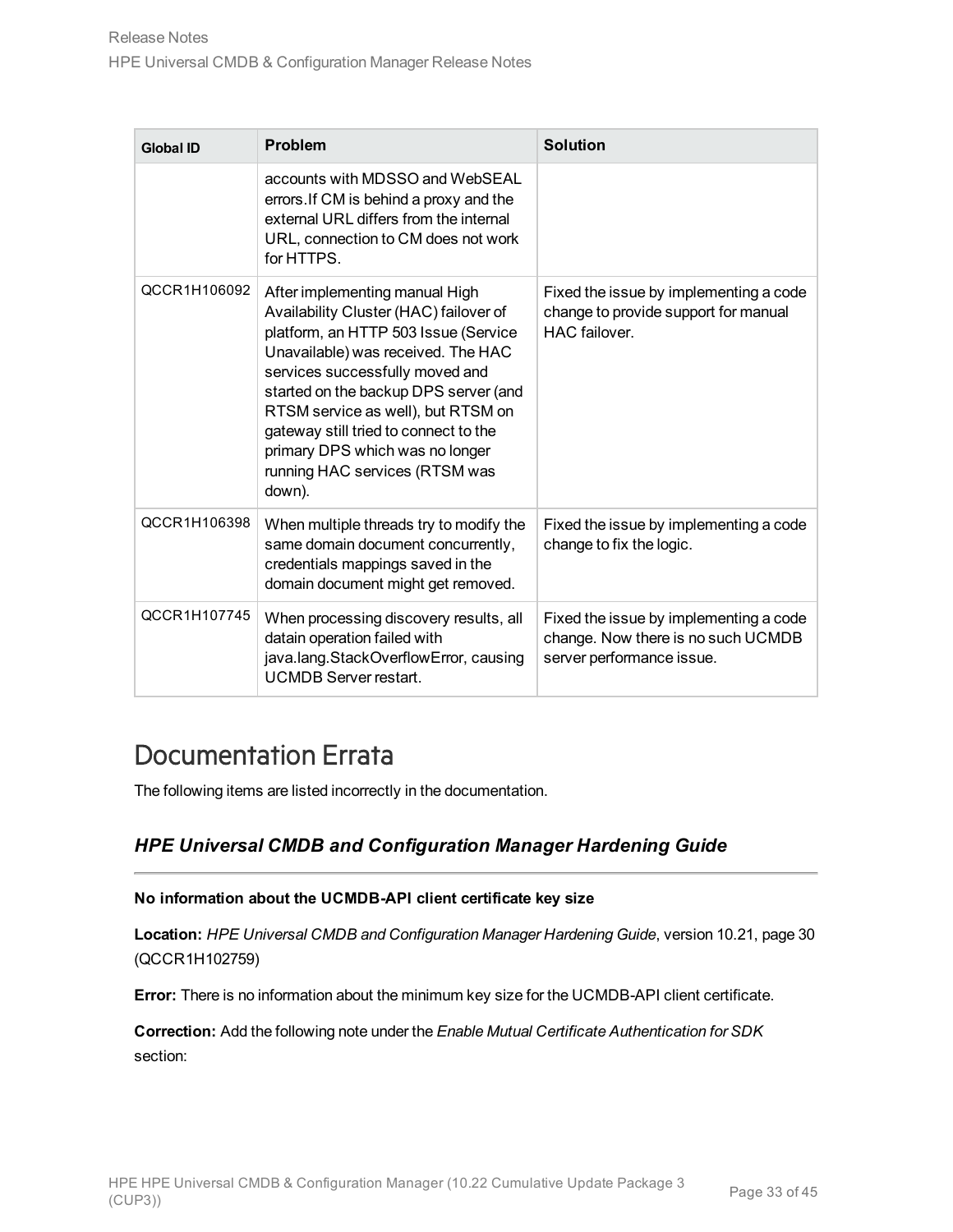**Note:** The UCMDB-API client certificate must have the minimum key size of no less than 2048 bits.

#### **The LDAP Search User setting value should be the full user name only**

**Location:** *HPE Universal CMDB and Configuration Manager Hardening Guide*, version 10.22, page 131

**Error:** In the LDAP Authentication Settings - Example table, the example value for the **LDAP Search User** setting is as follows:

CN=John Doe,OU=Users,OU=Dept,OU=US,DC=example,DC=com

Actually only the full user name is needed.

**Correction:** Change the example value for the **LDAP Search User** setting to the following: Full user name, for example, John Smith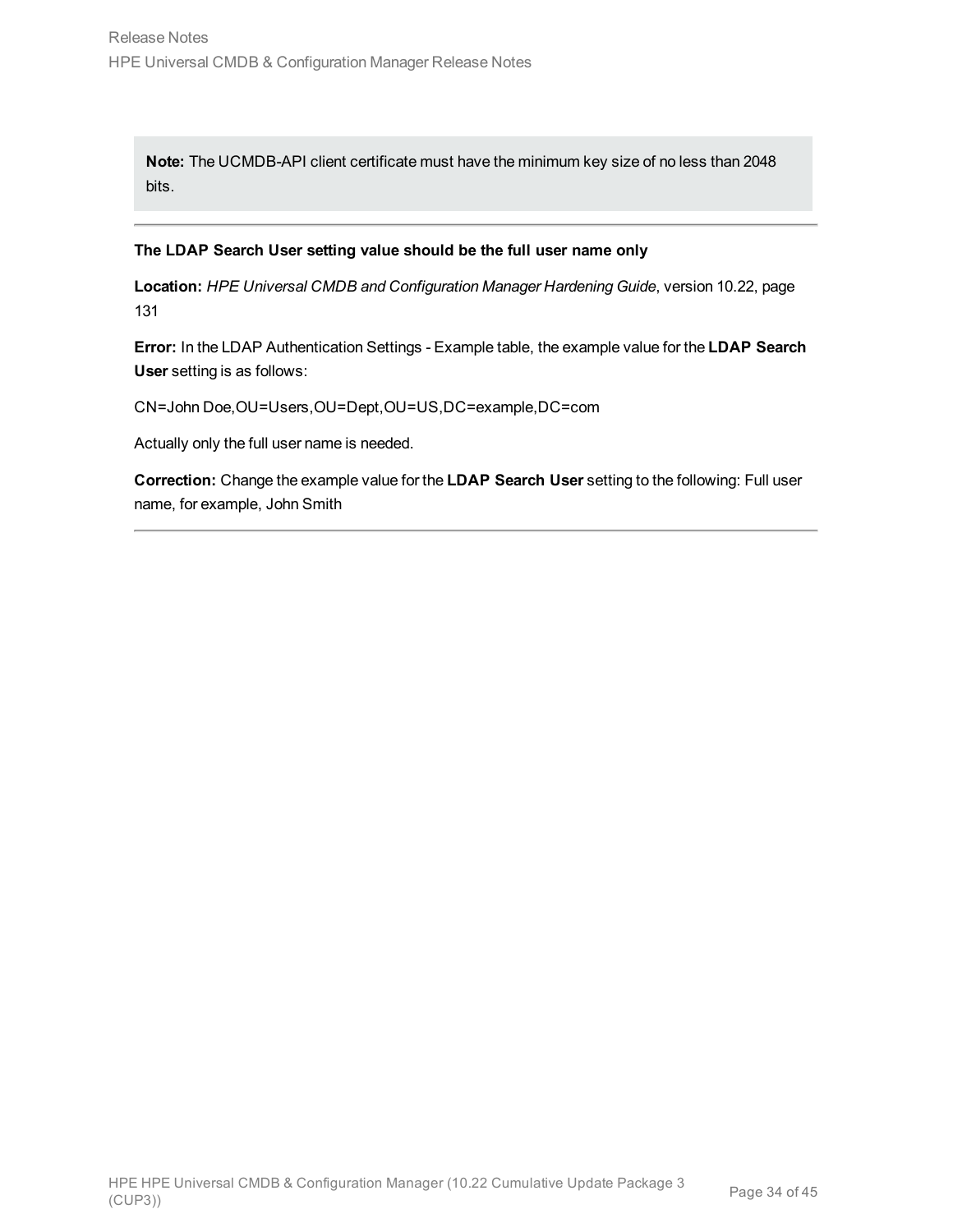# <span id="page-34-0"></span>Appendixes

This appendix includes:

| How to Set UCMDB Server Time, Change Time Zone Setting, or Correct System-induced Clock         |  |
|-------------------------------------------------------------------------------------------------|--|
|                                                                                                 |  |
| How to Enable CI Type Tenant Owner Verification during the Matching Phase of Identification  37 |  |
|                                                                                                 |  |
| How to Increase the Java Heap Memory Used by the UCMDB UI Java Applet 43                        |  |

# <span id="page-34-1"></span>How to Set UCMDB Server Time, Change Time Zone Setting, or Correct System-induced Clock Drift

**Note:** UCMDB server (also all HA nodes servers) and the database server should be based on UTC time. This helps preventing issues caused by time zone and daylight savings time changes.

When changing the UCMDB server system time backward or forward on the database server, administrators should follow a scenario that eliminates risk of unresponsive servers and/or data inconsistencies (for both standalone or high-availability based UCMDB systems).

To do so,

1. Stop UCMDB server.

In case of cluster environment, stop all the nodes.

- 2. Perform actions needed to change the system time.
- 3. On the UCMDB server machine, execute the following command:
	- <sup>o</sup> **Windows:** Go to the **C:\hp\UCMDB\UCMDBServer\tools\dbscripts** folder, and run the following command from command prompt:

#### **dbtool resetClusterConf**

- <sup>o</sup> **Linux: /opt/hp/UCMDB/UCMDBServer/tools/dbscripts/dbtool.sh resetClusterConf**
- 4. Restart UCMDB server.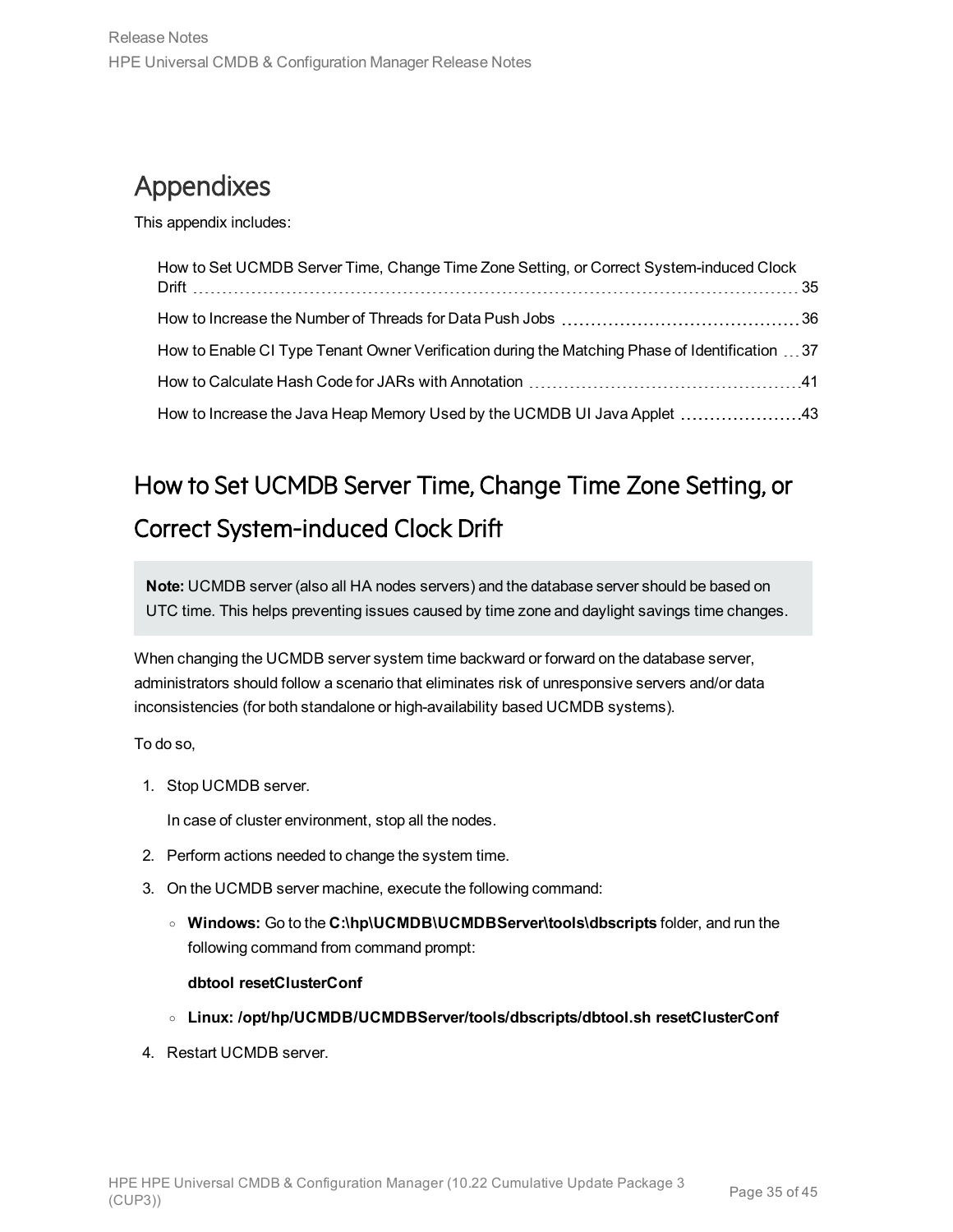## <span id="page-35-0"></span>How to Increase the Number of Threads for Data Push Jobs

Version 10.22 Cumulative Update Package 3 (CUP3) introduced a new JMX setting **com.hp.ucmdb.synchronizer.manager.SynchronizerManagerFactory**, allowing you to increase the number of threads for data push jobs from the out-of-the-box value **3** to any desired value.

**Increase the number of threads for data push jobs**

**Note:** Apply this change for large UCMDB deployments where the hardware resources for UCMDB server and data flow probe are assigned as documented in the *HPE Universal CMDB Sizing Guide*.

To do so,

- 1. Log in to the UCMDB JMX console. (Launch the Web browser and enter the following address: **http://<server\_name>:8443/jmx-console**. You may have to log in with a user name and password.)
- 2. Enter **setInternalSetting** in the Quick Search field and click the link that appears with the **UCMDB:service=Settings Services** category.
- 3. Invoke the **setInternalSetting** JMX method with the following parameters:
	- <sup>o</sup> **customerID:** Enter your Customer ID. (**Default: 1**)
	- <sup>o</sup> **key:** Enter **com.hp.ucmdb.synchronizer.manager.SynchronizerManagerFactory**.
	- <sup>o</sup> **value:** Enter a desired value as the number of threads for push jobs. (**Default: 3**).
- 4. Double check the value set by invoking the **getInternalSettings** JMX method.

The returned result contains the

**com.hp.ucmdb.synchronizer.manager.SynchronizerManagerFactory** setting and its value.

- 5. Restart the UCMDB Server.
- 6. The new value is loaded successfully if you see the following message logged in the **startup.log** file:

The number of threads for manager com.hp.ucmdb.synchronizer.manager.SynchronizerManagerFactory was overridden to ...

**Note:** The **startup.log** file is located in the following directory: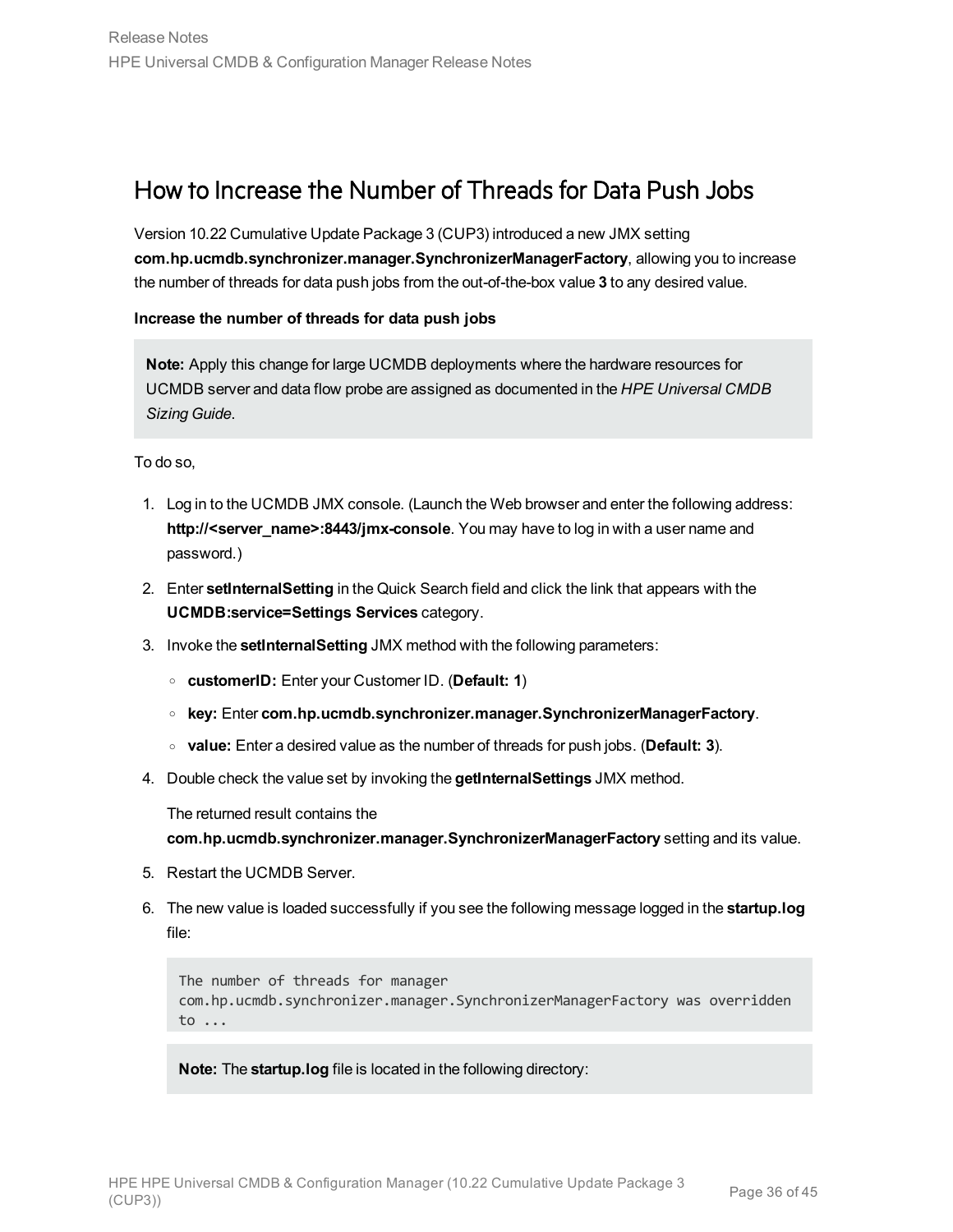On Windows: **C:\hp\UCMDB\DataFlowProbe\UninstallerData\Logs**

On Linux: **/opt/hp/UCMDB/DataFlowProbe/UninstallerData/Logsg**

#### **Revert the change**

To revert the change and use the default value,

- 1. Perform either of the following from the UCMDB JMX console:
	- <sup>o</sup> Invoke the **setInternalSetting** JMX method with the following parameters:
		- <sup>l</sup> **customerID:** Enter your Customer ID. (**Default: 1**)
		- <sup>l</sup> **key:** Enter **com.hp.ucmdb.synchronizer.manager.SynchronizerManagerFactory**.
		- <sup>l</sup> **value:** Enter the default value **3**.
	- <sup>o</sup> Delete the new setting by invoking the **listResources** method from the **UCMDB:service=URM Services** category.

If you delete the new setting, UCMDB will use the hard-coded default value.

To do so,

- i. Enter **listResources** in the Quick Search field and click the link that appears with the **UCMDB:service=URM Services** category.
- ii. Invoke the **listResources** method with the following parameters:
	- <sup>l</sup> **customerID:** Enter your Customer ID. (**Default: 1**)
	- **. resourceType: Enter Settings\_STATE\_CUSTOMER\_SETTING.**
- iii. On the returned result page, click **delete** for the **com.hp.ucmdb.synchronizer.manager.SynchronizerManagerFactory** setting.
- <span id="page-36-0"></span>2. Restart the UCMDB Server for the change to take effective.

# How to Enable CI Type Tenant Owner Verification during the Matching Phase of Identification

You can dynamically add a verification criterion based on the **TenantOwner** attribute during the matching phase of the identification process for CIs by using the new JMX setting **reconciliation.tenantaware.citypes**. If, compared to the other CI, there is a different value among the CI attribute values defined in this setting, the verification process stops and the match is rejected.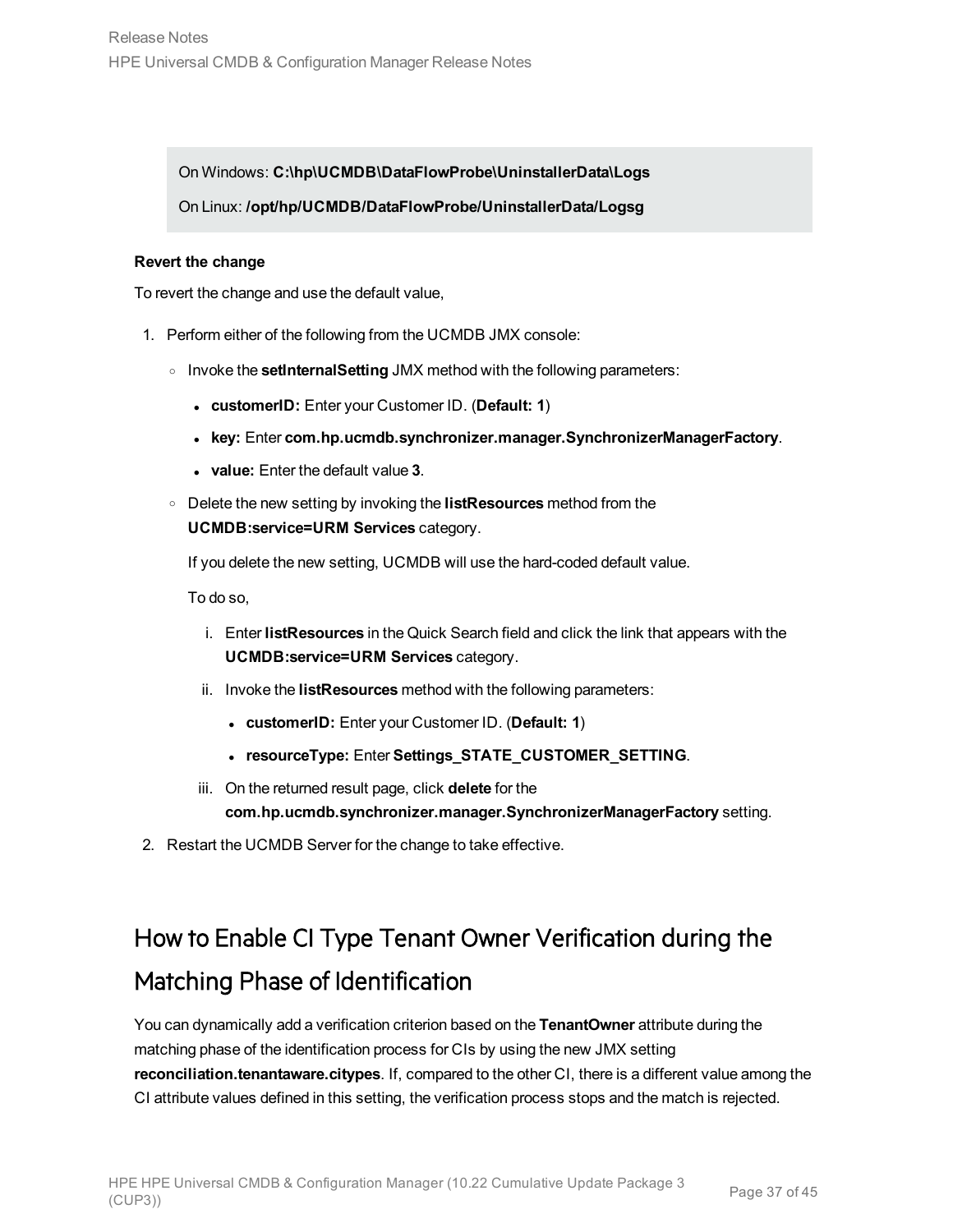The following example explains how this setting works:

- If you have two node CIs:
	- <sup>o</sup> Node1 with **TenantOwner**=t1 and **name**=n
	- <sup>o</sup> Node2 with **TenantOwner**=t2 and **name**=n
	- <sup>o</sup> **reconciliation.tenantaware.citypes** set to **node**

This scenario will result in the two nodes not matching.

. If Node1 does not have **TenantOwner** set, the default Tenant will be provided.

**Note:** If you add a node CIT, UNIX for example, you do not have to add it since it is inherited by identification rule. Only if you change the UNIX CIT identification rule, you need to add it explicitly.

### **To enable TenantOwner attribute verification for CITs that are identified by key attributes,**

1. Add the **ID\_ATTRIBUTE** qualifier for the **TenantOwner** attribute of the **managed\_object** CIT.

**Note:** The **TenantOwner** attribute will be inherited to all the child classes. Make sure that a child class does not override it.

- a. Go to the **JMX console > UCMDB:service=URM Services**.
- b. Invoke the **listResourceTypes** method.
- c. On the returned page, click **CM\_CLASS**, then click **managed\_object**.
- d. In the Resource XML box, add the following attribute qualifier to the **TenantOwner** attribute:

```
<Attribute-Qualifier name="ID_ATTRIBUTE" is-factory="false"
version="15">
    <Data-Items/>
</Attribute-Qualifier>
```
- e. Click **Save resource**.
- 2. Reload the class model from persistency (go to the **JMX console > UCMDB:service=Class Model Services**, and invoke the **reloadClassModelFromPersistency** method).
- 3. Go to **JMX console > UCMDB:service=Model Services**, invoke the **recalculateID** method with **classname** field empty.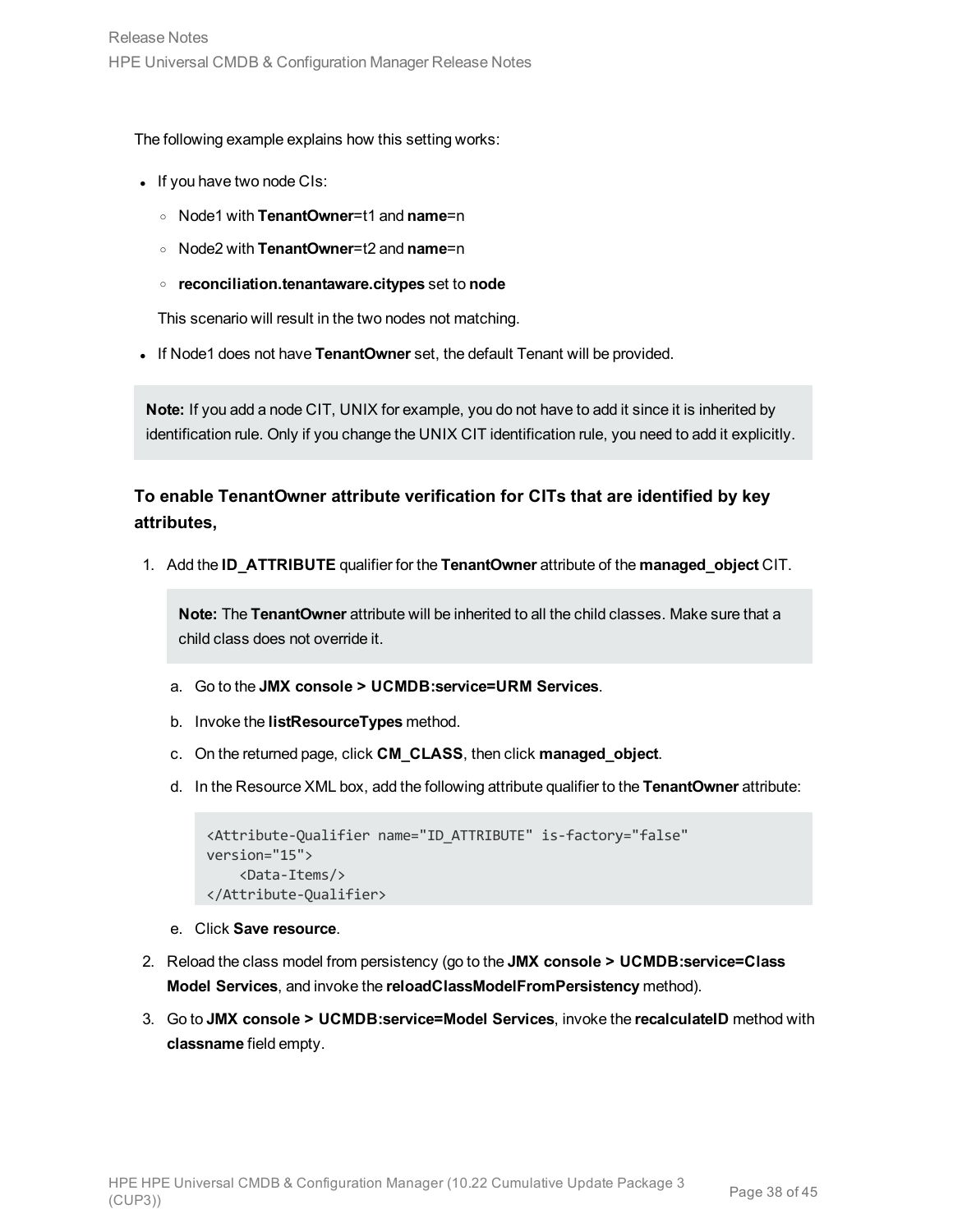This may take a while as it updates the calculated IDs for all instances of the classes with key attributes identification.

### **To enable the reconciliation.tenantaware.citypes setting for specific CITs (separated by comma) that are identified based on identification rules,**

- 1. Go to **JMX Console > UCMDB:service=Settings Services > setSettingValue**.
- 2. In the **name** field, enter**reconciliation.tenantaware.citypes**.
- 3. In the **value** field, enter names of the CITs, separated by comma.

**Note:** To disable this setting, leave the **value** field empty.

4. Click **Invoke**.

### **To enable the reconciliation.tenantaware.citypes setting for all the CITs that are identified based on identification rules,**

- 1. Go to **JMX Console > UCMDB:service=Settings Services > setSettingValue**.
- 2. In the **name** field, enter**reconciliation.tenantaware.citypes**.
- 3. In the **value** field, enter**\***.
- 4. Click **Invoke**.

#### **Note:**

- If you changed the Tenant ID on the Data Flow Probe, make sure you clear the probe cache as well by performing either of the following:
	- $\circ$  Log in to the probe server, run the following script:

**Windows:\hp\UCMDB\DataFlowProbe\tools\clearProbeData.bat**

#### **Linux:\hp\UCMDB\DataFlowProbe\tools\clearProbeData.sh**

- <sup>o</sup> Log in to the UCMDB server UI, go to **Data Flow Management > Universal Discovery > Discovery Modules/Jobs**. For each of the jobs that run on the probe, right-click the job and select **Clear Probe Results Cache**.
- In a multi-tenant aware environment, a tenant must be specified for the Data Flow Probe.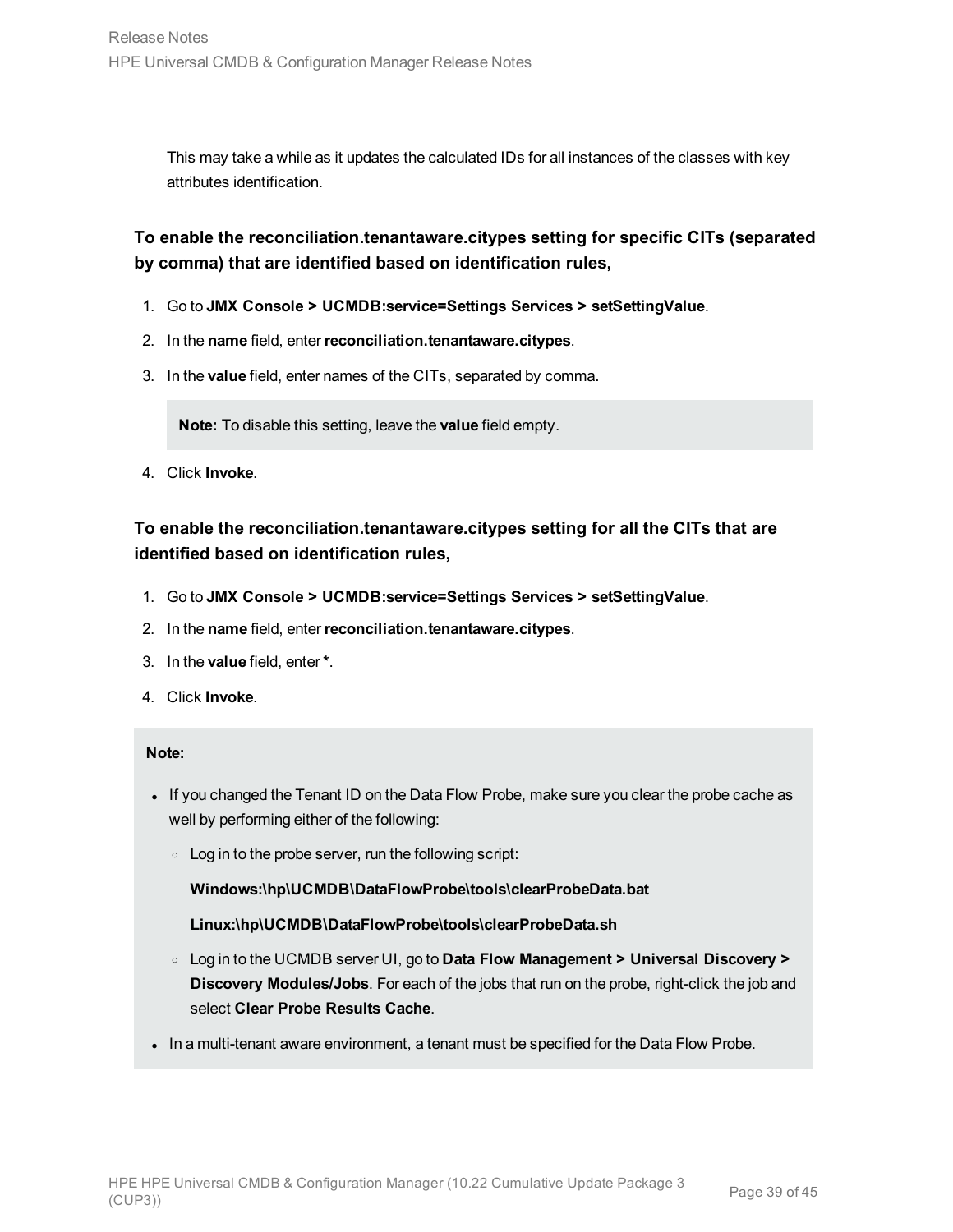### <span id="page-39-0"></span>Tenant Owner Related Known Issues, Problems, and Workaround

**PROBLEM:** After switching to Tenant aware reconciliation, the **OwnerTenant** attribute becomes read-only in the Configuration Item Properties dialog.

**Workaround:** Use **Assign Tenants** functionality from the CI's context menu.

**PROBLEM:** After removing the Key Attributes qualifier from the **OwnerTenant** attribute of the Managed Object, sometime no properties are displayed for the CIs in UI.

**Workaround:** If you want to switch back (to disable Tenant aware reconciliation), do the following:

- a. Remove the **ID\_ATTRIBUTE** qualifier for the **TenantOwner** attribute on the **managed\_object** CIT.
- b. Remove the value of the **reconciliation.tenantaware.citypes** setting.
- c. Reload the class model from persistency (go to the **JMX console > UCMDB:service=Class Model Services**, and invoke the **reloadClassModelFromPersistency** method).
- d. Go to **JMX console > UCMDB:service=Model Services**, invoke the **recalculateID** method with **classname** field empty.
- e. Go to **JMX console > UCMDB:service=Model Services**, invoke the **updateClasModel** method.
- **LIMITATION:** Enrichment is not invoking the Reconciliation on Update OwnerTenant via **Associate Tenant Rule**. As a result, you may have duplicated data in the system in case if you update the **OwnerTenant**'s CI to a tenant that already has this CI.

**Workaround:** None.

• LIMITATION: CIs with Identification rule would be duplicated in case if the user is updating the **OwnerTenant** CI to a tenant that already has this CI from **Update OwnerTenant** in the **Assign Tenants** module.

**Workaround:** None.

**PROBLEM:** When adding Consumer Tenants to a CI, the System Default Tenant appears in the list of Consumers after saving, even if it was not selected. This issue occurs only when changing the Owner Tenant or the Consumer Tenant.

#### **Workaround:** None.

**PROBLEM:** When removing all Consumer Tenants from a CI (from the IT Universe), an error is thrown and the Owner Tenant is overwritten with the System Default Tenant.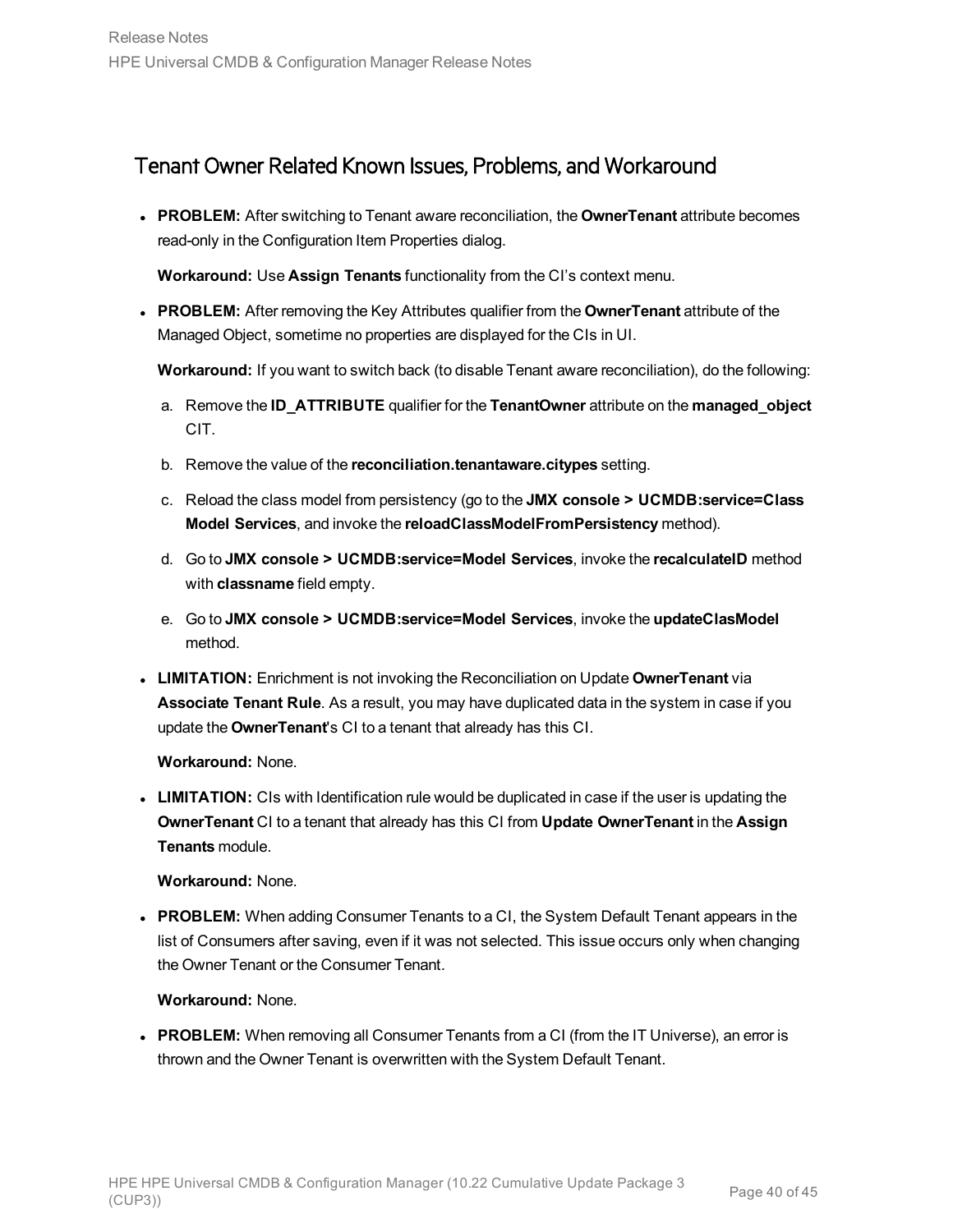**Workaround:** To avoid removing the System Default Tenant from the Consumer Tenants list, make sure you set the System Default Tenant as consumer.

Only when the System Default Tenant is not set as consumer, the Owner Tenant will be overwritten with the System Default Tenant when trying to save.

• Import topology from Excel Workbook adapter cannot import the CIs of the CI Type with reconciliation **By key attributes** if the **OwnerTenant** value is not defined in the Excel file and it is set as Key attribute.

**Workaround:** Specify **TenantOwner** value in the Excel spreadsheet.

**PROBLEM:** Error message received when setting up a tenant aware environment, for the OOTB enrichments which are adding CIs. (QCCR1H104949)

**Workaround:** If there are enrichments which are creating new CIs, after setting the environment as tenant aware, the attribute **Owner tenant** should be set for those CI Types which are being created through enrichments.

## <span id="page-40-0"></span>How to Calculate Hash Code for JARs with Annotation

Starting from UCMDB version 10.22 CUP1, it is possible to provide support for the application signature using the annotation in the CyberArk integration class.

To calculate the Hash Code for JARs with annotation,

1. Generate the application hash value by running the following command.

```
java -Xms500m -Xmx1200m -jar JavaAIMGetAppInfo.jar GetHash
/AppExecutablesPattern="C:\hp\UCMDB\DataFlowProbe\lib"
/OnlyExecutablesWithAIMAnnotation=yes /LogFileDirectory="c:\temp"
```
Note that the above command is an example, which might need to be updated according to your environment, the installation location of the UCMDB Server, and so on.

2. Add the newly generated hash value to the application authentication.

#### **Troubleshooting**

**PROBLEM:** When running discovery jobs or checking credentials, the following error occurs: "Failed to verify application authentication data: Hash XXX is unauthorized." This is caused by inconsistent hash values between UCMDB and CyberArk Server.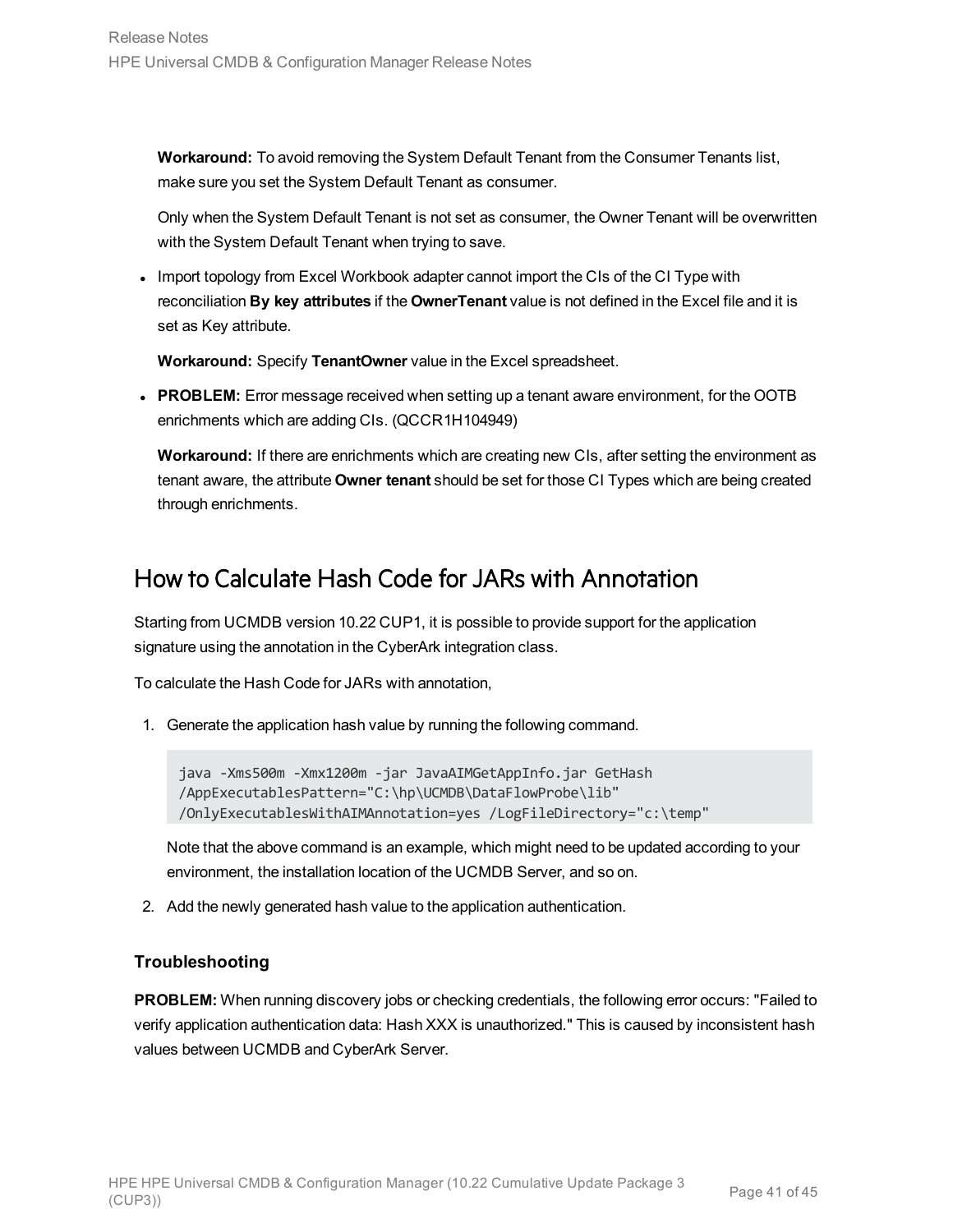

**Workaround:** Check if the hash value is the same as the one you configured on the CyberArk server. If different, regenerate the hash value and then fill the new hash value in the CyberArk server.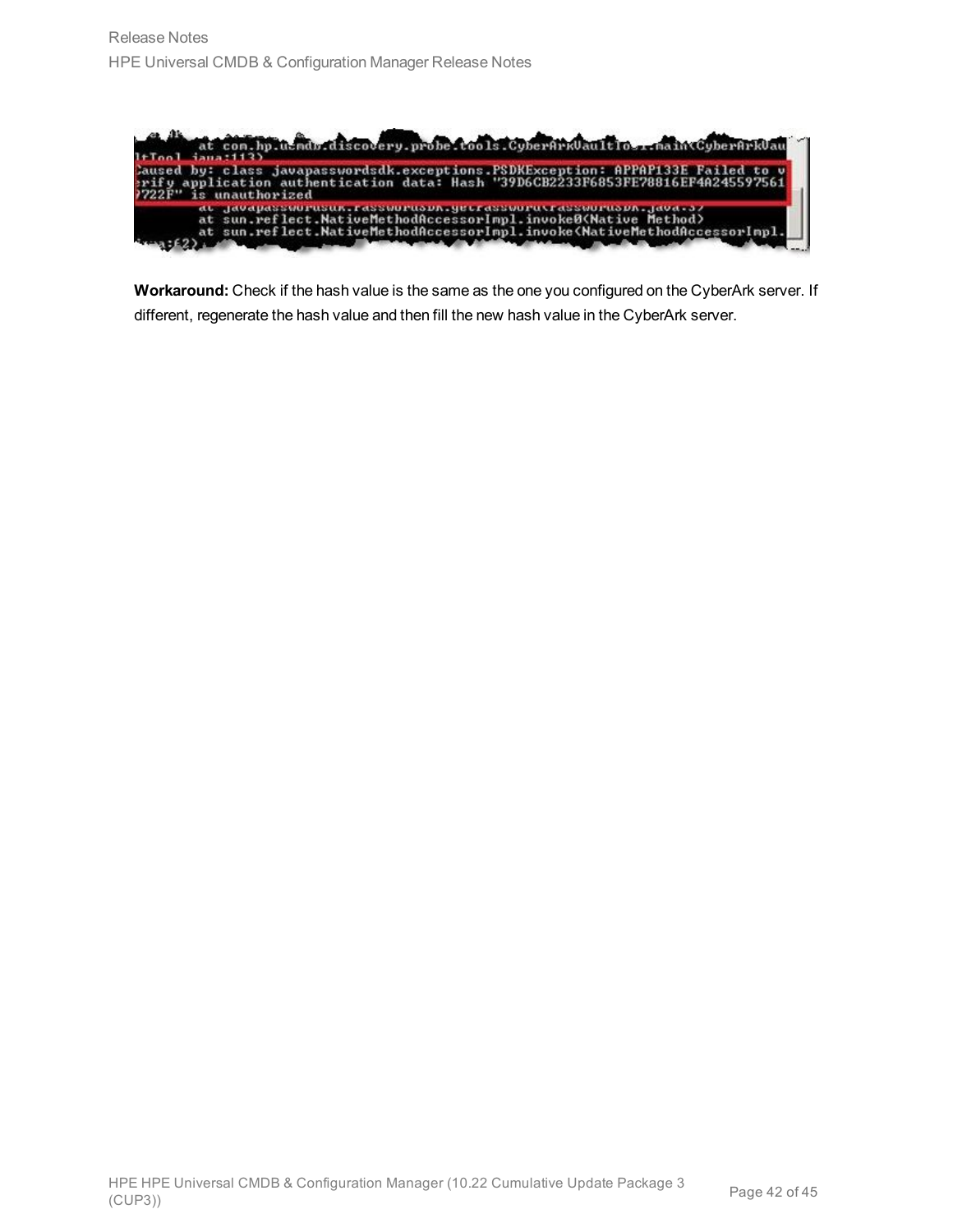# <span id="page-42-0"></span>How to Increase the Java Heap Memory Used by the UCMDB UI Java Applet

This can be done using one of the following two methods:

- [Editing](#page-42-1) the JSP File
- <span id="page-42-1"></span>• Editing the Control Panel Java [Settings](#page-43-0)

### Editing the JSP File

This change affects all applets launched from the Internet browsers on all different computers from where the UCMDB UI is accessed.

To perform the change on the UCMDB server computer, do the following:

- 1. Stop the UCMDB Server.
- 2. Increase UCMDB server's memory.
	- a. Open the **<UCMDB\_Server\_Home>\bin\wrapper-platform.conf** file.
	- b. Change the values for **wrapper.java.initmemory** and **wrapper.java.maxmemory** to 4GB or greater as follows:

wrapper.java.initmemory=4096 wrapper.java.maxmemory=4096

- c. Save the file.
- 3. Increase UCMDB Applet's memory.
	- a. Open the **<UCMDB\_Server\_Home>\deploy\ucmdb-ui\applet\applet.jsp** file.
	- b. Change the **java\_arguments** parameter value to specify the amount of memory in megabytes, for example, to use 1280 MB, change it as follows:

```
<param name="java_arguments" value="-Xmx1280m -Xms1280m">
```
- c. Delete all files in the following folders:
	- <sup>l</sup> **<UCMDB\_Server\_Home>\runtime\jetty-cache\**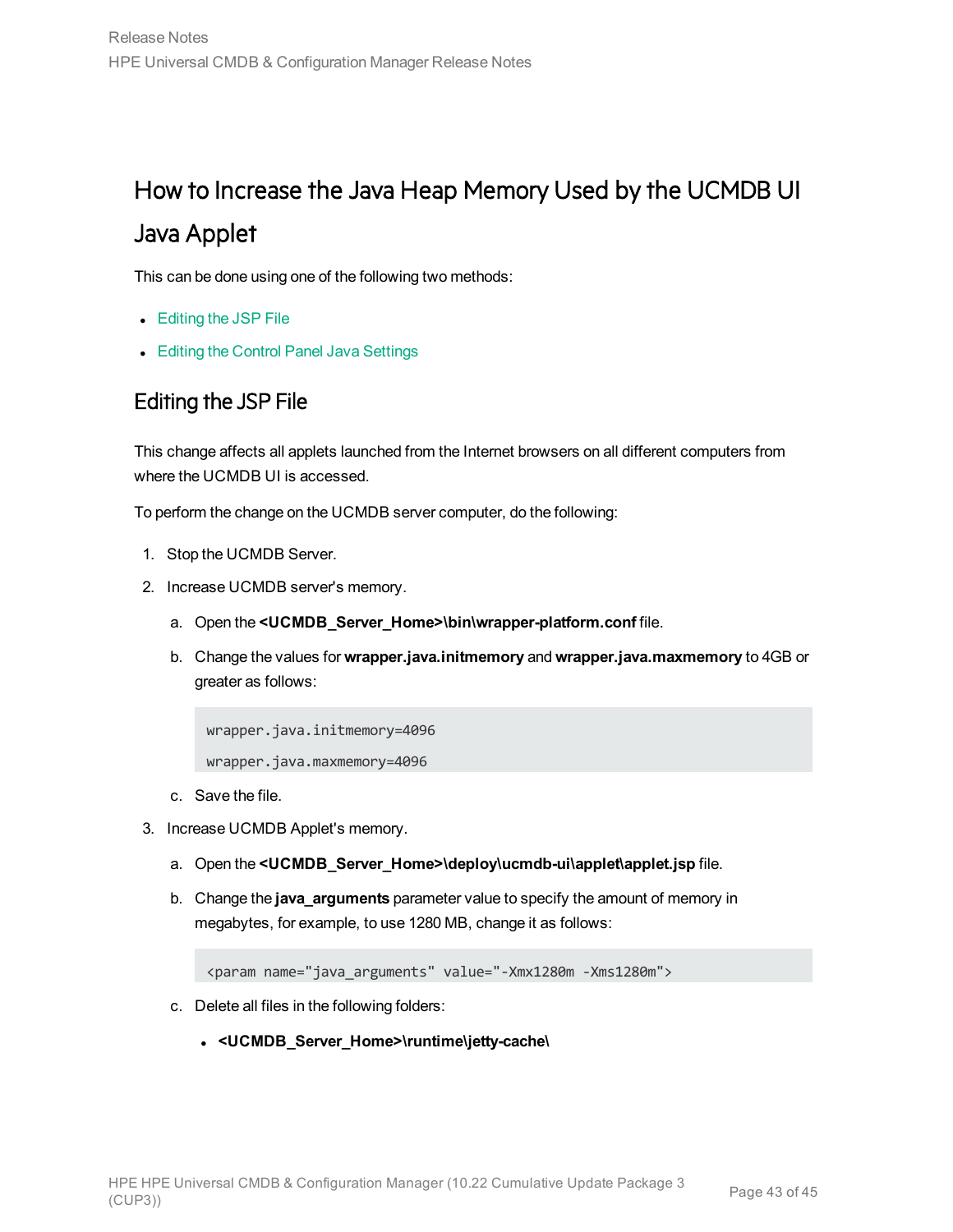- <sup>l</sup> **<UCMDB\_Server\_Home>\runtime\jsp\**
- <span id="page-43-0"></span>4. Start the UCMDB Server.

### Editing the Control Panel Java Settings

This change only takes effect on the computer on which the Internet browser that is used to access the UCMDB UI is run.

To perform the change on the computer which is used for accessing the UCMDB UI, do the following:

- 1. From the **Start** menu, search **Java**.
- 2. Click **Configure Java**.
- 3. In the Java Control Panel, go to the **Java** tab, and click **View**.
- 4. In the Java Runtime Environment Settings dialog, double-click the value field for the **Runtime Parameters** column, and enter the amount of memory in megabytes in the -Xmx command line switch, for example, **-Xmx1280m**.

|                |             | Java Runtime Environment Settings |                                            |                 | $\mathbf x$          |
|----------------|-------------|-----------------------------------|--------------------------------------------|-----------------|----------------------|
| User<br>System |             |                                   |                                            |                 |                      |
| Platform       | Product     | Location                          | Path                                       | Runtime Paramet | Enabled              |
| 1.8            | $1.8.0\_60$ |                                   | http://java.s C:\Program Files ( -Xmx1280m |                 | $\blacktriangledown$ |
|                |             |                                   |                                            |                 |                      |
|                |             |                                   |                                            |                 |                      |
|                |             |                                   |                                            |                 |                      |
|                |             |                                   | Find                                       | Add             | Remove               |
|                |             |                                   |                                            | OK              | Cancel               |

- 5. Click **OK**.
- 6. Click **Apply** and then click **OK**.
- 7. Close all open Internet browser windows and restart the UCMDB UI.